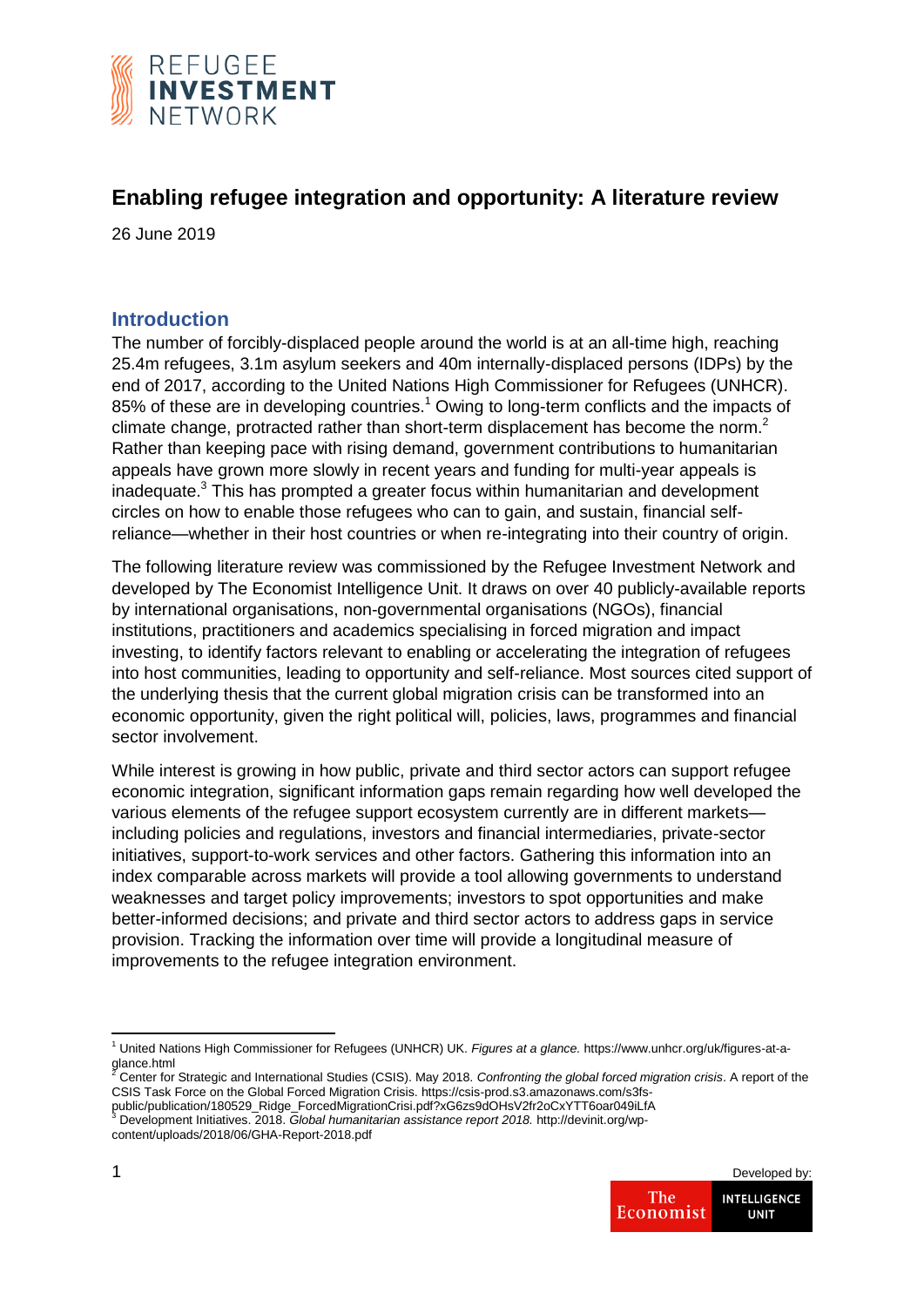

An index can also have the effect of positively influencing behaviour. By identifying which policies, structures and initiatives are effective for promoting refugee economic integration, an opportunity is created to link investment and other funding to policy and regulatory improvements in host countries/cities. The linking of financial assistance to measurable indicators has been demonstrated to be effective in promoting policy reform, following a review of the US' Millennium Challenge Account.<sup>4</sup> It is important to note, as many of the sources do, that there is a pressing need for more evidence regarding which refugee integration interventions provide best value for money, particularly in the long term. The evidence in this literature review is largely drawn from short-term and relatively small-scale studies, with a heavy reliance on the lessons learned from qualitative analysis of specific programmes and countries. However, one large-scale study of 61 protracted displacement crises, with in-depth fieldwork in 7 conflict zones, shows that advocacy for refugee economic integration without economic incentives does not work.<sup>5</sup>

Relevant factors are classified according to six themes, with a view to developing a benchmarking index for comparing host countries' capacity to economically integrate, and benefit economically from, refugees. Sections 1 to 6 address each theme in turn. Appendix 1 provides a summary of each source used.

The term "refugee" is used loosely in this document to refer to all people who have been forced or obliged to leave their place of origin, whether they have cross state borders or not. In building an index, up to four specific categories of displaced persons will be applied, with definitions following those used by the UN:

- **Refugees**: Refugees are people who have been forced to leave their country of origin due to a well-founded fear of persecution, conflict or violence. Refugee status confers certain rights, including the right not to be sent back to the country of origin.<sup>6</sup>
- **Internally displaced persons**: People who have been forced or obliged to leave their place of origin due to fear of persecution, conflict or violence, or natural or human-made disasters, and who have not crossed a state border. People in this category do not have a special status in international law, but guidance on their treatment in national law and policy is provided in the UN Guiding Principles on Internal Displacement.<sup>7</sup>
- **Disaster and climate migrants:** People forced or obliged to leave their country of origin as a result of natural disaster, sometimes due to climate change; or due to slow-onset effects of climate change such as drought, desertification, salinization and rising sea levels. This category of migrants is recognised in the Global Compact on

https://emergency.unhcr.org/entry/250553/idp-definition



<sup>4</sup> Parks, B and Rice, Z. Feb 2013. *Measuring the policy influence of the Millennium Challenge Corporation: A survey-based approach.* Making Reform Incentives Work for Developing Countries Project, The Institute for the Theory and Practice of International Relations, and The College of William and Mary.

https://www.wm.edu/offices/global-research/\_documents/reform-incentives-report-mcc.pdf <sup>5</sup> Mahoney. C. 2017. *Failure and Hope: Fighting for the Rights of the Forcibly Displaced.* Cambridge: Cambridge University Press. https://www.cambridge.org/core/books/failure-and-hope/630297F12AB96AFFC2D9713032457C71#fndtn-information <sup>6</sup> United Nations High Commissioner for Refugees (UNHCR). N.d. "Refugee definition."

https://emergency.unhcr.org/entry/55772/refugee-definition; United Nations. N.d. "Refugees."

https://www.un.org/en/sections/issues-depth/refugees/<br><sup>7</sup> United Nations High Commissioner for Refugees (UNHCR). N.d. "IDP definition."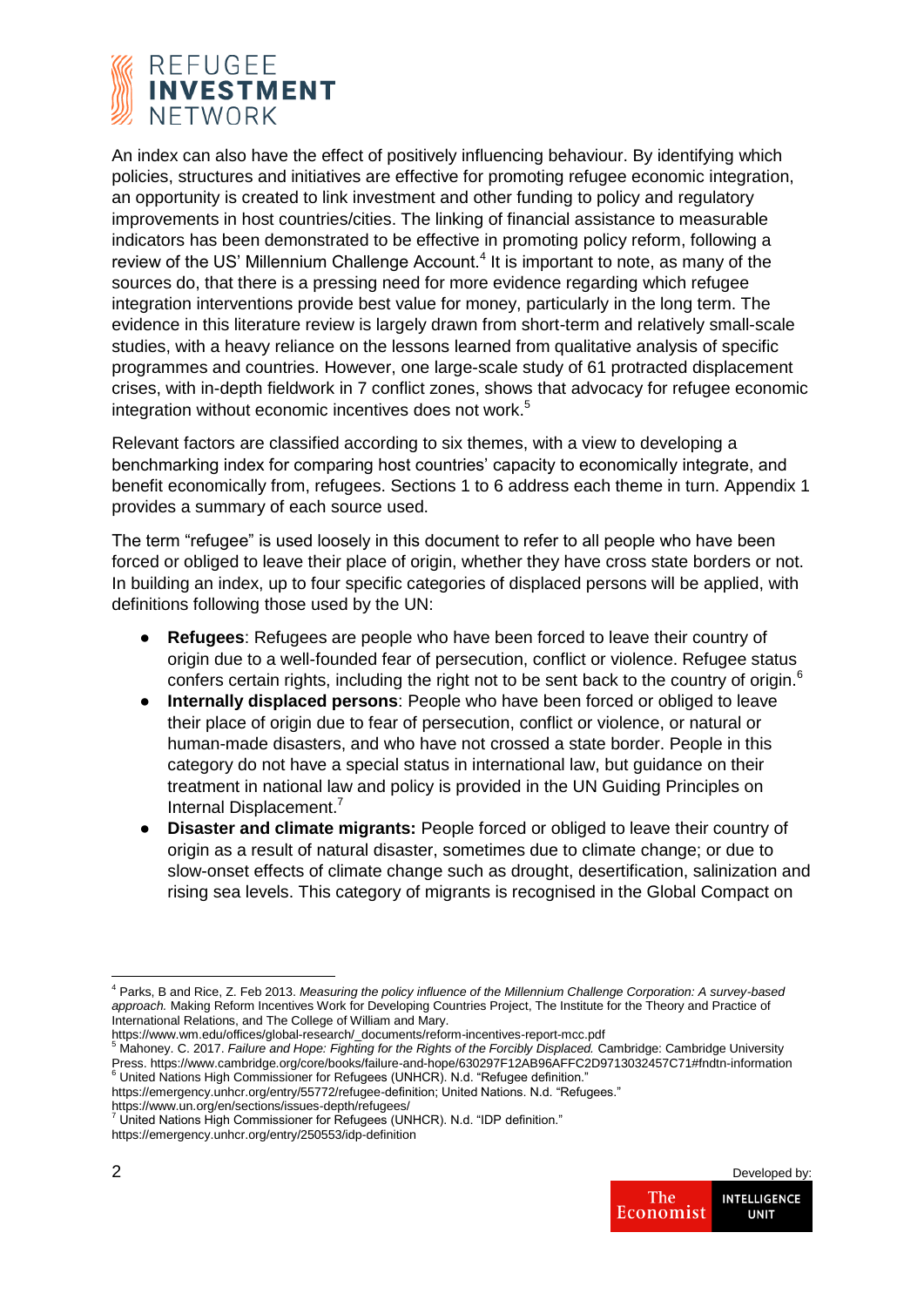

Refugees adopted by the UN in 2018 and is eligible for assistance from the UNHRC; but is not recognised in international refugee laws.<sup>8</sup>

● **Economic migrants**: People obliged to leave their country of origin as a result of severe socio-economic deprivation, or to search for a livelihood. The UNHCR does not directly help this category of migrants other than advocating for a right-based approach to treatment of all migrants; nor is the category addressed under international refugee laws.<sup>9</sup>

# Themes

## **Overview**

| Theme                                                   | <b>Description</b>                                                                                                                                                                      |
|---------------------------------------------------------|-----------------------------------------------------------------------------------------------------------------------------------------------------------------------------------------|
| 1. Refugee policy                                       | The government's approach to resettling and integrating<br>refugees.                                                                                                                    |
| 2. Basic rights                                         | The basic rights accorded to refugees, without<br>consideration of implementation.                                                                                                      |
| 3. Barriers to integration                              | Regulatory and practical hurdles to refugees' financial<br>self-reliance.                                                                                                               |
| 4. Refugee support                                      | Support/programmes to help refugees economically<br>integrate after arrival.                                                                                                            |
| 5. Financial inclusion                                  | How well-positioned a market is to capitalise on the<br>economic opportunity presented by refugees, mobilising<br>private capital in support of refugee employment/self-<br>employment. |
| 6. Quality of government<br>data collection on refugees | Collection of the data needed to identify needs and<br>evaluate impact of different interventions aimed at<br>refugee integration.                                                      |

## **1. Refugee policy**

*The government's overarching approach to resettling and integrating forcibly-displaced people.*

Refugee policy is distinct from migration policy. Whereas migration policy may involve programmes for accepting certain categories of skilled and unskilled migrants in line with the economic needs of a country, refugee policy aims to implement responsibilities under the 1951 Refugee Convention and its 1967 Protocol to take in people facing unacceptable risks if they were to return to their country of origin. As many are fleeing violence or have undergone traumatic experiences, and because vulnerable individuals tend to be prioritised for resettlement, refugee policy must take into account the specific needs and vulnerabilities of refugee communities. There is no one accepted way of deciding how many refugees to

https://emergency.unhcr.org/entry/250459/migrant-definition; United Nations. N.d. "Refugees." https://www.un.org/en/sections/issues-depth/refugees/



 $8$  United Nations High Commissioner for Refugees (UNHCR). N.d. "Climate change and disaster displacement." https://www.unhcr.org/uk/climate-change-and-disasters.html <sup>9</sup> United Nations High Commissioner for Refugees (UNHCR). N.d. "Migrant definition."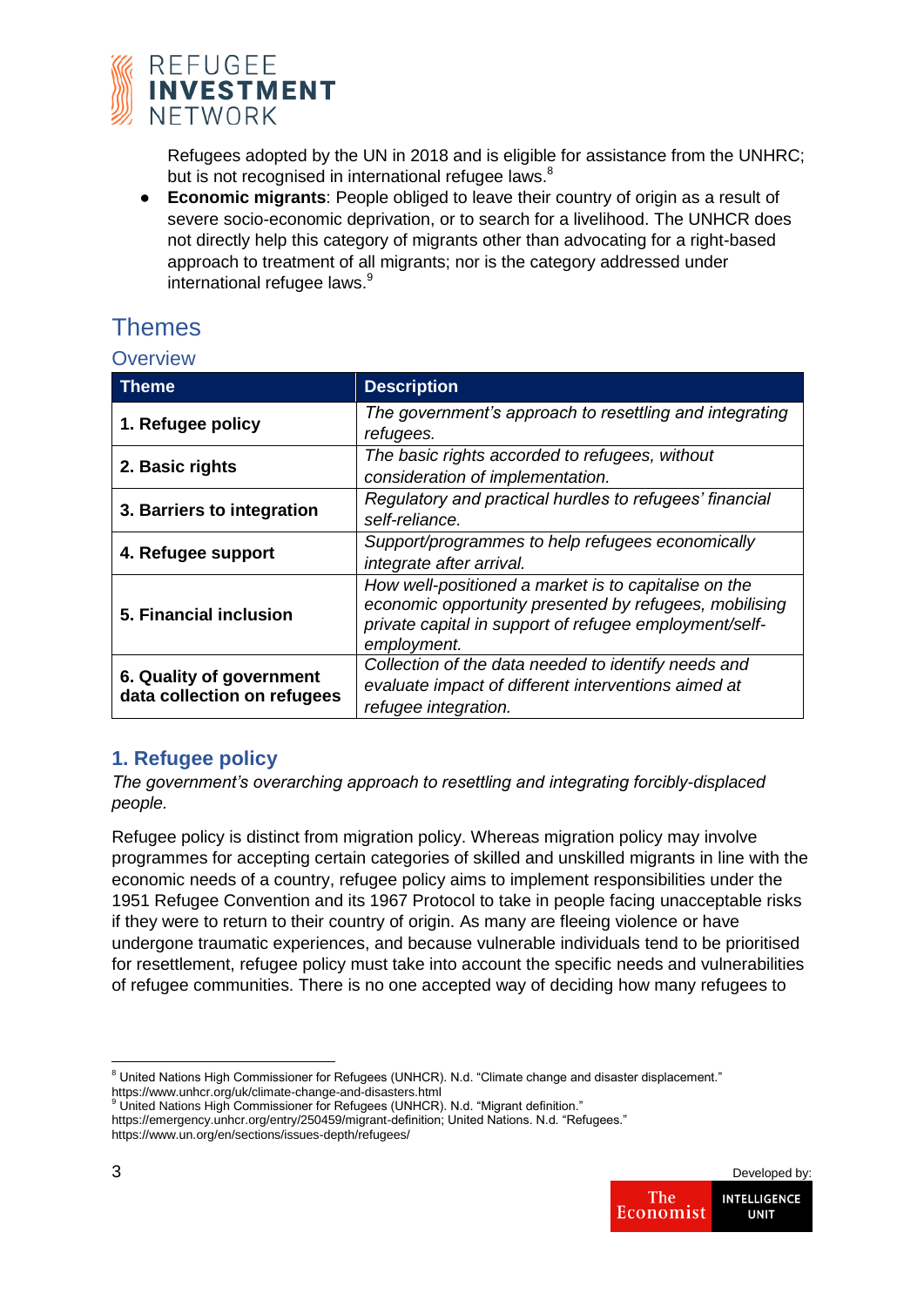

accept per year, though the UNHCR works with countries to develop reasonable approaches to the issue. $10$ 

**With the political will and an active policy approach, refugees can represent an economic opportunity.** A joint report by the Center for Global Development (CGD) and the International Rescue Committee (IRC) argues that with the political will and appropriate policies, the rising numbers of refugees globally could accelerate, rather than disrupt, development in host countries.<sup>11</sup> One implication of this is the need for a national strategy on refugee integration, something explicitly called for by the International Rescue Committee in a 2018 report on the integration of Somali youth in Kenya.<sup>12</sup> Denmark has implemented a national strategy for refugee integration since 2015, in cooperation with employers and local governments.<sup>13</sup>

**Countries should adopt evidence-based policies aimed at resettling a proportionate share of global refugees each year and to complete resettlement in a reasonably short time frame.** A 2018 article by the Center for American Progress reviewing the US' historical approach to resettling refugees reports that the US sets an annual refugee admissions ceiling (averaging 76,000 from 1999-2016) and has usually admitted a number close to this ceiling. In 2019, the ceiling was cut by 64% compared to 2016, at a time when the number of people needing resettlement is rising, according to the UN.<sup>14</sup> This decision was not rooted in the evidence regarding the economic impact of refugees on the US economy, which is largely positive according to research by the International Rescue Committee (IRC), the National Immigration Forum and New American Economy.<sup>15</sup>

A 2018 study by the Center for Strategic and International Studies (CSIS) notes that security vetting of refugees to the US takes 18-24 months on average and involves 20 stages—after the UNHCR has already conducted screening.<sup>16</sup> Evidence from Germany suggests that long asylum-seeking periods, prior to refugee status being granted, represent a barrier to employability. $1$ 

CSIS. 2018.

<sup>17</sup> Ekren, E. Jun 2018. "Obstacles to refugees' self-reliance in Germany," in Economies: Rights and access to work. Forced Migration Review, Issue 58. University of Oxford Refugee Studies Centre. https://www.fmreview.org/economies



 $10$  UNHCR. 11 Jul 2016. "UNHCR viewpoint: 'Refugee' or 'migrant' – Which is right?"

https://www.unhcr.org/news/latest/2016/7/55df0e556/unhcr-viewpoint-refugee-migrant-right.html <sup>11</sup> Center for Global Development (CGD) and International Rescue Committee (IRC). 2017. *Refugee compacts: Addressing the crisis of protracted displacement*. Final report of the Forced Displacement and Development Study Group.

https://www.cgdev.org/sites/default/files/Refugee-Compacts-Report.pdf <sup>12</sup> International Rescue Committee (IRC). 11 Nov 2018. *Dreams deterred: Opportunities to promote self-reliance for Somali refugee youth in Kenya.* https://www.rescue.org/sites/default/files/document/3317/ircsomalia1511201801.pdf<br><sup>13</sup> Ledstrup, M and Larsen, M. Jun 2018. "From refugee to employee: work integration in rural Denmark," in *Econo* 

*and access to work. Forced Migration Review*, Issue 58. University of Oxford Refugee Studies Centre. https://www.fmreview.org/economies

Mathema, S. 19 Nov 2018. "Refugees thrive in America: Trump cuts the number of new arrivals despite advancements and success stories." Center for American Progress.

https://www.americanprogress.org/issues/immigration/reports/2018/11/19/461147/refugees-thrive-america/ <sup>15</sup> International Rescue Committee (IRC). May 2019. *Building America's new workforce.*

https://www.rescue.org/sites/default/files/document/3788/reportrescueworksbuidlingworkforce.pdf; National Immigration Forum. 5 Jun 2018. *Immigrants as economic contributors: They are the new American workforce.*

https://immigrationforum.org/article/immigrants-as-economic-contributors-they-are-the-new-american-workforce/; National Immigration Forum. 14 Jun 2018. *Immigrants as economic contributors: Refugees are a fiscal success story for America.*  https://immigrationforum.org/article/immigrants-as-economic-contributors-refugees-are-a-fiscal-success-story-for-america/; New American Economy. Jun 2017. *From struggle to resilience: The economic impact of refugees in America.* 

http://www.newamericaneconomy.org/wp-content/uploads/2017/06/NAE\_Refugees\_V5.pdf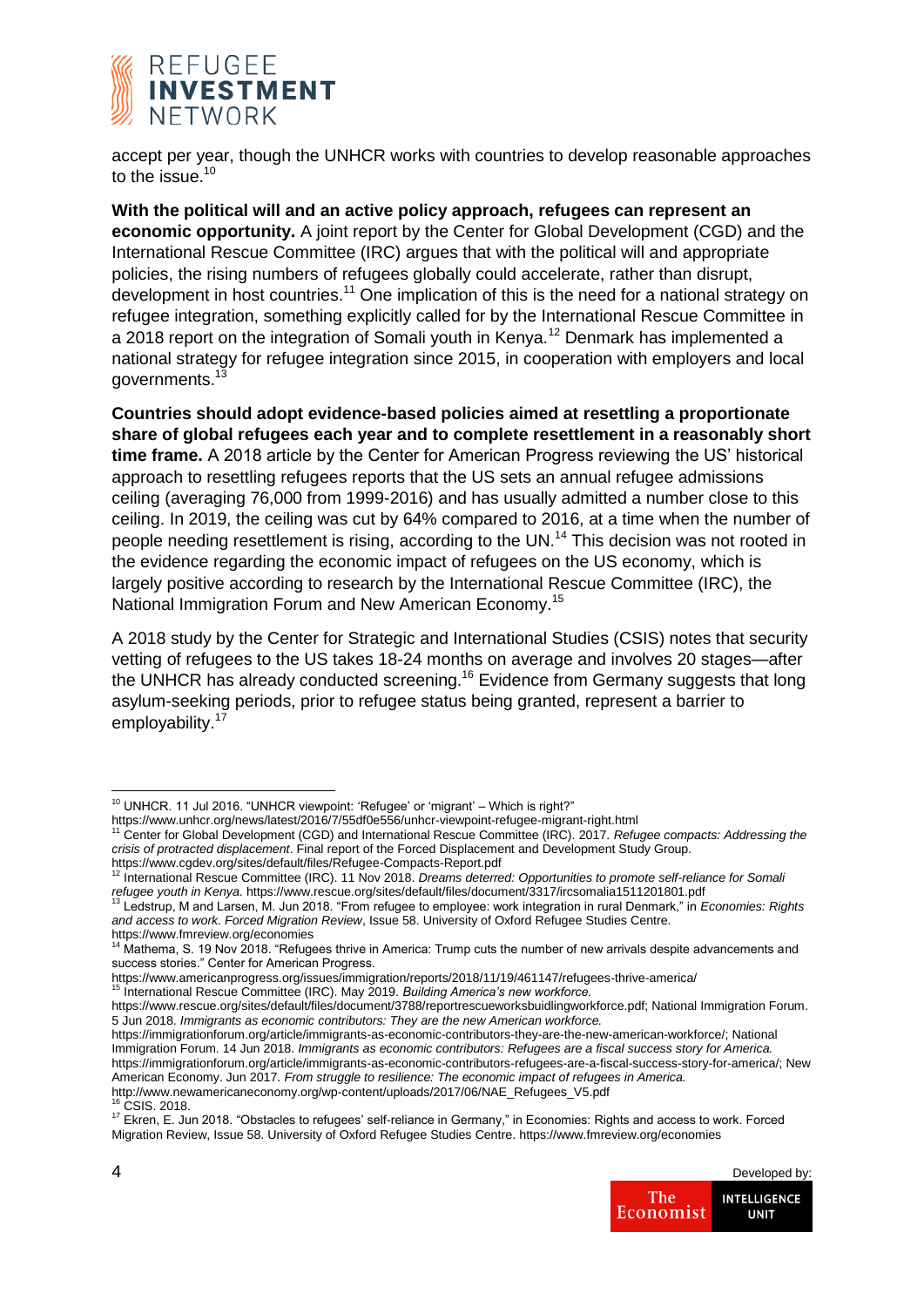

**Well-designed resettlement processes which match refugee skills and cultural profiles to host communities can ensure faster economic integration.** CSIS cites various approaches to deciding where to resettle refugee within a country, including the use of a distribution formula and consideration of factors such as cultural and religious dynamics and job opportunities.<sup>18</sup> Countries can actively match refugee skills to national and subnational skills shortages (see paragraph below on integrating refugees into workforce planning).

**Policies allowing permanent resettlement and reunification of nuclear families encourage faster integration.** According to the CSIS report, policies offering the certainty of permanent resettlement are rare but make sense in the context of protracted displacement. The report also points out that sole migrants are more likely to send money out of the country to family elsewhere and to defer putting down roots by investing in the community. Visa schemes allowing nuclear family reunification therefore incentivise integration.<sup>19</sup>

**Refugee integration policy design must take into account local tensions and draw on the perspectives of refugees.** Analysis by the Institute for Security Studies (ISS) of Ethiopia's Comprehensive Refugee Response Framework, which aims to create employment opportunities for refugees in industrial parks with financial support from international organisations, suggests that refugee integration policies must incorporate an understanding of local tensions and conflicts to avoid unintended consequences.<sup>20</sup> Evidence from the implementation of the Jordan Compact, under which the government agreed to improve access to education and employment for Syrian refugees in exchange for grants, loans and preferential trade agreements from the EU, suggests that it is crucial to include refugees in policy design to ensure outcomes which directly benefit them.<sup>21</sup>

**Refugees should be included in economic/development planning, and there should be more coordination of humanitarian and development activities.** As protracted displacement has become the norm, short-term humanitarian assistance is no longer meeting the needs of refugees. The joint CGD and IRC report calls for humanitarian and development actors to collaborate more, and for refugees to be incorporated into economic development plans. This would enable longer-term funding to be assigned to refugee integration from development budgets. $22$  A 2018 IRC report looking at integration of Somali refugee youth in Kenya similarly calls for the integration of refugees into national development planning, particularly in light of declining humanitarian support.<sup>23</sup> A 2018 report by humanitarian practitioners, based on experience working with refugees in Uganda, agrees that humanitarian and development programming and funding should be better aligned to ensure longer-term financial self-reliance.<sup>24</sup> Both the CSIS report and a 2019

<sup>24</sup> Hemberger, A, Muench, S and Purvis, C. Jun 2018. "The power of markets: lessons from Uganda," in *Economies: Rights and access to work. Forced Migration Review*, Issue 58. University of Oxford Refugee Studies Centre. https://www.fmreview.org/economies



<sup>1</sup> <sup>18</sup> CSIS. 2018.

<sup>19</sup> CSIS. 2018.

<sup>20</sup> Abebe, T. Oct 2018. *Ethiopia's refugee response: Focus on socio-economic integration and self-reliance*. Institute for Security Studies (ISS), East Africa Report 19. https://issafrica.s3.amazonaws.com/site/uploads/ear19.pdf<br><sup>21</sup> Barbelet, V, Hagen-Zanker, J and Mansour-Ille, D. Feb 2018. *The Jordan Compact: Lessons learnt and implications* 

*refugee compacts*. Overseas Development Institute (ODI) policy briefing. https://www.odi.org/sites/odi.org.uk/files/resourcedocuments/12058.pdf <sup>22</sup> CGD and IRC. 2017.

 $^{23}$  IRC. 2018.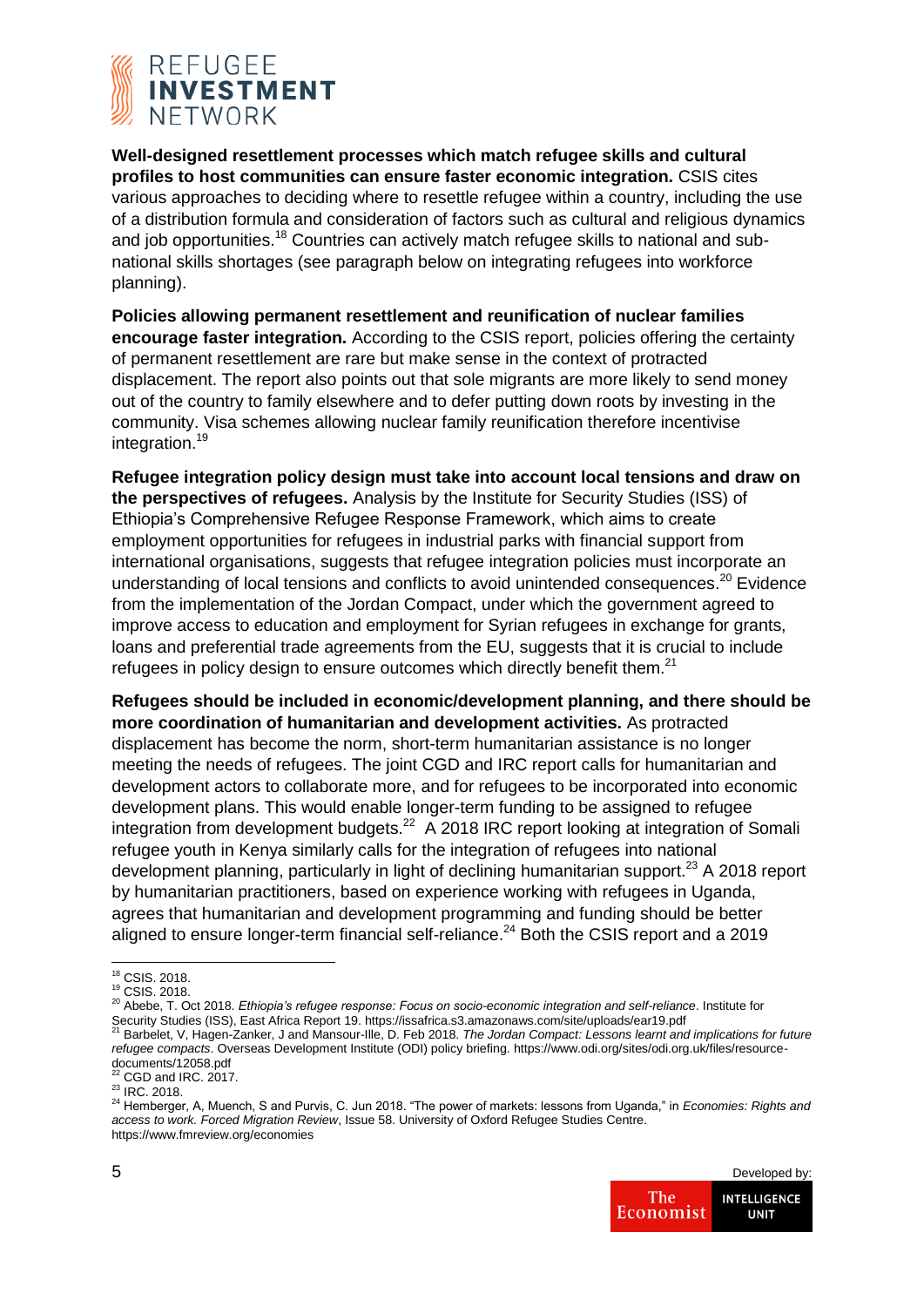

global report on internal displacement by the Internal Displacement Monitoring Centre (IDMC) observe that as forced migration is a primarily urban phenomenon, owing to the appeal of cities' larger and more diverse job markets, policies addressing integration should be aligned with urban development planning.<sup>25</sup>

**Refugees should be integrated into workforce planning.** The IDMC argues that the inclusion of refugees in local labour market planning encourages formal employment, rather than informal employment which is associated with higher levels of discrimination and exploitation.<sup>26</sup> Roger Zetter and Héloïse Ruaudel, writing in 2018 for the Forced Migration Review, conversely recommend aligning refugee law and practice with national employment policies.<sup>27</sup> These types of approaches can also help to address regional skills gaps. For instance, the UK has a scheme to retrain refugee doctors to local standards, cover examination costs and relocate them to areas with skills shortages.<sup>28</sup>

**Countries need to address the environmental causes and impacts of migration.**  Environmental degradation and disasters are increasingly common factors in migration as a result of climate change, but mass migration can also contribute to environmental degradation in host communities. Since 2018, UN Environment, the International Organisation for Migration (IOM) and Office for the Coordination of Humanitarian Affairs (UN OCHA), have launched initiatives in six refugee host countries aimed at strengthening national capacity to address the environmental impact of large movements of displaced people.<sup>29</sup> Policy responses to address environmental causes of displacement include developing disaster risk reduction strategies, and linking policies/strategies on migration with those addressing climate change (prevention/adaptation), environmental protection and resources management.<sup>30</sup>

## **2. Basic rights**

*The basic rights accorded to refugees, without consideration of implementation.*

## **Access to public services, including health, education and benefits/welfare.**

Development specialist Nora Bardelli makes the important point – echoed by the IRC – that many refugees cannot work, owing to disabilities, caring responsibilities and other vulnerabilities. It is therefore crucial that those refugees who need it have long-term access

displacement.org/sites/default/files/publications/documents/201709-af-greater-horn-of-africa-drr.pdf; Stapleton, S, Nadin, R, Watson, C and Kellett, J. Nov 2017. *Climate change, migration and displacement: The need for a risk-informed and coherent approach.* Overseas Development Institute (ODI) and United Nations Development Programme (UNDP). https://www.odi.org/sites/odi.org.uk/files/resource-documents/11874.pdf



<sup>25</sup> CSIS. 2018; Internal Displacement Monitoring Centre (IDMC). May 2019. *Global report on internal displacement 2019*. http://www.internal-displacement.org/sites/default/files/publications/documents/2019-IDMC-GRID.pdf  $6$  IDMC. 2019.

<sup>27</sup> Zetter, R and Ruaudel, H. Jun 2018. "Refugees' right to work and access to labour markets: constraints, challenges and ways forward," in *Economies: Rights and access to work. Forced Migration Review*, Issue 58. University of Oxford Refugee Studies Centre. https://www.fmreview.org/economies

<sup>28</sup> Namak, S, Sahhar, F, Kureshi, S, El Rayess, F and Mishori, R. Jun 2018. "Integrating refugee doctors into host health-care systems," in *Economies: Rights and access to work. Forced Migration Review*, Issue 58. University of Oxford Refugee Studies Centre. https://www.fmreview.org/economies

UN Environment. 11 Apr 2019. "Protecting the environment in humanitarian responses to population displacement." https://www.unenvironment.org/news-and-stories/story/protecting-environment-humanitarian-responses-populationdisplacement<br><sup>30</sup> United Nations Office for Disaster Risk Reduction (UNISDR) and Internal Displacement Monitoring Centre (IDMC). 2017.

*Displacement in the Greater Horn of Africa: A disaster risk reduction perspective*. http://www.internal-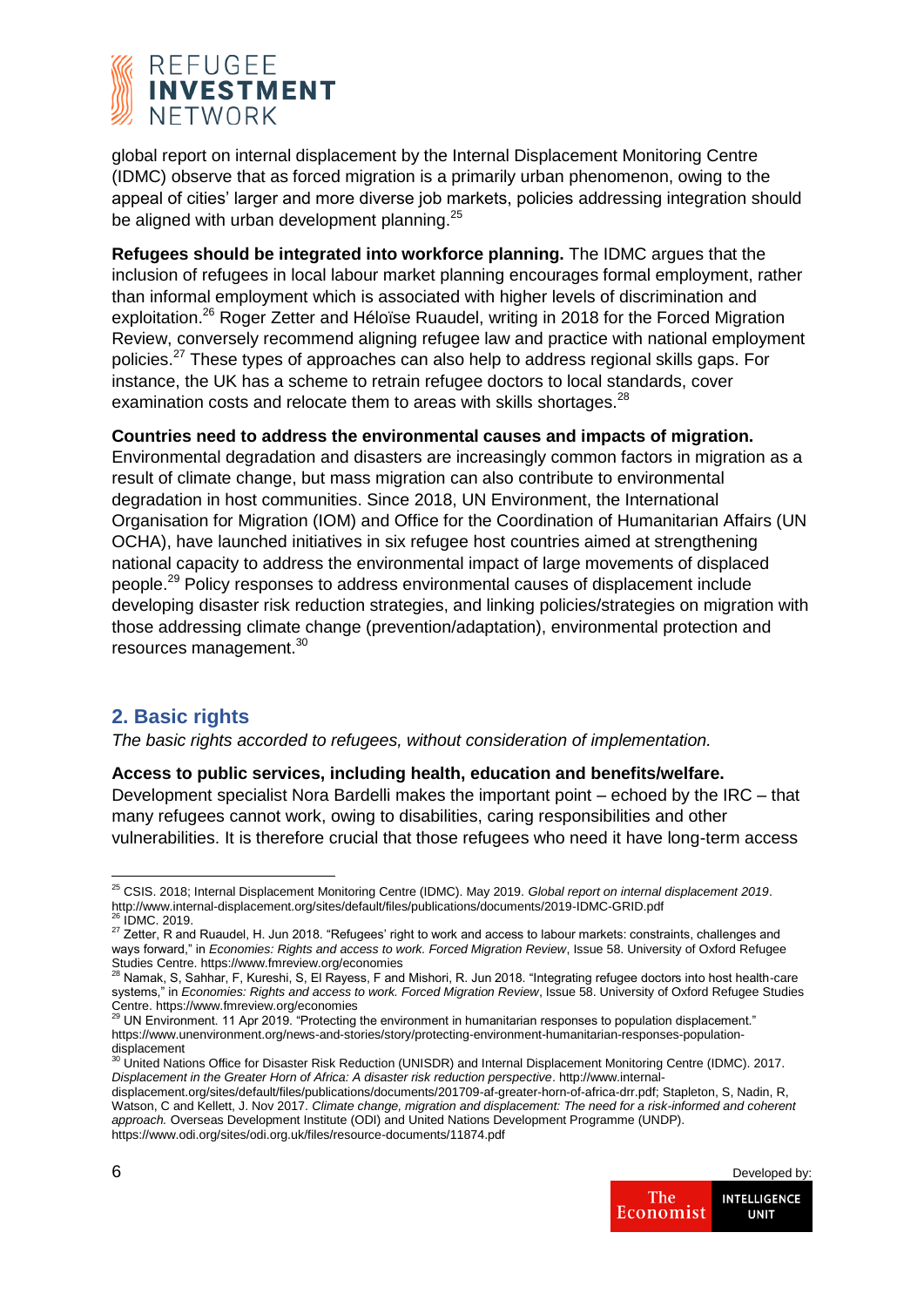

to financial and other forms of support. $31$  This theme covers public services and benefits which are not necessarily specific to refugees.

For those who can potentially work, health, education, housing and financial benefits can provide the stability needed to integrate into the workforce. Countries with proactive integration policies, such as Turkey and Uganda, have granted refugees the right to access healthcare and education: Turkey also guarantees housing.<sup>32</sup> Marwa Belghazi, a practitioner who helps to resettle refugees in the UK, notes that mental health issues may reduce refugees' readiness to work, implying that access to mental health care is particularly relevant among refugees.<sup>33</sup> A 2018 report for the Refugee Investment Network (RIN) on refugee finance cites absence of the right to access education as a significant barrier to investment in refugees.<sup>34</sup> A 2018 study by Bankable Frontiers Associates (BFA), based on field work in refugee camps in Rwanda, found that cash transfers helped refugees to build other forms of income, including from employment; access to national job-seekers' benefits may therefore have a similar impact.<sup>35</sup>

The gender dimension is particularly important when it comes to basic rights, not least the right to work and to start a business that enables participation in formal, rather than often exploitative informal, employment. Zetter and Ruaudel's analysis of 20 countries which host the majority of the world's refugees finds that: "Negative gender stereotypes, gender-based social discrimination and violence against women are prevalent in labour markets" across the sample.<sup>36</sup> Data on Syrian refugees in Turkey shows very low employment rates among women (around 7% among women aged 30-44), due factors including very low levels of education and limitations on mobility beyond the home. Zetter and Ruaudel suggest that entrepreneurial activities offer more potential for those unsuited to typical waged work, which may require a minimum education level.<sup>37</sup>

**Right to work, to start a business and to access social security/employers' insurance schemes.** All the sources cited in this review support the view that the right to work, including the right to employment and to start one's own business, underpins refugee economic integration. The right to hold property is also beneficial to would-be entrepreneurs, according to the RIN's 2018 report on refugee finance.<sup>38</sup> An article penned by two International Labour Organization (ILO) employees in 2018 goes further, arguing that enrolment in social security or employers' insurance schemes is also essential for good outcomes for both refugees and host communities. Enrolment in such schemes provides

<sup>38</sup> Kluge, Docking and Edelman. 2018.



<sup>31</sup> Bardelli, N. Jun 2018. "The shortcomings of employment as a durable solution," in *Economies: Rights and access to work. Forced Migration Review*, Issue 58. University of Oxford Refugee Studies Centre. https://www.fmreview.org/economies; IRC.  $^{2018.}_{32}$ 

<sup>32</sup> CGD and IRC. 2017; Del Carpio, X, Seker, S and Yener, A. Jun 2018. "Integrating refugees into the Turkish labour market," in *Economies: Rights and access to work. Forced Migration Review*, Issue 58. University of Oxford Refugee Studies Centre. https://www.fmreview.org/economies

<sup>33</sup> Belghazi, M. Jun 2018. "Supporting recently resettled refugees in the UK," in *Economies: Rights and access to work. Forced Migration Review*, Issue 58. University of Oxford Refugee Studies Centre. https://www.fmreview.org/economies<br><sup>34</sup> Kluge, J, Docking, T and Edelman, J. Oct 2018. *Paradigm shift: How investment can unlock the potential of* 

Refugee Investment Network.

https://static1.squarespace.com/static/5b280d6a620b85faae73af1a/t/5bf449824fa51a6514e2b017/1542736284883/RIN+Invest or+Report-Paradigm+Shift-final-2.pdf <sup>35</sup> Bankable Frontiers Associates (BFA). Mar 2018. *Refugees and their money: The business case for providing financial* 

*services to refugees*. FSD Africa. https://www.fsdafrica.org/wp-content/uploads/2018/03/Refugees-and-Their-Money-Assessing-the-Business-Case-for-Providing-Financial-Services-to-Refugees.pdf

Zetter and Ruaudel. 2018.

<sup>&</sup>lt;sup>37</sup> Del Carpio, Seker and Yener. 2018.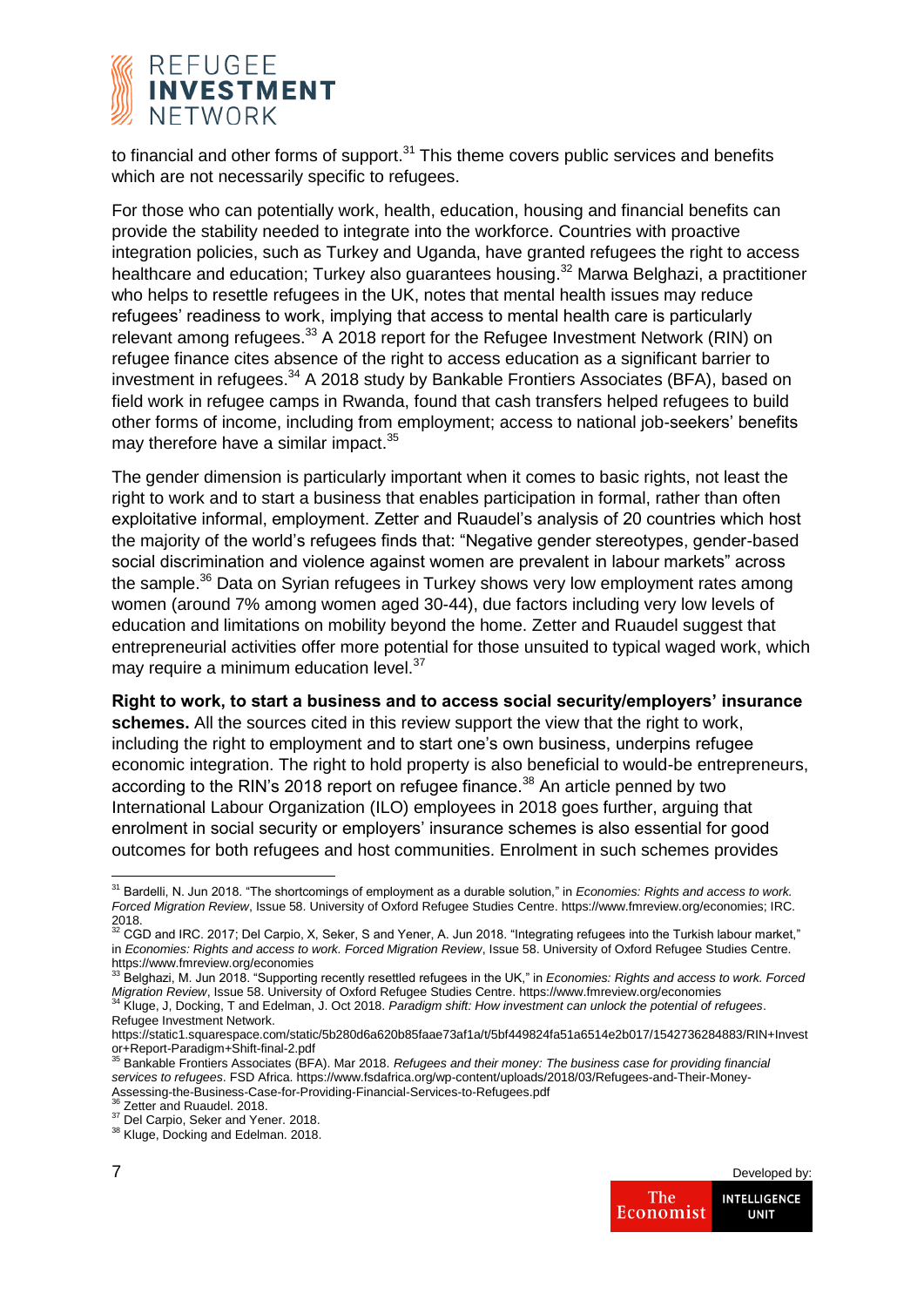

longer-term economic resilience for refugees while ensuring the viability of the schemes for host communities, rather than undermining them.<sup>39</sup> Evidence from Denmark and Germany suggests that refugee economic integration is accelerated when individuals are granted the right to work during the asylum-seeking phase, particularly if they are located during this phase in the same location as they will be post-resettlement.<sup>40</sup> Philippe Legrain, writing for TENT, advocates the immediate granting of permanent or long-term work permits as soon as refugee status is conferred.<sup>41</sup>

**Right to freedom of movement within the host country.** The IRC's 2018 report on Somali refugee youth in Kenya notes that while the right to work is important, the right to freedom of movement (beyond refugee camps) is essential to enabling refugees to seek and take up work.<sup>42</sup> This view is supported by a number of sources, including CSIS (based on a global study of forced migration), the IRC (based on field work in Kenya), the RIN (based on 100 stakeholder interviews regarding refugee finance), Germany-based academic Elizabeth Ekren (based on field work in refugee camps in Germany), UK-based academic Naohiko Omata (based on field work in Uganda) and US-based academic Christine Mahoney (based on field work in Uganda, Kenya, Colombia, Thailand, Nepal, Sri Lanka and Croatia).<sup>43</sup>

**Right to access financial services.** According to the 2018 RIN report on refugee finance, the absence of the right to access credit and banking services presents a significant barrier to investment in potential refugee entrepreneurs.<sup>44</sup>

## **3. Barriers to integration**

*Regulatory and practical hurdles to refugees' financial self-reliance.*

**Hurdles to gaining refugee status.** According to field research among refugees in Germany, access to work is delayed by long asylum-seeking periods.<sup>45</sup> Zetter and Ruaudel's research looking at barriers to refugee integration across multiple countries points to backlogs in refugee status determination, and poor accessibility of immigration offices.<sup>46</sup>

**Hurdles to gaining employment.** Refugees in many places must have a work permit to take up employment, but face bureaucratic or regulatory hurdles to gaining one. Somali refugees in Kenya must obtain a job offer before applying for a work permit, but according to the IRC the lack of freedom of movement beyond refugee camps makes job-seeking nigh-on impossible.<sup>47</sup> Zetter and Ruaudel note that in some countries, refugees must navigate a costly and burdensome administrative process to gain a work permit.<sup>48</sup>

<sup>1</sup>  $^{39}$  Kattaa, M and Byrne, M. Jun 2018. "Quality of work for Syrian refugees in Jordan," in Economies: Rights and access to work. Forced Migration Review, Issue 58. University of Oxford Refugee Studies Centre. https://www.fmreview.org/economies<br><sup>40</sup> Ledstrup and Larsen. 2018; Ekren. 2018.

<sup>41</sup> Legrain, P. Aug 2017. *How to get refugees into work quickly.* TENT/Step Up.

http://www.opennetwork.net/wp-content/uploads/2017/08/TENT\_StepUp\_FINAL.pdf <sup>42</sup> IRC. 2018.

<sup>43</sup> CSIS. 2018; IRC. 2018; Kluge, Docking and Edelman. 2018; Ekren. 2018; Omata. 2018. Mahoney 2017.

<sup>44</sup> Kluge, Docking and Edelman. 2018.

<sup>45</sup> Ekren. 2018.

<sup>46</sup> Zetter and Ruaudel. 2018. <sup>47</sup> IRC. 2018.

<sup>48</sup> Zetter and Ruaudel. 2018.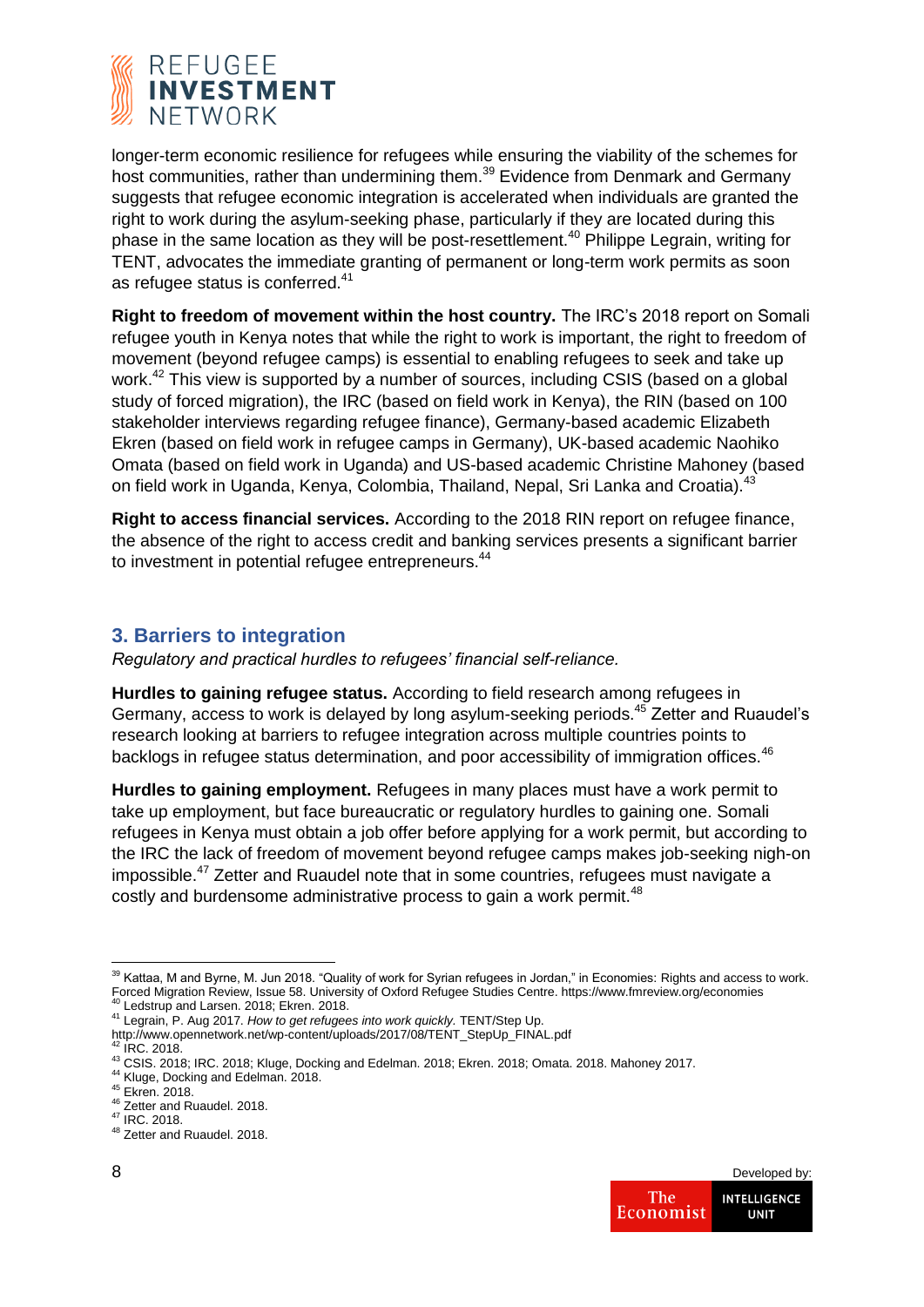

A job market may only be partially opened to refugees. Analysis of the Jordan Compact in 2018 indicated that the initiative was hampered by the fact that key sectors of the economy remained closed to refugees, limiting their employment opportunities.<sup>49</sup>

Lack of awareness among employers presents another challenge. Field research in Rwanda published in 2018 pointed to a lack of awareness among employers of refugees' right to work. The authors recommended introducing a government-issued ID card for refugees and conducting information campaigns aimed at employers.<sup>50</sup>

**Hurdles to entrepreneurship.** According to Zetter and Ruaudel, refugee entrepreneurship is restricted in some countries by a requirement to have a local business partner to own a business and/or real estate, while some require high fees for refugee (or all) business start- $\text{ups.}^{51}$ 

**Disincentives to work.** In Turkey, refugees receiving EU-financed cash transfers risk losing access to benefits if they take on formal work. Their right to work is also tied to their refugee registration location, disincentivising travel to better job markets.<sup>52</sup> Refugees in Germany face similar disincentives: once income is reported, they must pay for their accommodation costs and their right to work is tied to their place of registration.<sup>53</sup>

**Hurdles to access education and training.** Evidence from Jordan indicates that the right to education may not be effective if the quality of education is poor, or if costs associated with accessing education are too high, such as for transportation and school supplies.<sup>54</sup>

## **4. Refugee support**

*Support/programmes to help refugees economically integrate after arrival.*

According to the RIN, refugee integration policies and regulations should not just guarantee the *de jure* rights listed in Theme 2 (Basic rights), but support to ensure that such rights are granted in practice. The report cites IMF evidence demonstrating that investments in welcoming refugees produce double the value of economic benefits within five years, as long as refugees are permitted to work. This theme covers what are currently believed to be the most effective forms of refugee support.<sup>55</sup> A case study of a refugee support initiative by Luminus Education Group in Jordan, published by the IFC and Bridgespan Group in 2019, highlights the point that any support service providers must consider the particular access problems affecting refugee populations and tailor programmes accordingly, for instance with part-time options, free transportation and financial support.

**Support for education.** Evidence from the US, outlined in a 2015 report for the MPI, indicates that education is a key factor for refugee integration, a point echoed by many other

**<sup>.</sup>** <sup>49</sup> Barbelet, Hagen-Zanker and Mansour-Ille. 2018.

<sup>50</sup> Bilgili, O and Loschmann, C. Jun 2018. "Refugees and host communities in the Rwandan labour market," in *Economies: Rights and access to work. Forced Migration Review*, Issue 58. University of Oxford Refugee Studies Centre. https://www.fmreview.org/economies

<sup>&</sup>lt;sup>51</sup> Zetter and Ruaudel. 2018.

<sup>52</sup> Del Carpio, Seker and Yener. 2018.

<sup>53</sup> Ekren. 2018.

<sup>&</sup>lt;sup>54</sup> Barbelet, Hagen-Zanker and Mansour-Ille. 2018.

<sup>&</sup>lt;sup>55</sup> Kluge, Docking and Edelman. 2018.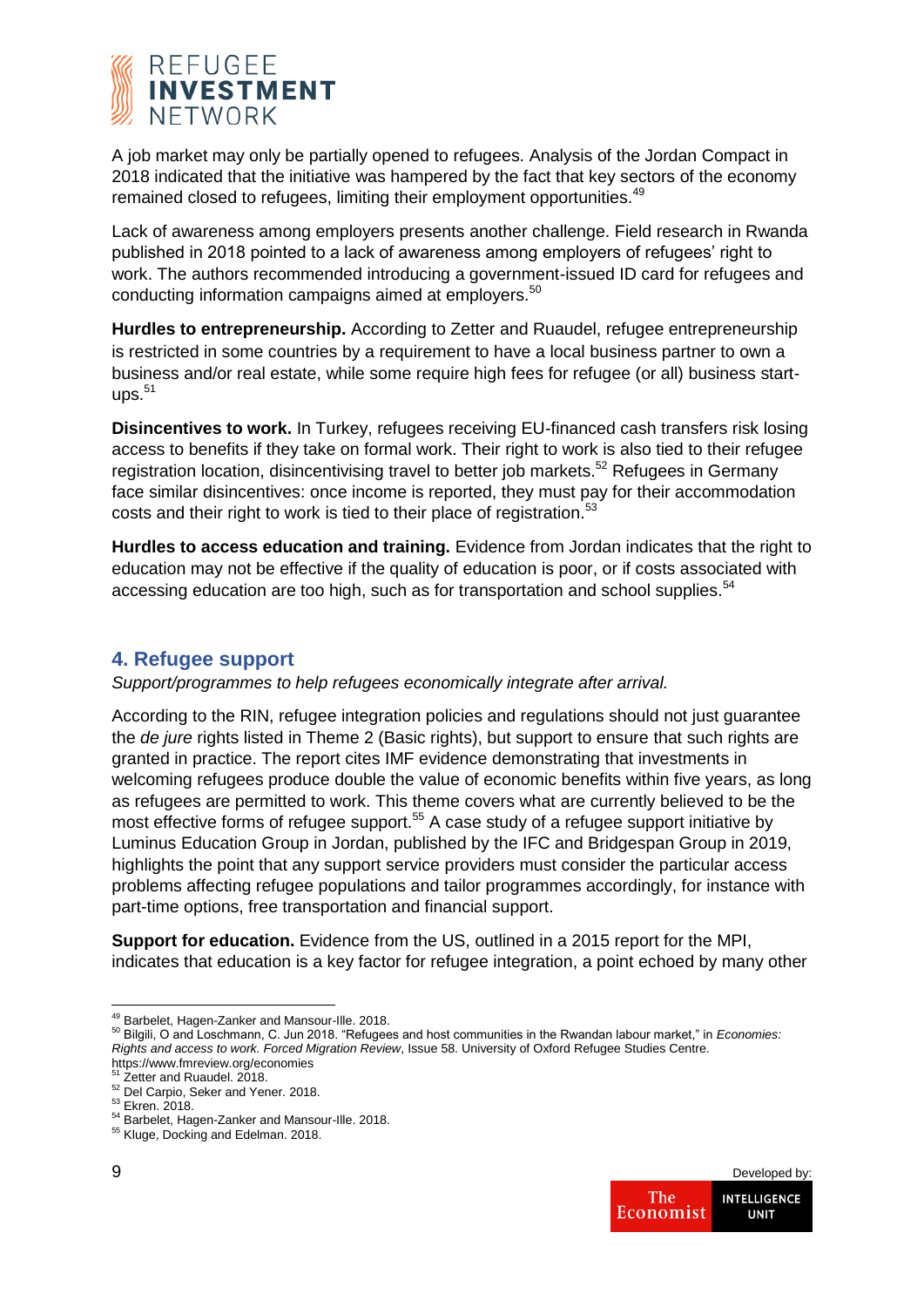

sources (see RIN 2018; CSIS 2018).<sup>56</sup> The right to access the local education system is not always enough, and additional support is often needed to help refugees to fully participate. The 2017 report by the CGD and IRC suggests that informal education provision can play a role where access to regular education is limited.<sup>57</sup> Ekren highlights the need for a more flexible education system than that found in Germany, to enable refugees to participate.<sup>58</sup> Evidence from Jordan indicates that in some cases help is needed to cover the costs associated with accessing education, such as for transportation and school supplies.<sup>59</sup>

Professional development and training for adults is also important. According to a 2018 report for the Migration Policy Institute (MPI), once a longer-term approach is taken to modelling economic benefits of refugee integration, it becomes apparent that skills development is important factor for positive outcomes.<sup>60</sup> Belghazi's article based on experience supporting refugees in the UK advocates support for refugees' professional development.<sup>61</sup> Similarly, the IDMC calls for new skills training to be made available to refugees.<sup>62</sup> The IRC in 2019 argued that in the US, job training programmes that support refugees could reduce labour shortages by targeting key sectors, thereby boosting local economies.<sup>63</sup> In Denmark, the Red Cross provides vocational training for asylum seekers to prepare them for the job market once refugee status is granted.<sup>64</sup>

**Support for digital skills.** Digital skills training is particularly important in the view of Peromingo and Pieterson, writing for the *Forced Migration Review* in 2018. The authors make the case that digital skills are essential to economic and social integration, including for accessing financial services and finding jobs, so digital skills training at all levels should be included in refugee integration programmes.<sup>65</sup> A conference report on social innovation for refugee inclusion, published by the MPI in 2018, emphasises the importance of digital skills for refugees both to host communities, many of which face digital skills shortages, and to refugee entrepreneurship.<sup>66</sup>

**Support for language acquisition.** According to multiple sources, local language proficiency is another key factor for refugee integration.<sup>67</sup> This is supported by evidence regarding Mexican immigrants in the US, published by the MPI in 2019.<sup>68</sup> The 2019 IRC

<sup>68</sup> Soto, A and Selee, A. May 2019. *A profile of highly skilled Mexican immigrants in Texas and the United States*. Migration Policy Institute fact sheet. https://www.migrationpolicy.org/research/highly-skilled-mexican-immigrants-texas-united-states



<sup>56</sup> Capps, R and Newland, K. Jun 2015. *The integration outcomes of US refugees: Successes and challenges*. Migration Policy Institute. https://www.migrationpolicy.org/research/integration-outcomes-us-refugees-successes-and-challenges CGD and IRC. 2017.

<sup>58</sup> Ekren. 2018.

<sup>59</sup> Barbelet, Hagen-Zanker and Mansour-Ille. 2018.

<sup>60</sup> Benton, M and Diegert, P. Jul 2018. A needed evidence revolution: Using cost-benefit analysis to improve refugee integration *programming*. Migration Policy Institute. https://www.migrationpolicy.org/research/cost-benefit-analysis-refugee-integration-

programming<br><sup>61</sup> Belghazi. 2018.

 $62$  IDMC. 2019.

<sup>63</sup> International Rescue Committee (IRC). May 2019. Building America's new workforce.

https://www.rescue.org/sites/default/files/document/3788/reportrescueworksbuidlingworkforce.pdf

<sup>&</sup>lt;sup>4</sup> Ledstrup and Larsen. 2018.

<sup>65</sup> Peromingo, M and Pieterson, W. Jun 2018. "The new world of work and the need for digital empowerment," in *Economies: Rights and access to work. Forced Migration Review*, Issue 58. University of Oxford Refugee Studies Centre.

https://www.fmreview.org/economies <sup>66</sup> Patuzzi, L and Embiricos, A. May 2018. *Social innovation for refugee inclusion conference report: Maintaining momentum and creating lasting change*. Migration Policy Institute. https://www.migrationpolicy.org/research/social-innovation-refugeeinclusion-conference-report

<sup>67</sup> Capps and Newland. 2015; Mathema. 2018; Zetter and Ruaudel. 2018.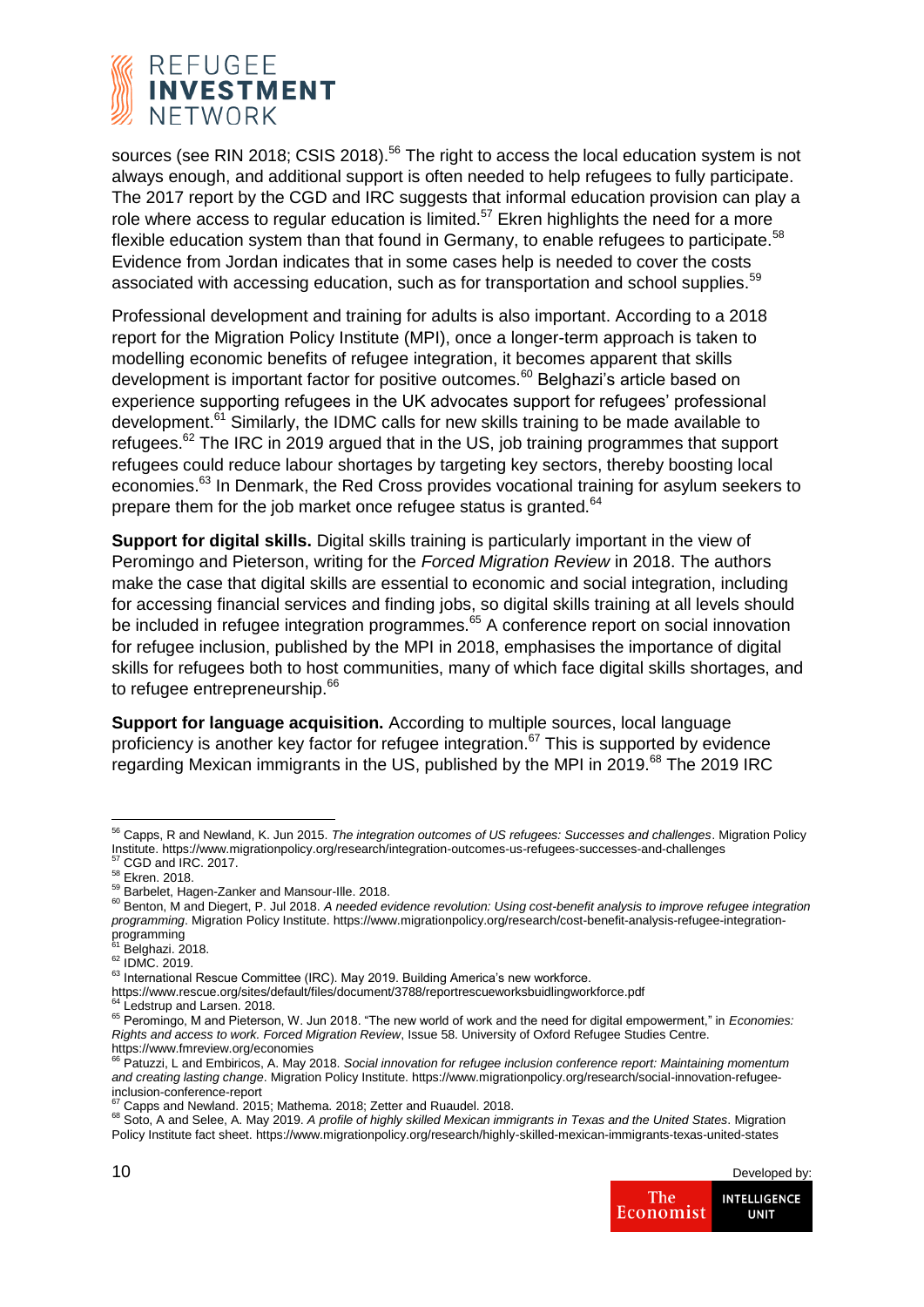

report suggests that job training programmes could incorporate local language lessons.<sup>69</sup> The Red Cross combines training in local language and culture for asylum-seekers in Denmark.<sup>70</sup> Namak, Sahhar, Kuresh, El Rayess and Mishori, in the *Forced Migration Review*  in 2018, point to an example in Sweden of a profession-specific support to work scheme which includes language lessons, targeting medical professionals.<sup>71</sup>

**Support accessing legal services.** Ekren notes that the expenses related to asylum claims are just one of many costs asylum seekers are expected to meet out of a limited monthly allowance.<sup>72</sup> Refugees in Kenya have formed an NGO providing paralegal and advocacy services to fellow refugees, helping to ensure access to justice and enforcement of rights.<sup>73</sup> Refugees wishing to start a business can also benefit from legal advice: the UNHCR cites a case study of refugee entrepreneurship programmes in Rwanda and Switzerland which include free or affordable legal advice among their services.<sup>74</sup>

**Job-seeking support.** According to Mathema, refugee economic integration is accelerated by support for job-seeking (how to write CVs and applications) and with professional networking.<sup>75</sup> Belghazi notes the role that third-sector intermediaries can play not just in connecting employers to potential refugee employees, but also intervening to reassure employers, for instance by arranging additional language support.<sup>76</sup> A 2017 IRC report similarly advocates employment services which incorporate additional forms of support. Drawing on data from over 2,400 refugee households in the US, it argues the case for providing refugees with bundled financial and employment services (employment support, help with accessing income supports, and financial capability services – education and coaching), as this combined approach leads to greater gains in net household income than providing any of the services individually.<sup>77</sup> In Denmark, the government's refugee integration strategy includes support for refugee job-seekers finding internships, while the Red Cross' support includes training in job-search techniques, local work culture and networking.<sup>78</sup>

**Recognition of foreign qualifications.** Ekren reports that the long bureaucratic processes faced by refugees seeking recognition of their skills and qualifications are a significant barrier to employment.<sup>79</sup> The need for a straightforward system for recognition of qualifications is echoed by the 2015 and 2019 reports by the MPI and Mathema's 2018 report for the Center for American Progress.<sup>80</sup> Del Carpio, Seker and Yener report that in Turkey, refugees can be referred to the Vocational Qualification Authority for validation of

 $<sup>8</sup>$  Ledstrup and Larsen. 2018.</sup>

<sup>80</sup> Capps and Newland. 2015; Soto and Selee. 2019; Mathema. 2018.



**<sup>.</sup>** <sup>69</sup> IRC. 2019.

<sup>&</sup>lt;sup>70</sup> Ledstrup and Larsen. 2018.

<sup>71</sup> Namak, S, Sahhar, F, Kureshi, S, El Rayess, F and Mishori, R. Jun 2018. "Integrating refugee doctors into host health-care systems," in *Economies: Rights and access to work. Forced Migration Review*, Issue 58. University of Oxford Refugee Studies Centre. https://www.fmreview.org/economies<br><sup>72</sup> Ekren. 2018.

<sup>73</sup> Christian, M. Jun 2018. "Refugee paralegals," in *Economies: Rights and access to work. Forced Migration Review*, Issue 58. University of Oxford Refugee Studies Centre. https://www.fmreview.org/economies

<sup>&</sup>lt;sup>4</sup> United Nations Conference on Trade and Development (UNCTAD), International Organization for Migration (IOM) and United Nations High Commissioner for Refugees (UNHCR). 2018. Policy guide on entrepreneurship for migrants and refugees. https://unctad.org/en/PublicationsLibrary/diae2018d2\_en.pdf

 $<sup>5</sup>$  Mathema. 2018.</sup>

<sup>76</sup> Belghazi. 2018.

<sup>77</sup> International Rescue Committee (IRC). May 2017. *Financial capability for new Americans: Lessons from early interventions*  with refugees. https://www.rescue.org/sites/default/files/document/1591/lg01jpmwhitepaperdigitalfinal.pdf

<sup>79</sup> Ekren. 2018.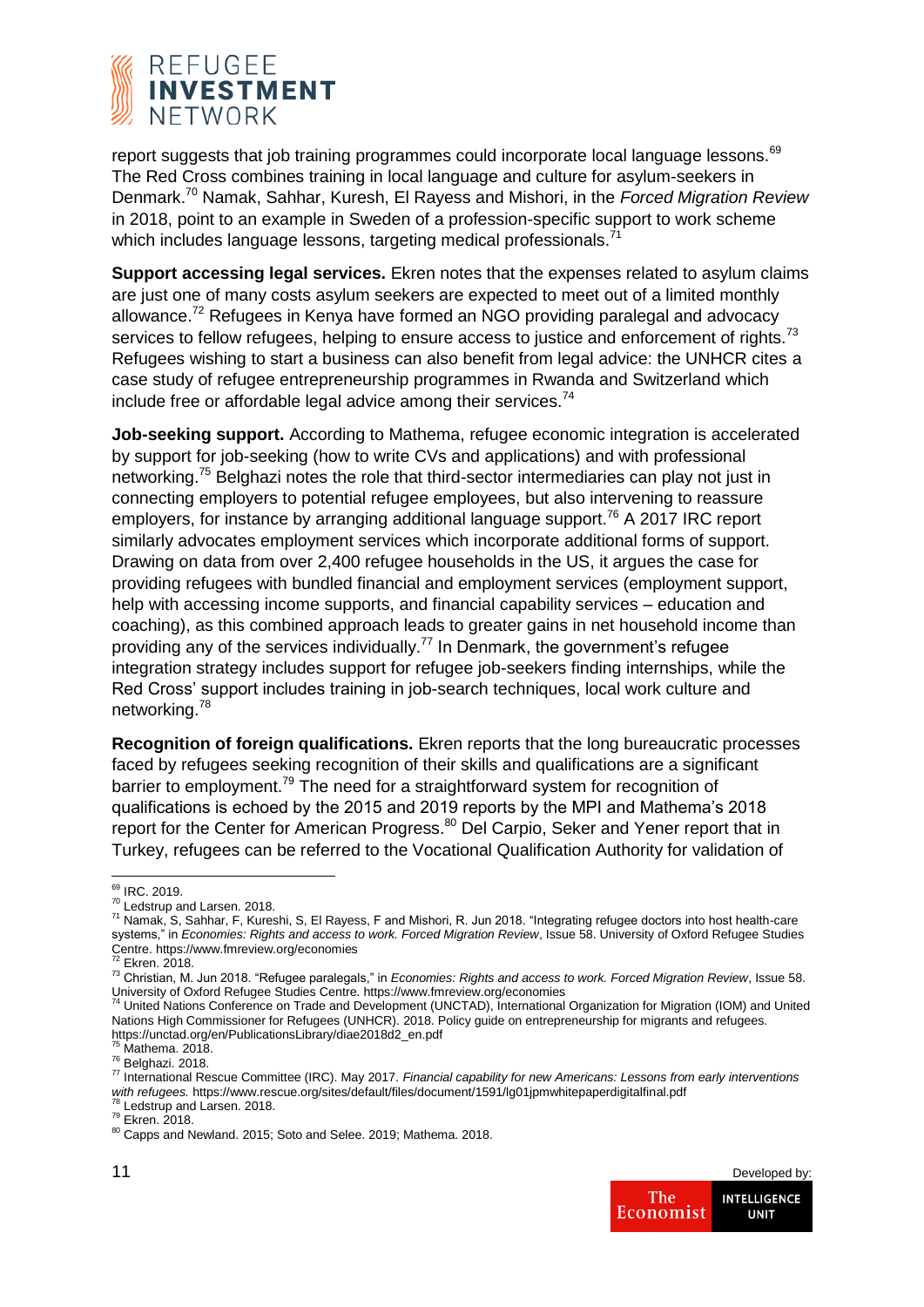

their foreign credentials or assessment of their educational level and work experience.<sup>81</sup> Under its national strategy for refugee integration, Denmark has processes in place to help employers understand the educational background of refugees.<sup>82</sup>

**Employer incentives.** According to the International Finance Corporation (IFC) and the Bridgespan Group's 2019 report on the private sector's role in supporting refugees, private firms can play a role by hiring refugees directly or working with firms which hire/contract from refugees.<sup>83</sup> Incentives suggested by the IDMC to encourage employers to employ refugees include tax breaks and wage subsidies, which can be offered to businesses employing not just refugees but also other disadvantaged people to avoid discontent.<sup>84</sup>

**Financial and other support.** A 2018 study by Bankable Frontiers Associates (BFA), based on field work in refugee camps in Rwanda, found that cash transfers helped refugees to build other forms of income, including from employment.<sup>85</sup> (This is only the case where specific disincentives do not exist – see 'Barriers to integration'.) Refugee-specific benefits should usually take the form of cash transfers, as in-kind benefits such as food tend to undermine local markets and fuel local tensions.<sup>86</sup>

Some countries have opted to provide refugees with plots of land and basic tools as the basis of self-reliance. Research by UK-based academic Naohiko Omata suggests that this approach has been successful in some refugee communities in Uganda, when combined with free movement to enable local trading.<sup>87</sup>

The 2017 report by the CGD and IRC calls not just for more coordination between humanitarian and development stakeholders, but for a dedicated development budget for refugees.<sup>88</sup>

## **5. Financial inclusion & integration into value chains**

*How well-positioned a market is to capitalise on the economic opportunity presented by refugees, mobilising private capital in support of refugee employment/self-employment.*

5a. Market enablers

*Market enablers of refugee financial and job market inclusion.*

#### *Innovative finance for refugee-owned and -supporting businesses*

**Microfinance institutions (MFIs) and SME lenders.** A 2018 report by Developing World Markets (DWM) argues that MFIs are an effective route for channelling impact investments into developing countries, in part to boost self-employment. MFIs can provide financial

 $\delta$  Hemberger, Muench and Purvis. 2018; IDMC. 2019.

87 Omata, N. Jun 2018. "Refugees' engagement with host economies in Uganda," in Economies: Rights and access to work. Forced Migration Review, Issue 58. University of Oxford Refugee Studies Centre. https://www.fmreview.org/economies<br><sup>88</sup> CGD and IRC. 2017.



**<sup>.</sup>** <sup>81</sup> Del Carpio, Seker and Yener. 2018.

<sup>82</sup> Ledstrup and Larsen. 2018.

<sup>83</sup> International Finance Corporation (IFC) and the Bridgespan Group. Apr 2019. Private sector and refugees: Pathways to *scale*. https://www.ifc.org/wps/wcm/connect/1c187356-8185-4efe-898c-b78962d30f35/201905-Private-Sector-and-Refugees.pdf?MOD=AJPERES <sup>84</sup> IDMC. 2019.

<sup>85</sup> Bankable Frontiers Associates (BFA). Mar 2018. *Refugees and their money: The business case for providing financial services to refugees*. FSD Africa. https://www.fsdafrica.org/wp-content/uploads/2018/03/Refugees-and-Their-Money-Assessing-the-Business-Case-for-Providing-Financial-Services-to-Refugees.pdf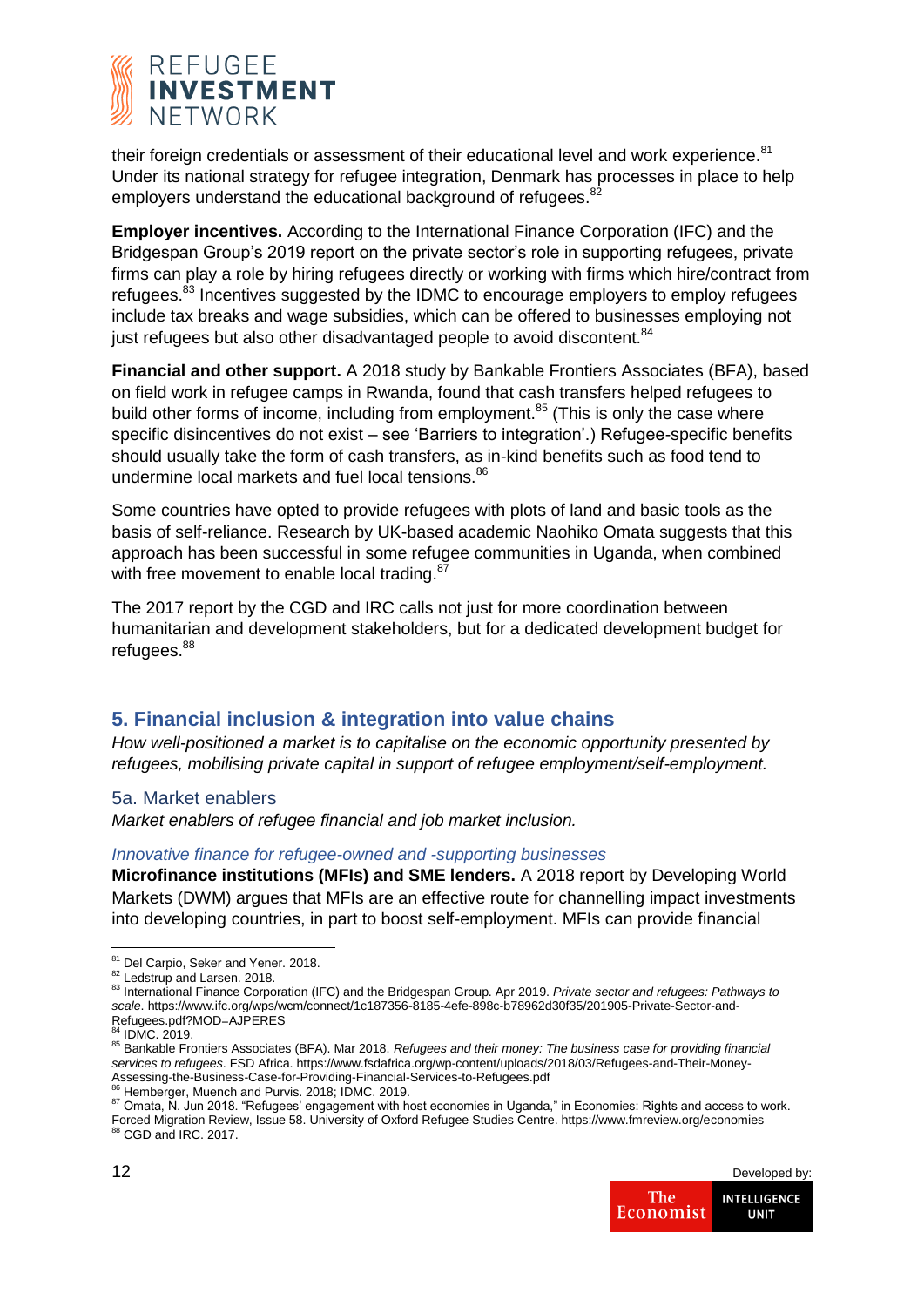

services including loans, savings and insurance, and financial education. DWM also calls for investment to support small and medium enterprise (SME) growth, such as SME loans, as SMEs contribute over 50% of employment in developing economies.<sup>89</sup> This is relevant to refugee enterprises, as most refugees are located in developing countries. $90$  A 2018 Microfinanza report based on the experience of refugees in Jordan, funded by Sweden's international development agency, found that most refugees were interested in individual business loans of amounts higher than is usually covered by microfinance.<sup>91</sup> Another approach being trialled to channel funds to refugees is crowdfunding. Kiva, a crowdfunding platform which facilitated loans of over \$3m to refugees in 2017, reported in 2018 that in the previous two years, loans to refugees and IDPs had a repayment rate of 96.6%, versus 96.8% for non-refugee loans.<sup>92</sup>

**Social funds and social bonds.** Patuzzi and Embiricos, reporting on a refugee inclusion conference for MPI in 2018, report that social funds and social bonds are promising modes of finance for businesses benefiting refugees.<sup>93</sup> Cindy Huang, writing for the CGD, also encourages investors to support social impact bonds.<sup>94</sup>

**Prizes/awards for refugee-owned or -supporting businesses.** Patuzzi and Embiricos identify a gap in early-stage financing for refugee start-ups. They propose prizes/awards among the modes of finance which could benefit start-ups.<sup>95</sup>

**Cross-sector funding partnerships**. A 2019 study by IFC and Bridgespan Group, drawing lessons from over 170 examples of private sector engagement with refugees and host communities, finds that flexible finance involving cross-sector (public, private, NGO/multilateral) cooperation can scale up private sector initiatives which benefit refugees.<sup>96</sup> The 2018 RIN report observes that blended financing and other creative financing structures, drawing on catalytic capital from public or philanthropic sources, can be used to de-risk investments.<sup>97</sup> The Global Concessional Financing Facility (GCFF), a partnership between the UN, Islamic Development Bank, World Bank and others, provides concessional financing to help Jordan and Lebanon address the impact of Syrian refugees. It provides an open platform used by a number of multilateral development banks to access finance, which is subsidised by nine donor countries. Between 2016 and 2018, the GCFF disbursed \$500m in grants, which leveraged over \$2.5bn in concessional financing to support refugees and their host communities.<sup>98</sup>

https://reliefweb.int/sites/reliefweb.int/files/resources/66387.pdf<br><sup>92</sup> Kiva. 20 Jun 2018. "Kiva releases its first World Refugee Fund impact report." Press release.

content/uploads/2018/12/GCFF-Annual-Report-2018\_181220\_FINAL\_Digital.pdf



<sup>1</sup> <sup>89</sup> Developing World Markets (DWM). 2018. Developing World Markets 2018 global impact report. https://www.dwmarkets.com/wp-content/uploads/2019/01/dwm-2018-impact-report-1.pdf

CSIS 2018

<sup>91</sup> Microfinanza. 13 Jul 2018. *Assessing the Needs of Refugees for Financial and Non-Financial Services – Jordan*. Report commissioned by the Swedish International Development Cooperation Agency (Sida), United Nations High Commissioner for Refugees (UNHCR) and Grameen Crédit Agricole Foundation (GCAF).

https://www.kiva.org/cms/world\_refugee\_fund\_impact\_report\_2018\_press\_release\_6.20.18.pdf<br><sup>93</sup> Patuzzi and Embiricos. 2018.

<sup>94</sup> Huang, C. 20 Sep 2017. Global business and refugee crises: A framework for sustainable engagement. Center for Global Development. https://www.cgdev.org/publication/global-business-and-refugee-crises

<sup>&</sup>lt;sup>95</sup> Patuzzi and Embiricos. 2018.

<sup>96</sup> IFC and Bridgespan Group. 2019.

<sup>&</sup>lt;sup>97</sup> Kluge, Docking and Edelman. 2018.

<sup>98</sup> Global Concessional Financing Facility (GCFF). 2018. *2017-2018 annual report.* https://globalcff.org/wp-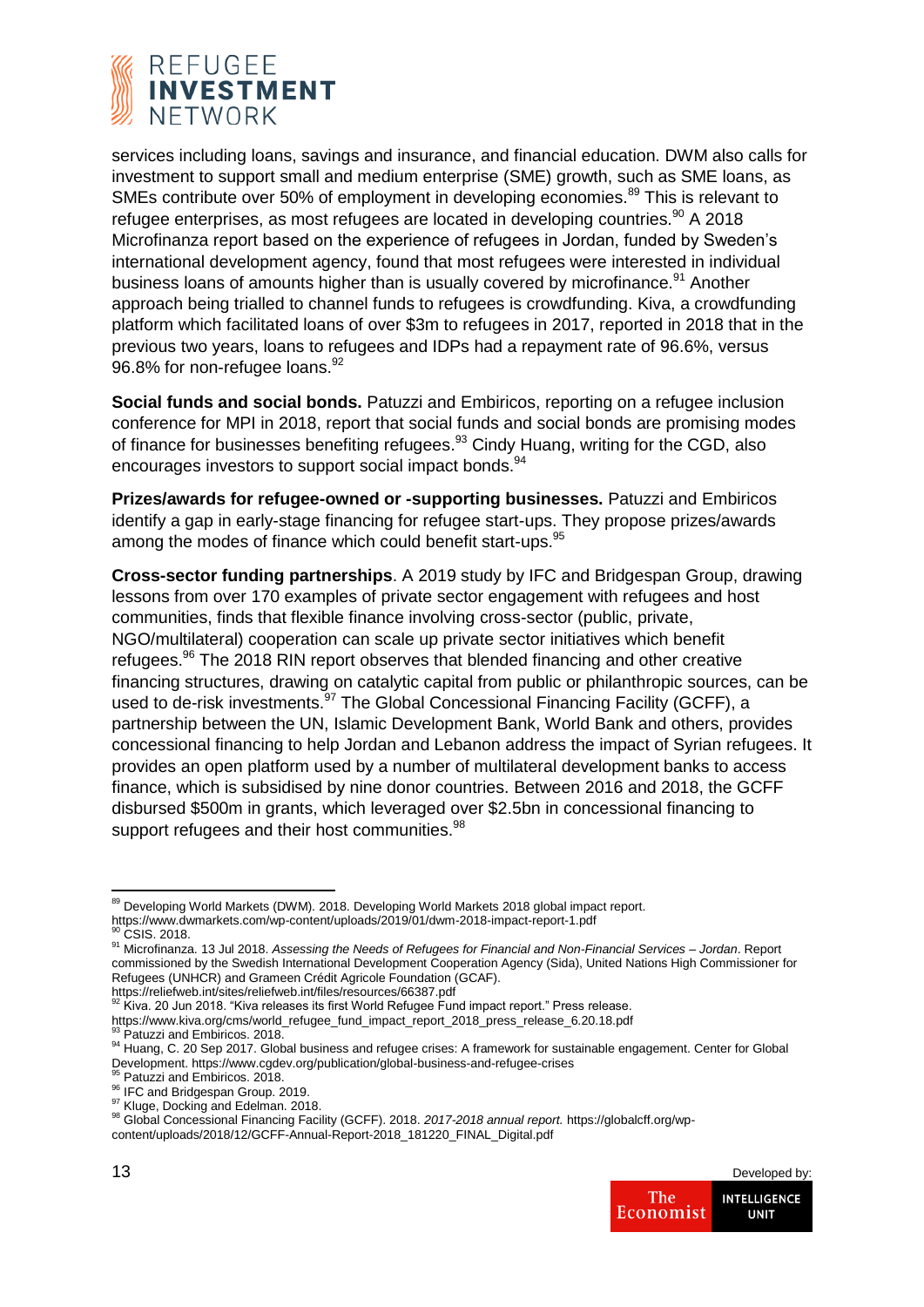

#### *Inclusion of refugees in value chains*

**Private-sector targets/incentives for refugee inclusion.** Cindy Huang of the CGD as well as Haller and Kreiner argue that businesses can play a role by introducing targets or incentives for the inclusion of refugees in hiring, and for sourcing from refugee-owned or supporting businesses. Similarly, investment firms can make an impact and a return by investing in companies which hire or source from refugees, refugee-owned or -supporting businesses or social enterprises—thereby using their investment to influence companies to expand their services to refugees or the humanitarian response community.<sup>99</sup> Philippe Legrain, writing for TENT, asserts that hiring refugees is the single biggest contribution which private firms can make to realising the economic benefits of refugees.<sup>100</sup>

Refugee-supporting businesses are defined in the 2018 RIN report as those providing goods/services in support of humanitarian efforts, and those intentionally supporting refugees by providing jobs (at least 20% of the workforce), or infrastructure, products or services which demonstrably help refugees or their host communities.<sup>101</sup> Haller and Kreiner agree that refugee-supporting businesses which hire, contract from or provide goods/services to refugees are key forms of private-sector support for refugee integration.<sup>102</sup>

**Non-discrimination in banking services.** Lene Hansen, writing for NpM, argues that refugees do not need financial services tailored specifically to them, but do need equitable and non-discriminatory access. Banks can make services more accessible to refugees by removing requirements related to nationality, recognising humanitarian cash transfers as an income flow and opening branches in refugee settlements, for instance; though some are going further by providing financial education.<sup>103</sup>

#### *Other support for refugee financial and job market inclusion*

**Business incubators/accelerators and mentorship programmes.** The 2018 RIN report based on a stakeholder survey concludes that more investment is needed in business incubators and accelerators to support refugee business growth.<sup>104</sup> According to experts from the University of Santa Clara's Miller Center for Social Entrepreneurship, Marie Haller and Thane Kreiner, business accelerator programmes can provide assistance with scaling up social enterprises which benefit refugees.<sup>105</sup> Professional and business mentoring also has the potential to help new entrepreneurs, or entrepreneurs new to a specific environment.<sup>106</sup>

**Financial intermediaries reducing risk for refugee investments.** Haller and Kreiner note that most large funds, even impact investors, view investments under \$2m as too risky; but most social enterprises working to benefit refugees are seeking smaller investments.

**<sup>.</sup>** 99 Huang. 2017; Haller and Kreiner. 2019.

<sup>100</sup> Legrain, P. May 2016. *Refugees work: A humanitarian investment that yields economic dividends.* 

http://www.opennetwork.net/wp-content/uploads/2016/05/Tent-Open-Refugees-Work\_V13.pdf

 $^1$  RIN. 2018.

<sup>102</sup> Haller and Kreiner. 2019.

<sup>103</sup> Hansen, L. Aug 2018. *Finance for refugees: the state of play.* NpM Platform for Inclusive Finance.

https://www.inclusivefinanceplatform.nl/wp-content/uploads/2019/04/npm-report\_finance-for-refugees\_the-state-of-play.pdf Kluge, Docking and Edelman. 2018.

<sup>105</sup> Haller, M and Kreiner, T. 2019. *Social entrepreneurship at the margins: Helping refugees, migrants, and human trafficking survivors reclaim their futures*. Miller Center for Social Entrepreneurship, University of Santa Clara.

https://static1.squarespace.com/static/581b86d58419c2b663a87d5a/t/5c1988810e2e721659c2c8e6/1545177229453/SEMWhit ePaper\_MillerCenter.PDF<br><sup>106</sup> Brooks, W, Donovan, K and Johnson, T. 19 Sep 2017. "Mentorship helps Kenyan microenterprises profit." Vox Dev.

https://voxdev.org/topic/firms-trade/mentorship-helps-kenyan-microenterprises-profit; Belghazi, M. 2018.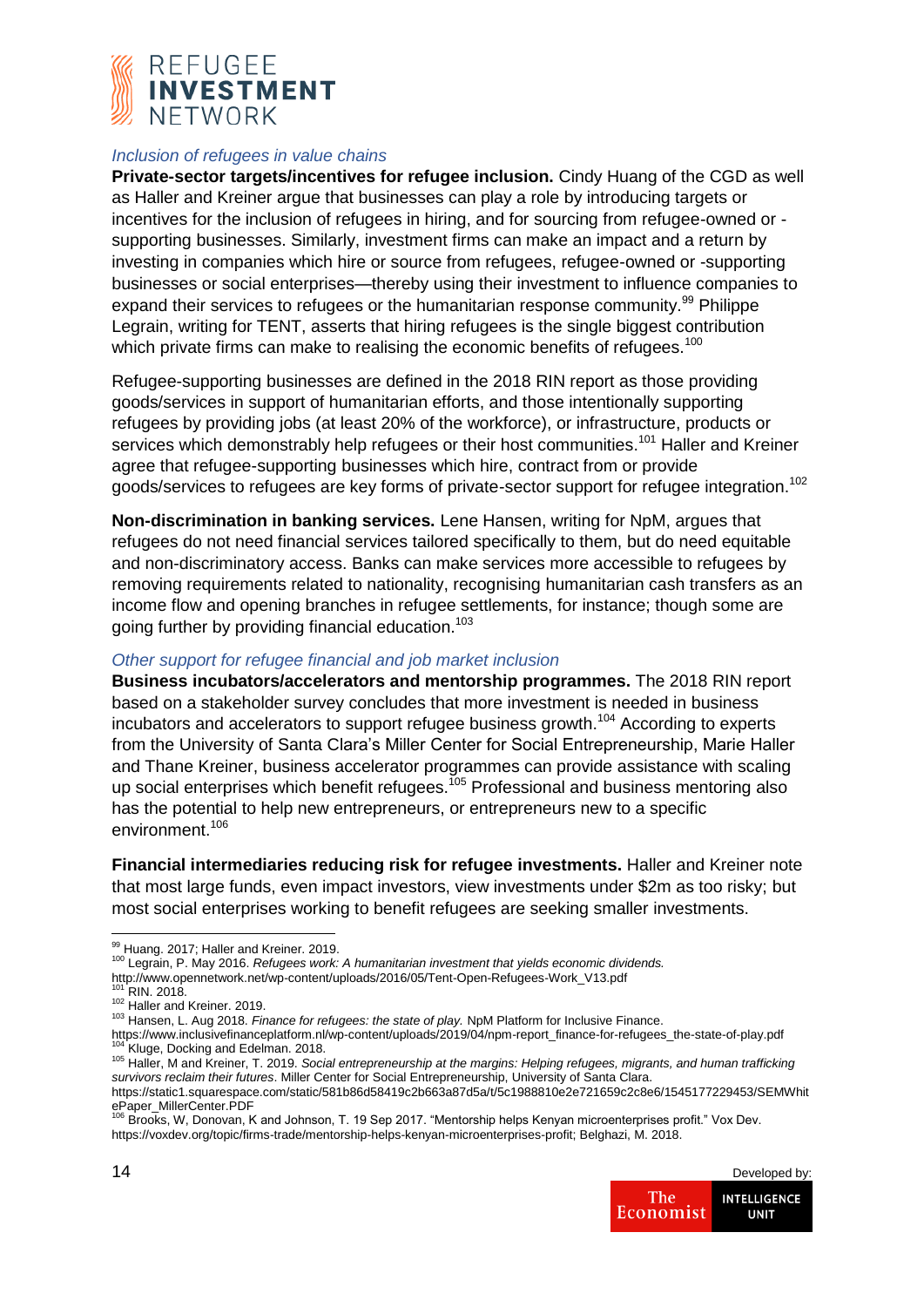

Intermediaries can potentially accept larger investments and allocate them to smaller enterprises.<sup>107</sup> Humanitarian actors can support microfinance for refugees and host populations through risk-reduction schemes such as credit guarantee facilities, according to UNHCR employees Ziad Ayoubi and Regina Saavedra, writing in the *Forced Migration Review* in 2018. They caution, however, against humanitarian agencies becoming full market actors, advocating a facilitation role, because programmes reliant on humanitarian funding are not always sustainable in the event that the funding is discontinued.<sup>108</sup>

Development finance institutions (DFIs) can also play a role in risk reduction. For instance, the European Bank for Reconstruction and Development (EBRD) has developed technical cooperation funds for refugee investments in the southern and eastern Mediterranean, which receive contributions from donor countries and attract commercial investments by absorbing part of the initial risk. The EBRD's investments target private-sector and infrastructure projects aimed at improving host communities' ability to cope with influxes of new residents, and are accompanied by technical assistance.<sup>109</sup>

**Information intermediaries increasing visibility of refugees.** This refers to visibility of refugee businesses/entrepreneurs, and of potential refugee employees. Analysis by IFC and Bridgespan Group as well as NpM both emphasise that the availability of investment information (eg on refugee finance needs, how to assess refugee clients, and existing efforts) is crucial to enabling refugee businesses to secure private investment.<sup>110</sup> The RIN report cites the need to build awareness and trust among investors and investees.<sup>111</sup> With regard to refugees as employees, Patuzzi and Embiricos call for new approaches to increasing visibility of refugees' skills and suggest that private firms can play a role in matching refugees to employers.<sup>112</sup> Microfinanza's study based on refugees in Jordan concludes that humanitarian agencies can act as an important bridge between refugees and financial institutions.<sup>113</sup>

**Financial education provision**. The 2018 Microfinanza report funded by Sweden's international development agency finds that refugees' access to finance is restricted by a lack of financial education.<sup>114</sup> John Hope Bryant, CEO of Atlanta, US-based non-profit Operation Hope, in his thesis on "How the poor can save capitalism", endorses the view that financial literacy is fundamental to empowering people in disadvantaged communities to take control of their lives and lift themselves out of poverty.<sup>115</sup>

## 5b. Policy enablers

*Policy enablers of refugee financial and job market inclusion.*

**<sup>.</sup>** <sup>107</sup> Haller and Kreiner. 2019.

<sup>108</sup> Ayoubi, Z and Saavedra, R. Jun 2018. "Refugee livelihoods: new actors, new models," in *Economies: Rights and access to*  work. Forced Migration Review, Issue 58. University of Oxford Refugee Studies Centre. https://www.fmreview.org/economies<br><sup>109</sup> European Bank for Reconstruction and Development (EBRD). N.d. "The EBRD and SEMED." https://www EBRD-and-the-SEMED.html; "Multi-donor funds." https://www.ebrd.com/who-we-are/our-donors/multi-donor-funds.html#semed; and Sconosciuto, L. 10 May 2018. "Mobilising impact investments." EBRD News. https://www.ebrd.com/news/2018/mobilising-

impact-investments.html <sup>110</sup> Hansen. 2018; IFC and Bridgespan Group. 2019.

<sup>111</sup> Kluge, Docking and Edelman. 2018.

<sup>112</sup> Patuzzi and Embiricos. 2018.

<sup>113</sup> Microfinanza. 2018.

<sup>114</sup> Microfinanza. 2018.

<sup>115</sup> Operation Hope. N.d. "John Hope Bryant." https://operationhope.org/john-hope-bryant/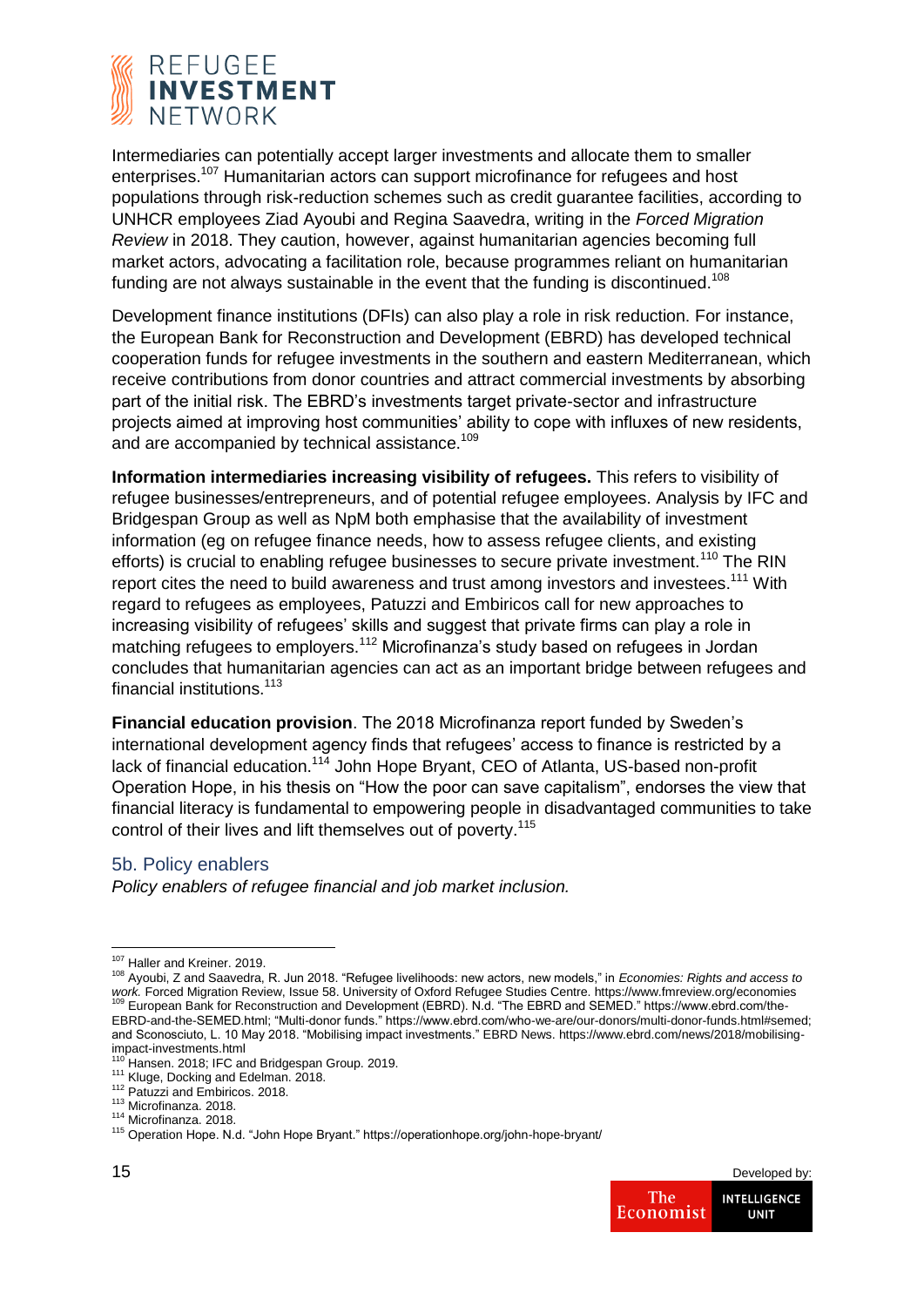

Many of the policy factors which enable refugees to start businesses and find jobs are common to all residents, such as measures related to economic stability and attracting foreign investment. The EIU's *Business environment ratings* and World Bank's *Ease of doing business* indicators can be used to measure the general environment for entrepreneurship. The following additional factors are more focused on supporting economic opportunities and self-reliance for refugees.

**Information for employers on hiring refugees**. Employers need clear information on the rules around hiring refugees, according to analysis by Legrain and evidence from Rwanda. Governments can publish clear guidelines and conduct information campaigns to raise awareness.<sup>116</sup>

**Government funding and assistance for start-ups.** The 2018 RIN report calls for more technical assistance for refugee-owned and -supporting business start-ups.<sup>117</sup> The ISS's review of Ethiopia's Comprehensive Refugee Response Framework notes that such job creation schemes can only generate a limited number of jobs for refugees and local people, so support for start-ups is important.<sup>118</sup> Ayoubi and Saavedra state that there is evidence that start-up grants and entrepreneurial training can help refugees to capitalise on their skills.<sup>119</sup> The 2017 report by the CGD and the IRC similarly cites evidence that cash grants for business start-ups benefit refugee economic integration.<sup>120</sup>

**Government support for social enterprises**. Haller and Kreiner argue that social enterprises run by or for refugees are an effective tool for refugee integration, providing dignified employment and training. However, they face challenges in scaling up.<sup>121</sup> This implies a need for enabling regulations and other support for social enterprises.

**IDs for accessing financial services.** Evidence from Rwanda, reported by BFA in 2018, shows that a key barrier to refugees accessing financial services is satisfying the ID requirement for 'know your customer' (KYC) purposes—a requirement which can be very specific in remote applications for e-money accounts. Where an ID number verifiable through a digital system is required, governments must issue all refugees with compatible IDs to ensure financial inclusion. For opening offline accounts, governments should work with banks to ensure that refugee-specific forms of ID are recognised and accepted for KYC purposes. Laws/regulations regarding ID requirements for KYC should specifically mention refugees.<sup>122</sup>

**Financial inclusion strategy for refugees.** Jordan has in place a financial inclusion strategy that includes consideration of refugees, promoting mobile money accounts as a first point of access.<sup>123</sup>

**Minimum wage policy.** The ISS's review of Ethiopia's Comprehensive Refugee Response Framework cautions that employment generation schemes must be accompanied by

<sup>121</sup> Haller and Kreiner. 2019.

1

<sup>&</sup>lt;sup>116</sup> Bilgili and Loschmann. 2018; Legrain. 2017.

<sup>&</sup>lt;sup>117</sup> Kluge, Docking and Edelman. 2018.

<sup>118</sup> Abebe. 2018.

<sup>119</sup> Ayoubi and Saavedra. 2018.

<sup>120</sup> CGD and IRC. 2017.

<sup>122</sup> BFA. 2018.

<sup>123</sup> Microfinanza. 2018.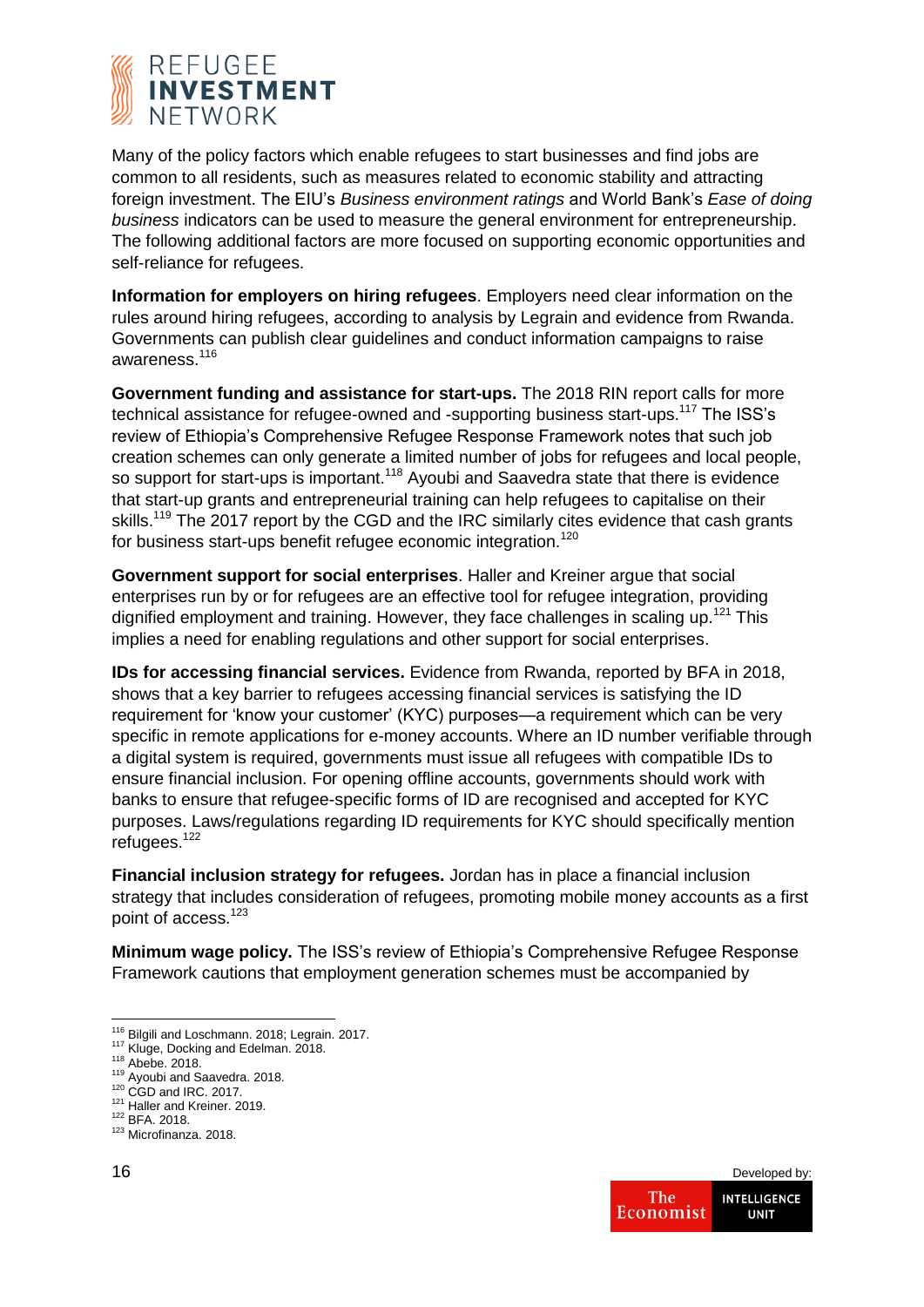

minimum wage requirements applicable to both refugees and host communities, to ensure that jobs enable both groups to meet their cost of living.<sup>124</sup>

## **6. Data gathering**

*Extent to which countries are collecting the information needed to identify needs and evaluate the impact of different interventions aimed at refugee integration.*

This theme is included because of the pressing need for an evidence base regarding which interventions work and deliver best value for money, particularly in the long term.<sup>125</sup> A strong evidence base is also crucial to countering false narratives regarding the economic and social impact of refugees, helping to depoliticise the issue and improve social attitudes towards incomers.<sup>126</sup> This section outlines the data which countries should be collecting in order to inform, evaluate and improve policy and support programmes aimed at refugee integration.

When gathering data related to refugees, it is useful to ensure that comparable data is gathered for host populations in order to identify refugee-specific trends. Several sources also argue for gender-disaggregated data to enable targeted responses, such as genderlens investing, where there is unequal financial opportunity and inclusion.<sup>127</sup>

**Data on refugee population (basic numbers and demographics).** The CGD and IRC call for data collection on refugee numbers, including gender-disaggregated data.<sup>128</sup>

**Data on refugee financial inclusion.** Microfinanza refers to bank account ownership rates as a measure of financial inclusion among refugees in Jordan, which is just 7.5%, compared to around a third of the host telepopulation.<sup>129</sup>

**Data on refugee employment and underemployment (formal vs informal).** The CGD and IRC call for data collection on refugee employment.<sup>130</sup> The MPI makes the case for gathering data not just on employment rates, but on the quality of employment and skills development, which are more important in the long term for assessing the success of refugee integration.<sup>131</sup>

**Data on refugee poverty and incomes.** The CGD and IRC call for data collection on poverty and income levels among refugees.<sup>132</sup>

**Data on refugee enrolment in education.** The CGD and IRC call for data collection on refugee school enrolment.<sup>133</sup>

<sup>1</sup> <sup>124</sup> Abebe. 2018.

<sup>125</sup> Ayoubi and Saavedra. 2018; Barbelet, Hagen-Zanker and Mansour-Ille. 2018; Benton and Diegert. 2018; CGD and IRC. 2017; CSIS. 2018.

 $6^{\circ}$  CGD and IRC. 2017.

<sup>127</sup> Calvert Impact Capital. Dec 2018. *Just good investing: Why gender matters to your portfolio and what you can do about it*. https://www.calvertimpactcapital.org/storage/documents/calvert-impact-capital-gender-report.pdf; DWM. 2018

 $CGD$  and IRC. 2017.

<sup>129</sup> Microfinanza. 2018.  $130$  CGD and IRC. 2017.

<sup>&</sup>lt;sup>131</sup> Benton and Diegert. 2018.  $132$  CGD and IRC.  $2017$ .

<sup>133</sup> CGD and IRC. 2017.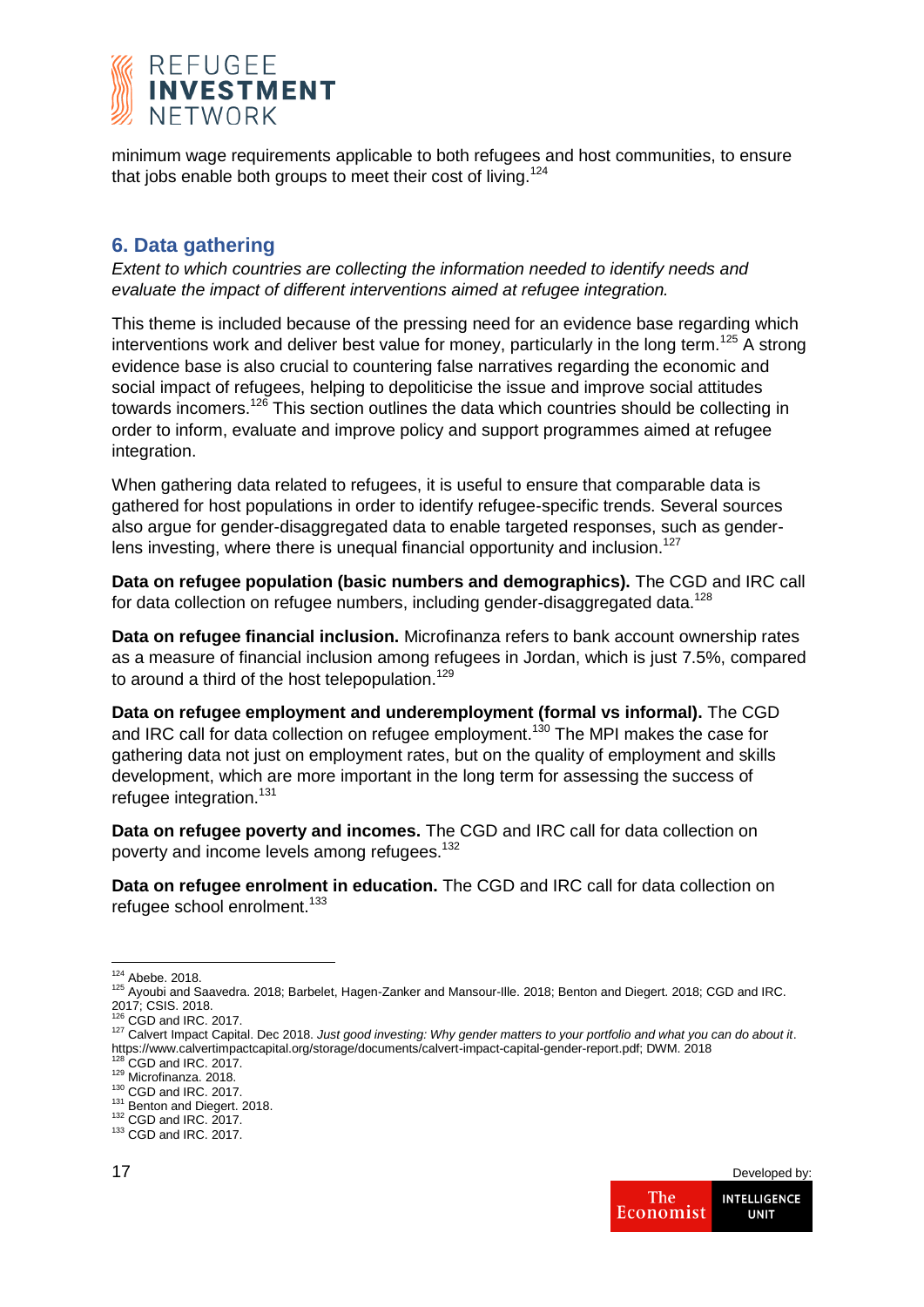

**Data on long-term refugee outcomes.** According to the MPI, most labour market integration programmes, and assessments of their effectiveness, are too short-term and there is a need for more longitudinal studies of refugee outcomes. Germany and Australia are examples of countries which have carried out sizeable longitudinal surveys of refugees. Some countries and agencies have developed refugee outcomes frameworks, measuring integration using indicators related to earnings, housing, language and health.<sup>134</sup>

**Inclusion and distinction of refugees in national surveys.** While some countries and regions (such as the EU) carry out large-scale social surveys, the MPI notes that most do not cover refugees living in temporary shelters and fail to break out refugees as a distinct group for analysis.<sup>135</sup>

**Data on refugee investments.** To assess value for money, countries need to capture data on the different financial flows (humanitarian assistance and different forms of investment) supporting refugee integration.

**Data on public attitudes towards refugees.** This is an important social indicator, first of the barriers refugees face to integration, and second of how successful refugee integration efforts are in the long term.

The following polls are available as an indication of current attitudes towards refugees and migrants in countries around the world:

| <b>Coverage</b>                                                                                                                                         | <b>Source</b>                                                                                                                                                                                                                                                                           |
|---------------------------------------------------------------------------------------------------------------------------------------------------------|-----------------------------------------------------------------------------------------------------------------------------------------------------------------------------------------------------------------------------------------------------------------------------------------|
| Ipsos Mori survey on public attitudes<br>towards refugees in 12 countries in<br>Europe, conducted for the IRC.                                          | https://www.ipsos.com/ipsos-mori/en-<br>uk/public-attitudes-towards-refugees-<br>europe                                                                                                                                                                                                 |
| Gallup's Migrant Acceptance Index,<br>covering 140 countries.                                                                                           | https://news.gallup.com/opinion/gallup/2455<br>28/revisiting-least-accepting-countries-<br>migrants.aspx                                                                                                                                                                                |
| Tent's International Public Perceptions<br>Tracking Research: tracking international<br>public perceptions of the refugee crisis on<br>an annual basis. | https://www.tent.org/wp-<br>content/uploads/2017/11/Tent_GlobalRepor<br>t_V6.pdf                                                                                                                                                                                                        |
| Pew Research Center's Global Attitudes<br>Survey: data on whether people support<br>taking in refugees.                                                 | https://www.pewresearch.org/fact-<br>tank/2018/09/19/a-majority-of-europeans-<br>favor-taking-in-refugees-but-most-<br>disapprove-of-eus-handling-of-the-<br>issue/ft 18-09-<br>19_refugeeseu_majoritiesinseveral/<br>https://www.pewresearch.org/global/dataset<br>s/ (need to log in) |
| <b>World Values Survey</b><br>Q: When jobs are scarce, employers<br>should give priority to people of this                                              | http://www.worldvaluessurvey.org/WVSOnli<br>ne.jsp                                                                                                                                                                                                                                      |

 $\overline{a}$ <sup>134</sup> Benton and Diegert. 2018.

<sup>135</sup> Benton and Diegert. 2018.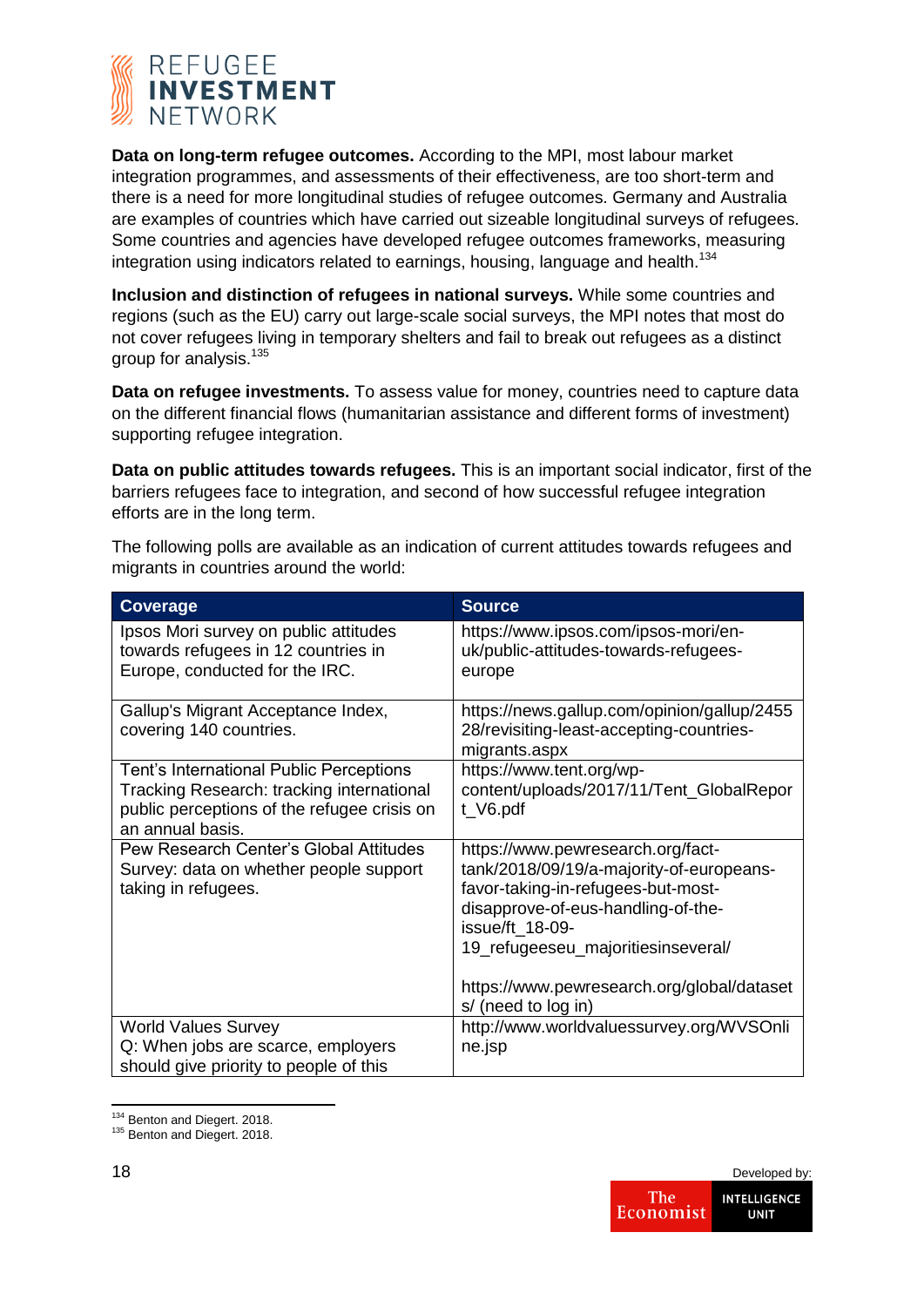

| country over immigrants.                                               |                                                                                                                               |
|------------------------------------------------------------------------|-------------------------------------------------------------------------------------------------------------------------------|
| European Values Survey: includes<br>attitudes towards immigrants.      | https://zacat.gesis.org/webview/index.jsp?o<br>bject=http://zacat.gesis.org/obj/fCatalog/Cat<br>alog5                         |
|                                                                        | https://europeanvaluesstudy.eu/                                                                                               |
| Eurobarometer: includes level of concern<br>about immigration.         | http://ec.europa.eu/commfrontoffice/publico<br>pinion/index.cfm/Survey/getSurveyDetail/in<br>struments/STANDARD/surveyKy/2180 |
| (Special Eurobarometer on immigrant<br>integration published in 2018.) | (https://ec.europa.eu/home-<br>affairs/news/results-special-eurobarometer-<br>integration-immigrants-european-union_en)       |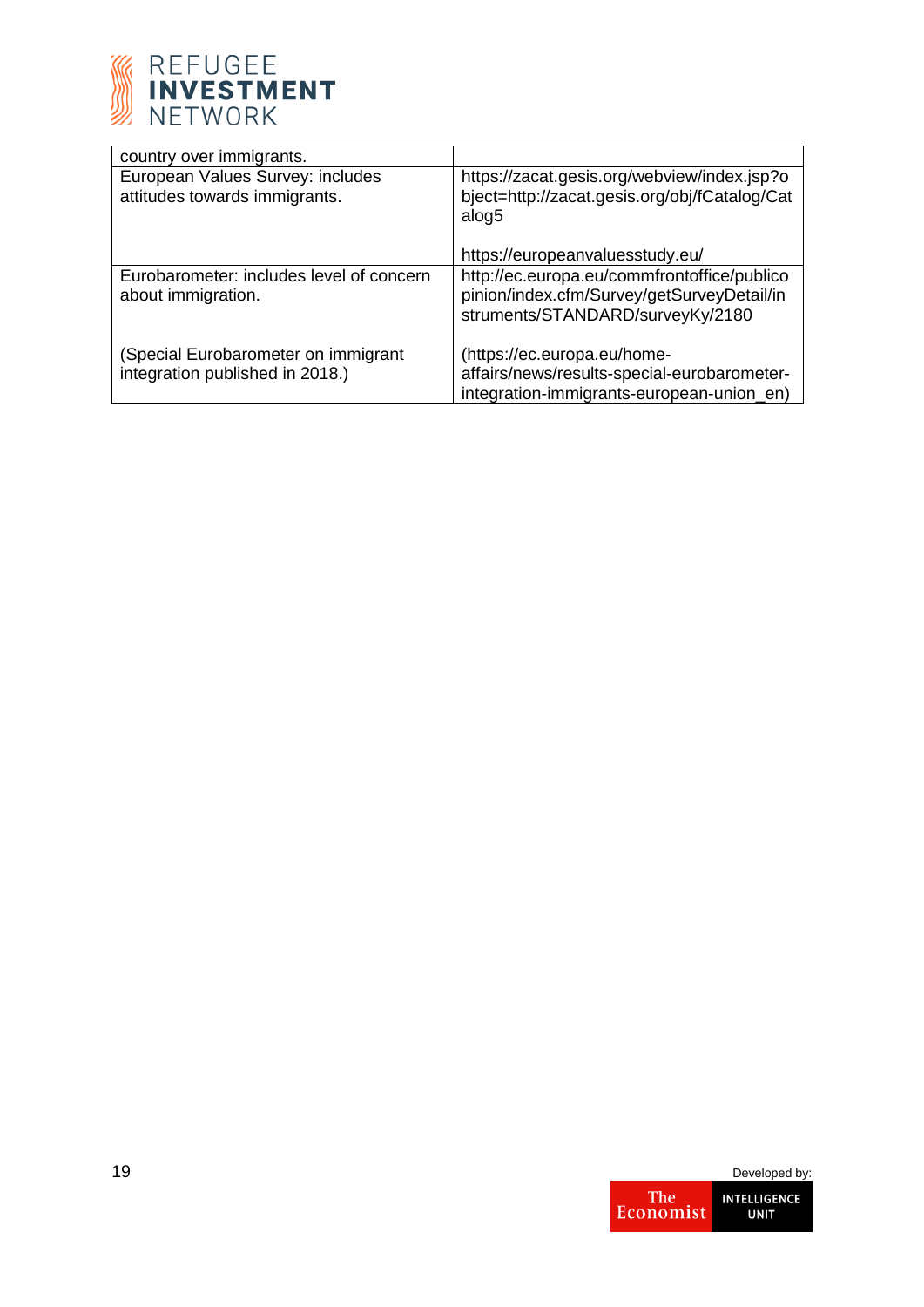

# Appendix 1: Source summaries

## **Refugee investments and financial inclusion**

Bankable Frontiers Associates (BFA). Mar 2018. *Refugees and their money: The business case for providing financial services to refugees*. FSD Africa. https://www.fsdafrica.org/wp-content/uploads/2018/03/Refugees-and-Their-Money-Assessing-the-Business-Case-for-Providing-Financial-Services-to-Refugees.pdf

## *Summary*

*This study, based on field work in refugee camps in Rwanda, assesses both the demand for financial services in refugee populations and the business case for Rwandan financial institutions to provide these services.*

## *Key points*

- Cash transfers to refugees help to build other forms of income: income (excluding cash transfers and remittances) is higher in camps that receive cash transfers.
- A key barrier to accessing financial services is satisfying the ID requirement for 'know your customer' (KYC) purposes, which can be very specific especially in the case of remote applications for e-money (eg in Rwanda, the government must be able to verify a passport or ID card number). Only 50% of refugees in Rwanda have a government-issued ID card.
- Financial institutions should be authorised (by the government/central bank) to accept refugee-specific forms of documentation for KYC. Eg in Rwanda, all refugees have proof of registration documents issued by the Ministry of Disaster Management and Refugee Affairs (MIDIMAR).
- The law regarding ID requirements for KYC would be improved by specifically mentioning refugees.

## Calvert Impact Capital. Dec 2018. *Just good investing: Why gender matters to your portfolio and what you can do about it.*

https://www.calvertimpactcapital.org/storage/documents/calvert-impact-capital-genderreport.pdf

## *Summary*

*This report draws on analysis of Calvert Impact Capital's own portfolio over 11 years, to show that companies with the highest female representation in leadership and board positions outperform those with the lowest.*

- A gender-lens investment strategy not only has a social impact, but generates better financial outcomes.
- There are large potential GDP gains to be achieved from incorporating more women into the labour market, and investing with a gender lens can contribute to this.
- Gender-disaggregated data on investees and their clients is needed to enable gender-lens investing.

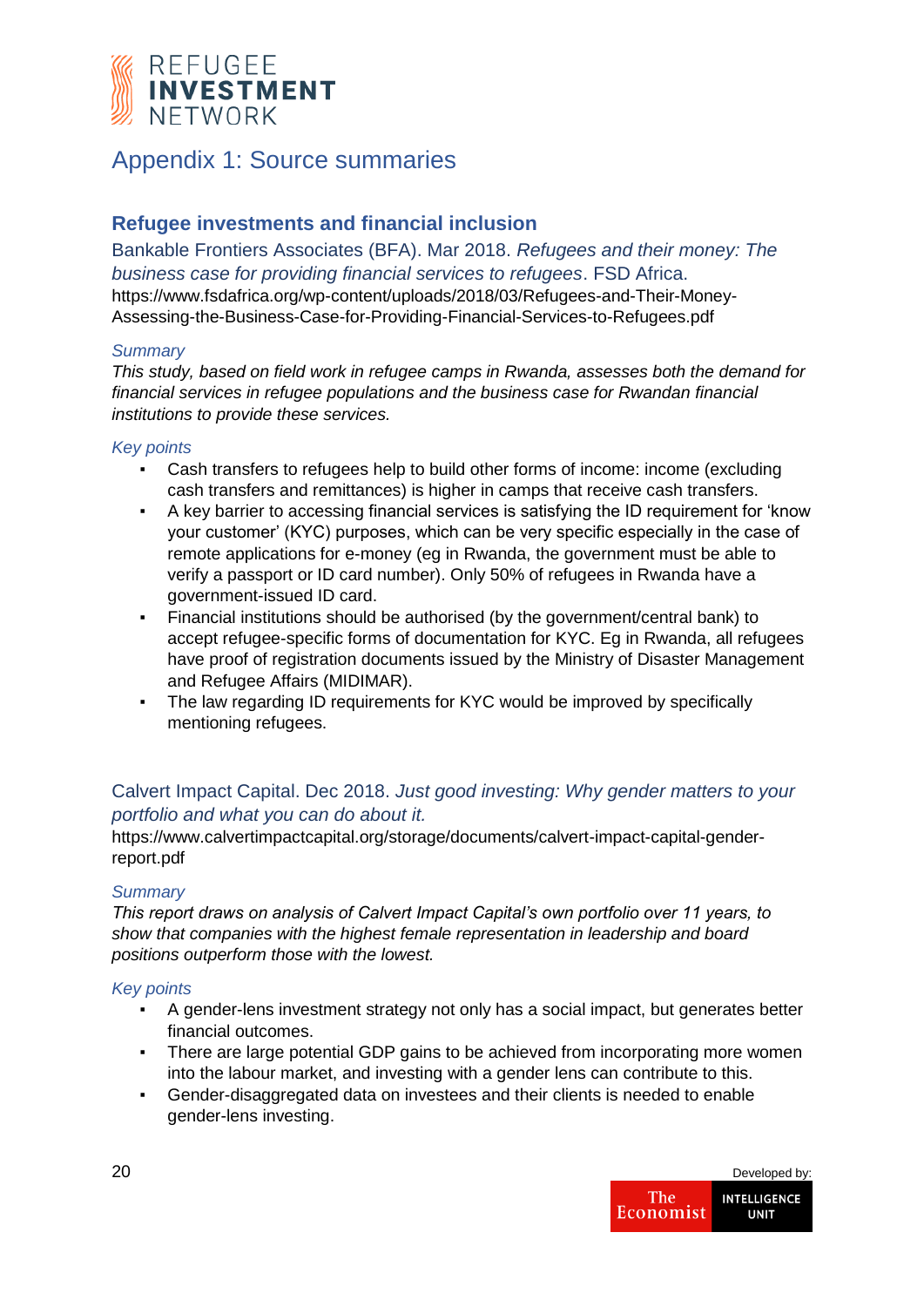

## Developing World Markets (DWM). 2018. *Developing World Markets 2018 global impact report*.

https://www.dwmarkets.com/wp-content/uploads/2019/01/dwm-2018-impact-report-1.pdf

## *Summary*

*This report by an impact investment fund manager states the case for targeting investment in developing countries, largely through microfinance institutions (MFIs), to close the gender finance gap, as doing so can boost real income growth. It also calls for investment to support SME growth, as SMEs contribute over 50% of employment in developing economies.*

#### *Key points*

- Microfinance helps the poorest households and boosts business activities and wellbeing of self-employed people.
- MFIs can provide not only financial services (loans, savings, insurance) but also financial education to boost resilience.
- Gender financial inclusion gap: in developing economies there is a 9% gender gap in bank account ownership and there is a finance gap for women-owned businesses globally.
- Closing the finance gender gap in developing countries boosts real income growth rates.
- SMEs account for over 50% of jobs in developing countries.

## Haller, M and Kreiner, T. 2019. *Social entrepreneurship at the margins: Helping refugees, migrants, and human trafficking survivors reclaim their futures*. Miller Center for Social Entrepreneurship, University of Santa Clara.

https://static1.squarespace.com/static/581b86d58419c2b663a87d5a/t/5c1988810e2e72165 9c2c8e6/1545177229453/SEMWhitePaper\_MillerCenter.PDF

#### *Summary*

*The authors showcase social enterprise business models and technological solutions which are having a positive impact on refugees, migrants and trafficking survivors, mainly through providing dignified employment and training. They highlight the main gaps preventing such enterprises from scaling up, and provide recommendations to improve support.*

- Social enterprises run by/for refugees are encountering gaps affecting their ability to scale up: foremost is access to appropriate funding.
	- o Most large funds, even impact investors, view investments under \$2m as too risky; but most social enterprises working to benefit refugees are seeking investment of between \$250,000 and \$500,000.
	- o An intermediary, such a business accelerator, could accept a larger investment and distribute it among the enterprises in its programme.
- Accelerator programmes can provide assistance with scaling up social enterprises and ensuring they have sustainable business models, eg linking them with experienced and well-connected mentors.

| 21 |                  | Developed by:                      |
|----|------------------|------------------------------------|
|    | The<br>Economist | <b>INTELLIGENCE</b><br><b>UNIT</b> |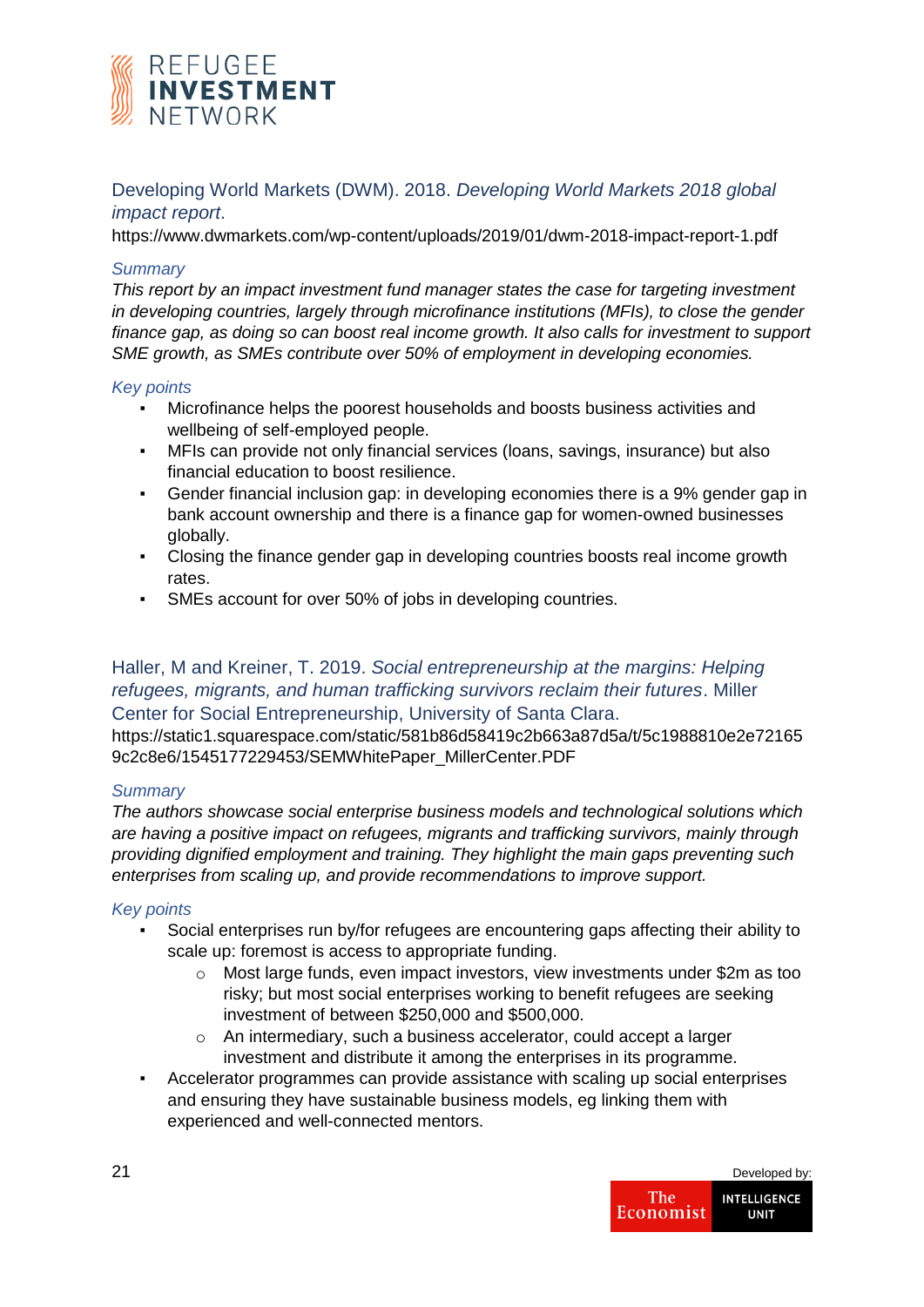

International Finance Corporation (IFC) and the Bridgespan Group. Apr 2019.

*Private sector and refugees: Pathways to scale.* 

https://www.ifc.org/wps/wcm/connect/1c187356-8185-4efe-898c-b78962d30f35/201905- Private-Sector-and-Refugees.pdf?MOD=AJPERES

## *Summary*

*The report draws lessons on private sector engagement with refugees and host communities from over 170 initiatives in Africa and the Middle East. It finds that flexible finance involving cross-sector (public, private, NGO/multilateral) cooperation can scale up private sector initiatives which benefit refugees.*

## *Key points*

- Forms of private sector engagement with refugees:
	- o Sharing capabilities (eg technology) to help with access to assistance, education and financial services.
	- o Extending services to refugees.
	- o Enabling employment through job training or entrepreneurship support.
	- $\circ$  Integrating refugees into value chains, by hiring refugees directly or working with firms which hire/contract from refugees.
	- o Building a business based on services/goods for refugees.
- Critical enablers of impact and scale:
	- o Flexible financing (including venture capital-like funding suitable for unproven initiatives).
	- o Cross-sector partnerships (across government, humanitarian, NGO, private and development finance sectors).
	- o Investment information (on needs, opportunities and existing efforts).
- Private sector information needs:
	- Refugee skills & qualifications.
	- Refugee demands & preferences.
	- Local context & environment.
	- Other private sector activity.
- In Jordan, Luminus Education Group, a technical and vocational education and training institute, has enrolled over 4,500 Syrians for skills training and job matching.
	- o This was an adaptation of an existing service for unemployed young Jordanians.
	- o Having consulted with the refugees to understand potential barriers to participation, Luminus began to offer part-time courses, a living stipend, transportation, counselling and other support for refugees.
	- $\circ$  They partnered with multilateral partners like UNHCR to raise awareness.
	- o 70-80% of graduates have found jobs with Luminous' support.

## Kluge, J, Docking, T and Edelman, J. Oct 2018. *Paradigm shift: How investment can unlock the potential of refugees*. Refugee Investment Network. https://static1.squarespace.com/static/5b280d6a620b85faae73af1a/t/5bf449824fa51a6514e

2b017/1542736284883/RIN+Investor+Report-Paradigm+Shift-final-2.pdf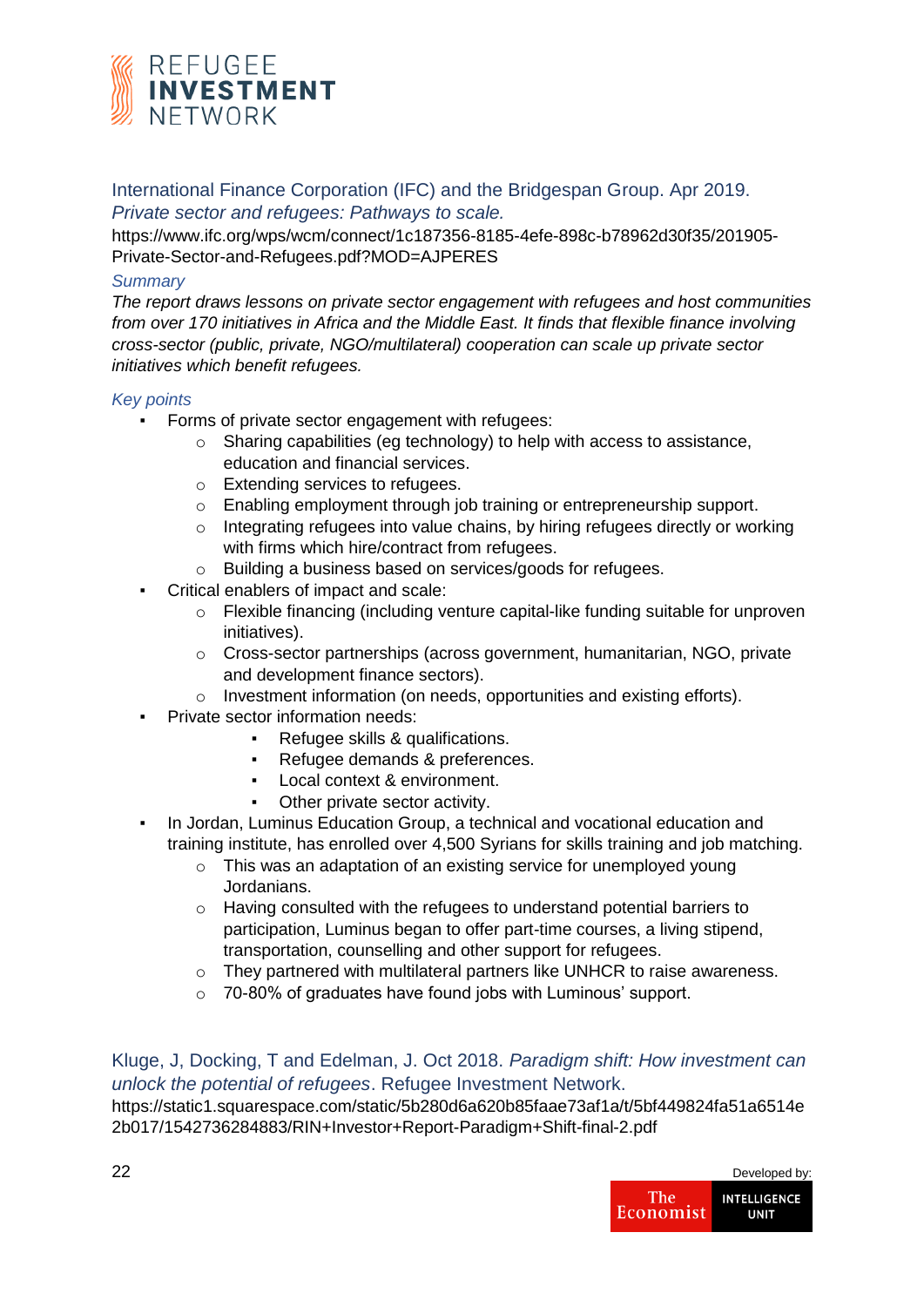

### *Summary*

*This report, based on over 100 stakeholder interviews, finds that the key barriers to refugee investments are sourcing (concerns about flow of investable projects), structuring (availability of partners and capital, and concerns about risk), capacity-building (building awareness and trust among investors, and know-how among investees), and the policy and regulatory environment (lack of refugee rights). The report also states the case for refugee economic integration in terms of benefits to the host economy.*

## *Key points*

- Refugee investments should flow both to refugee entrepreneurs and their host communities—including refugee-supporting projects and refugee lending facilities to ensure social cohesion.
- A refugee-supporting business is defined as
	- o Providing a good or service that supports humanitarian efforts
	- o Intentionally supporting refugees through the development of infrastructure and services that buttress stability in disproportionately large displacement hosting cities/communities by providing infrastructure, jobs (a commitment of at least 20% of workforce), skills, products, or services to refugees that demonstrably improve the quality of refugee self-reliance, resiliency, health, education, or inclusion in financial markets.
- Structuring: Blended financing and other creative financing structures, drawing on catalytic capital from public or philanthropic sources, can be used to de-risk investments.
- Capacity-building: investments in ecosystem builders are needed (eg accelerators, incubators, and startup technical assistance providers).
- Policy and regulatory: barriers to refugee investments include absence of the right to work, start a business, own property, access credit, access banking, travel freely and access education. Gender equality in rights is also important. Enabling policies and regulations can include both the right to these factors, and support to access them.
- Concerns around sourcing, structuring, human capacity and restrictive policy and regulatory environments top the list of challenges for investors; while blended financing and other creative financing structures can be used to de-risk investments.
- A majority of refugees (60%) and IDPs (80%) live in urban settings.
- In the US, more refugees are entrepreneurs (13%) than non-refugee immigrants or US-born residents.
- The IMF has found that investments in welcoming refugees produce double the value of economic benefits within five years, as long as refugees are permitted to work.

Microfinanza. 13 Jul 2018. *Assessing the Needs of Refugees for Financial and Non-Financial Services – Jordan.* Report commissioned by the Swedish International Development Cooperation Agency (Sida), United Nations High Commissioner for Refugees (UNHCR) and Grameen Crédit Agricole Foundation (GCAF). https://reliefweb.int/sites/reliefweb.int/files/resources/66387.pdf

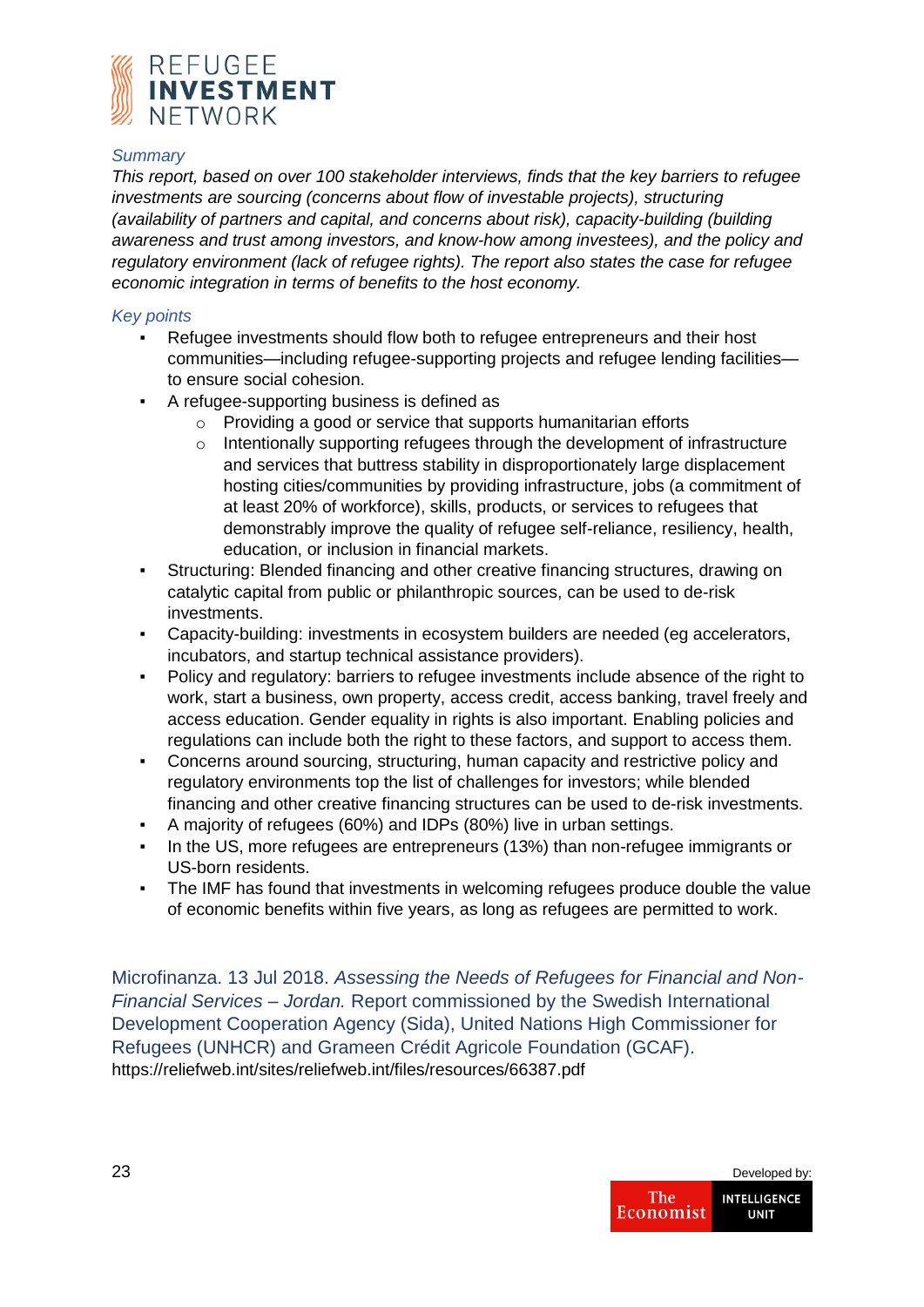

### *Summary*

The report, based mainly on interviews with (mainly assisted) refugees, assesses the demand for, and access to, financial and non-financial services by refugees in Jordan.

### *Key points*

- Financial inclusion (account ownership) among refugees in Jordan is just 7.5%, compared to around 1/3 of the host population.
- One MFI actively targets the refugee population through provision of credit.
- Refugees are included in the National Financial Inclusion Strategy 2018-20, which promotes mobile money accounts as a first point of access for refugees.
- Refugees can open a mobile wallet account with a Ministry of Interior service card, obtainable using UNHCR biometric identification; but need a passport to open an account with a financial institution.
- Agencies can act as an important bridge between refugees and financial institutions.
- Refugees' access to finances is restricted by lack of financial education, and few MFIs provide this.
- Most refugees interviewed were interested in individual business loans of amounts higher than is usually covered by microfinance.
- Barriers to work/entrepreneurship include: (primarily) lack of capital; restrictive regulations; lack of affordable transportation; (for women) cultural biases and caring commitments.

## Patuzzi, L and Embiricos, A. May 2018. *Social innovation for refugee inclusion conference report: Maintaining momentum and creating lasting change*. Migration Policy Institute.

https://www.migrationpolicy.org/research/social-innovation-refugee-inclusion-conferencereport

## *Summary*

*This report summarises the key findings of a conference held in November 2017 on the ways in which non-traditional actors (eg tech start-ups, social enterprises, refugee entrepreneurs) can play a role in facilitating refugee integration.* 

- Common challenges faced by non-traditional actors in scaling up:
	- o Navigating bureaucracy and public funding systems.
	- o Becoming financially self-sustaining.
	- o Addressing gaps in knowledge/know-how, eg how to measure social as well as economic integration.
- Underexplored areas include:
	- o New approaches to financing social innovation.
	- o Welcoming refugees into small/rural communities.
	- o Improving visibility of refugees' skills.
	- o Engaging employers in the training and hiring of refugees.
	- o Fostering refugee entrepreneurship.
- Potential private sector involvement can include:

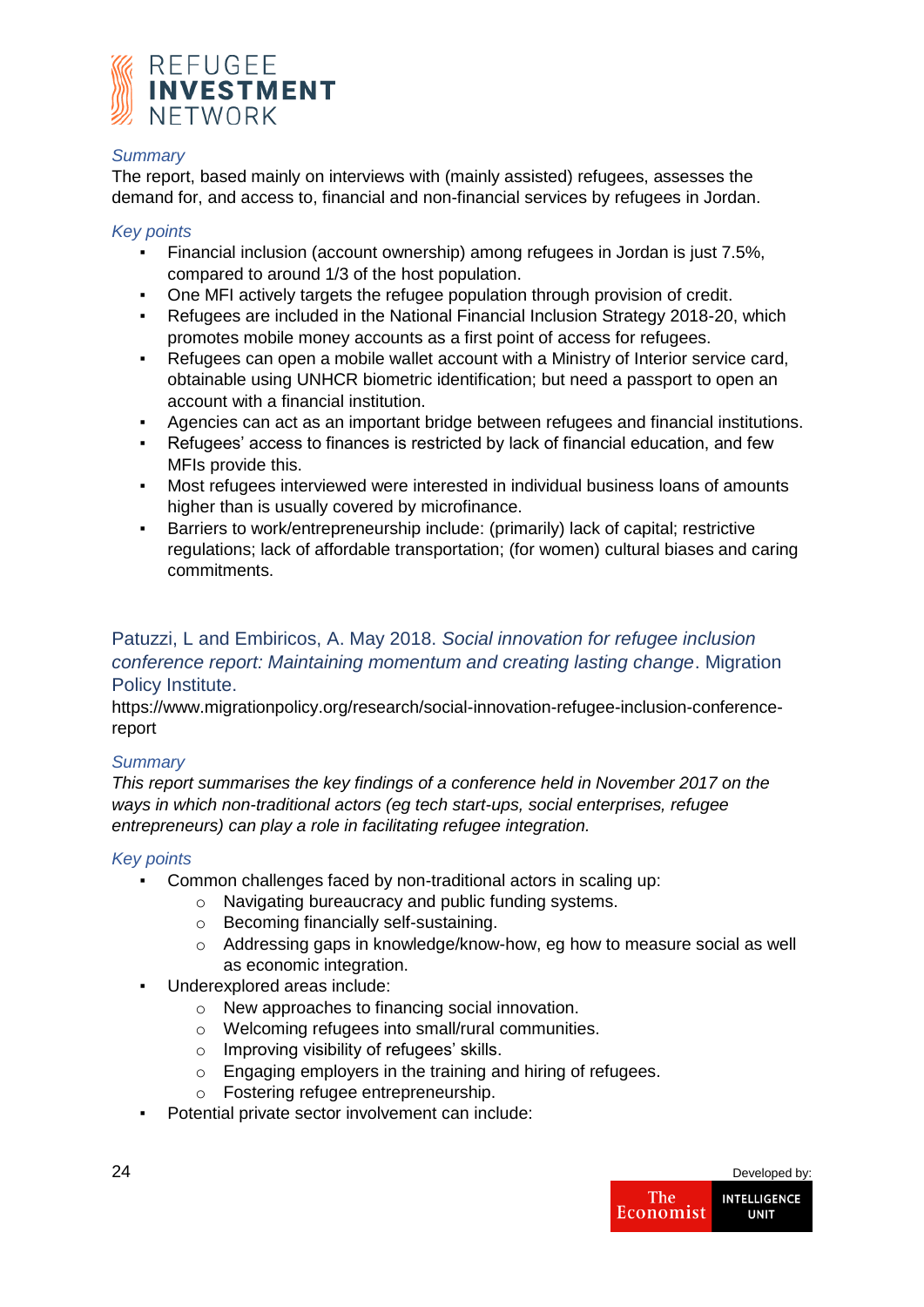

- o Technology-based solutions, eg to help with translation.
- o Training and internships (including in digital skills).
- o Matching refugees to employers by improving visibility of skills.
- Financing social innovation:
	- o Social impact bonds repayment to investors is linked to outcomes. Not suitable for small interventions.
	- o Social impact funds.
	- o Prizes/awards.
	- o Microcredit.
	- o Social incubation facilities.
	- o A gap is in traditional financing is for early stage activities.
- Providing digital skills training can not only benefit host communities, where there are skills shortages, but can help to foster entrepreneurship among refugees.

## Terrablanca Impact Capital SAS. May 2018. *Rural Displacement Fund: Feasibility study on the Rural Displacement Fund*.

https://assets.rockefellerfoundation.org/app/uploads/20181018130800/RDF-Feasibility-Study-TerraBlanca-Impact-Capital1.pdf

## *Summary*

*This is a feasibility study for a funding model to enable IDPs in Colombia to build sustainable agricultural businesses in post-conflict regions, from which many residents fled to urban areas during internal conflict. The three main constraints on this approach to refugee selfreliance are access to finance, access to markets, and poor knowledge of best practices. There is a demand from former farmers for financial assistance to return to the land, as many lack a credit record or collateral suitable for financing from conventional banks but need more money than microfinance can provide. Terrablanca proposes to bridge the credit gap with a rural displacement fund, a form of private equity real estate fund with specific goals, and will provide guidance on matters such as crop choices to reduce the risk of investments.*

United Nations Conference on Trade and Development (UNCTAD), International Organization for Migration (IOM) and United Nations High Commissioner for Refugees (UNHCR). 2018. *Policy guide on entrepreneurship for migrants and refugees.*

https://unctad.org/en/PublicationsLibrary/diae2018d2\_en.pdf

## *Summary*

*This guide draws on 35 in-depth case studies and over 100 other initiatives to offer policy recommendations to support refugee entrepreneurs. The emphasis is on creating inclusive programmes rather than specific programmes catering exclusively to refugees.* 

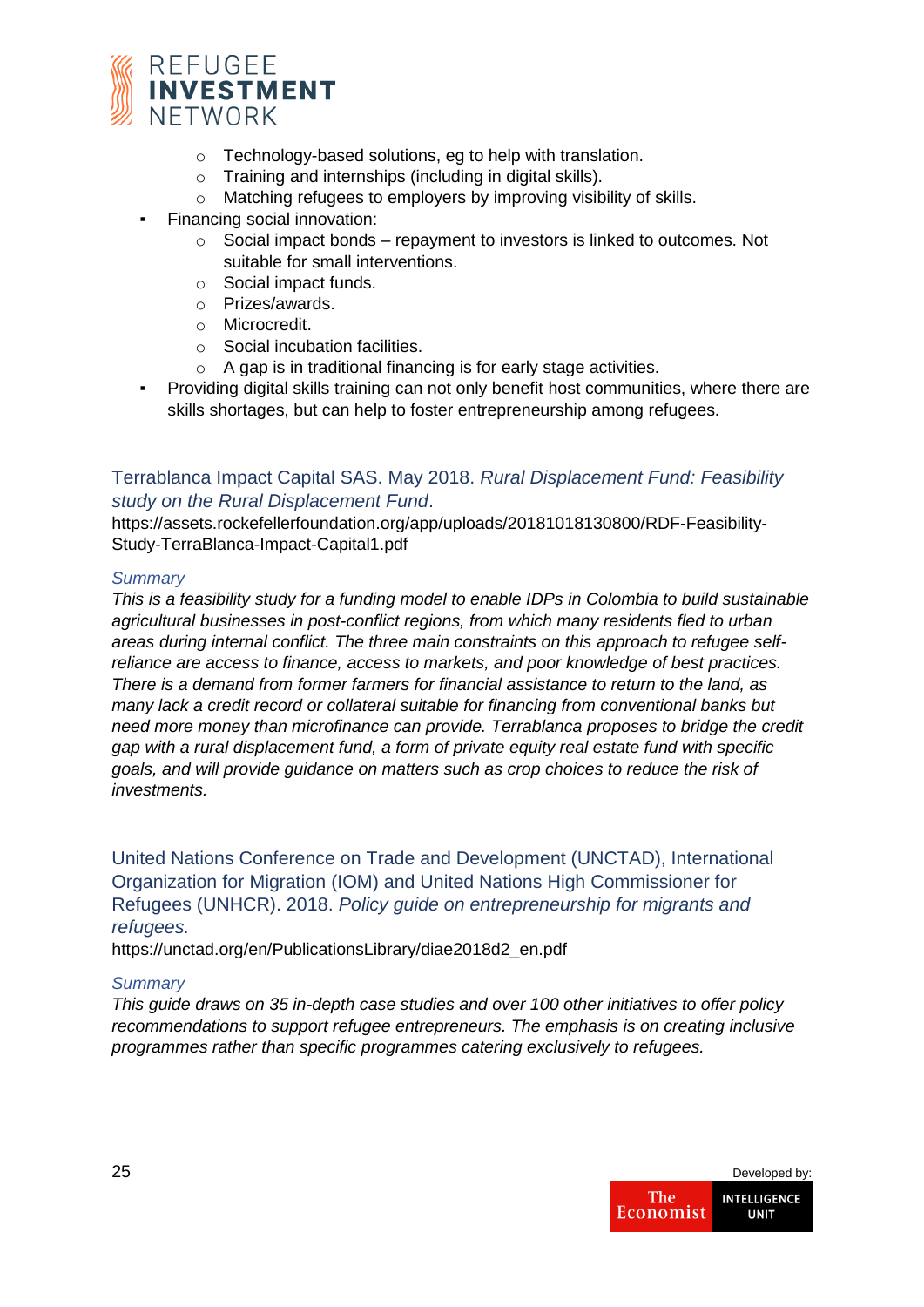

## **Refugee policies and support**

Abebe, T. Oct 2018. *Ethiopia's refugee response: Focus on socio-economic integration and self-reliance*. Institute for Security Studies (ISS), East Africa Report 19.

https://issafrica.s3.amazonaws.com/site/uploads/ear19.pdf

## *Summary*

*Ethiopia has introduced a Comprehensive Refugee Response Framework with a view to reducing barriers to refugees' self-reliance and creating new employment in industrial parks. This report anticipates implementation challenges related to ethnic and resource-related tensions as well as low wages, and proposes steps to mitigate these problems.*

## *Key points*

- Consultation with and outreach to host communities, addressing concerns and outlining joint benefits, is essential to ensuring success of refugee integration and employment programmes.
- Employment generation programmes must be accompanied by minimum wage policies allowing both refugees and host communities to meet their cost of living.
- Job creation schemes can only provide employment for a limited number of refugees and local people, so financial and other assistance for small business start-ups are also important.
- A conflict-sensitive approach to refugee integration policies is needed, incorporating an understanding of local tensions.

Ayoubi, Z and Saavedra, R. Jun 2018. "Refugee livelihoods: new actors, new models," in *Economies: Rights and access to work.* Forced Migration Review, Issue 58. University of Oxford Refugee Studies Centre. https://www.fmreview.org/economies

## *Summary*

*This article describes the UNHCR's shift towards targeted, market-based programming to help refugees achieve self-reliance. The organisation recommends prioritising sectors and analysing ways to integrate refugees into value chains, providing skills training and employment support along with short-term financial support, and facilitating longer-term financial inclusion. However, it cautions against humanitarian agencies becoming market actors.*

- There is evidence that entrepreneurial training and start-up grants can help refugees to capitalise on their skills.
- Humanitarian actors can support microfinance for refugees and host populations through risk-reduction schemes such as credit guarantee facilities.
- Humanitarian actors should be facilitators, and avoid becoming market players (direct producers, vendors or consumers), as initiatives funded in this way are not always sustainable in the event that humanitarian funding ceases.
- Monitoring is needed to evaluate interventions.

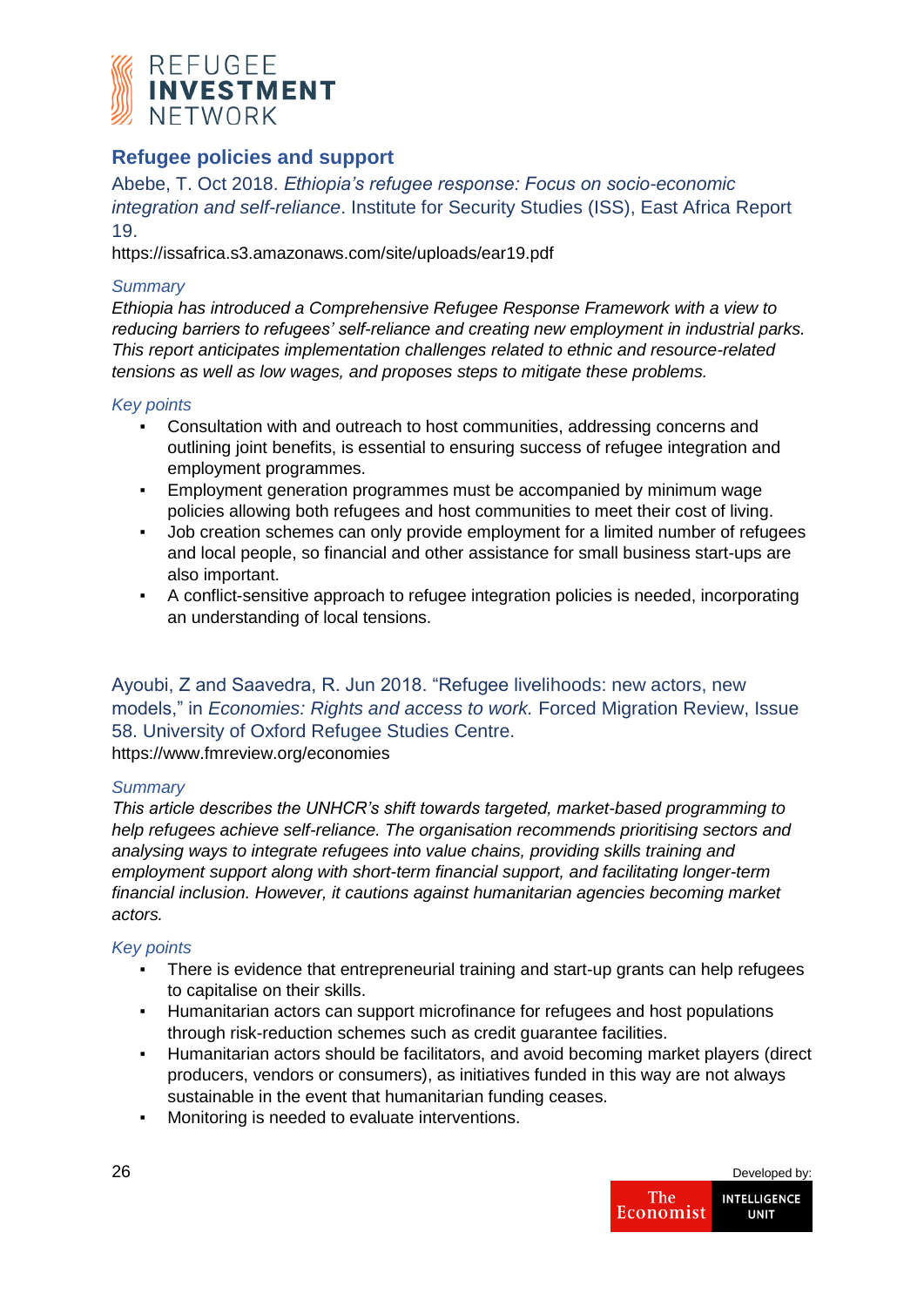

Barbelet, V, Hagen-Zanker, J and Mansour-Ille, D. Feb 2018. *The Jordan Compact: Lessons learnt and implications for future refugee compacts*. Overseas Development Institute (ODI) policy briefing.

https://www.odi.org/sites/odi.org.uk/files/resource-documents/12058.pdf

#### *Summary*

*The report examines the benefits and limitations of the Jordan Compact, an agreement between the national government and the EU. In return for grants, loans and preferential trade agreements, Jordan committed to improving access to education and employment for Syrian refugees.* 

#### *Key points*

- Limitations to the Jordan Compact's success were caused by:
	- o Critical sectors of the economy and self-employment remaining closed to refugees.
	- $\circ$  Problems with quality of education provided, as well as costs of transport and school supplier associated with accessing education.
	- $\circ$  Failure of indicators of the programme's success to capture improvements in the lives of refugees.
	- o Failure to include refugee perspectives in policy design.

Bardelli, N. Jun 2018. "The shortcomings of employment as a durable solution," in *Economies: Rights and access to work.* Forced Migration Review, Issue 58. University of Oxford Refugee Studies Centre.

https://www.fmreview.org/economies

#### *Summary*

*This article provides a counterpoint to the assumption elsewhere in this edition of the Forced Migration Review that ensuring access to employment and entrepreneurship opportunities is the best way of assisting refugee integration. Many refugees cannot work, either owing to disabilities or caring responsibilities. Support must continue to be provided for these individuals, even as the tide turns towards more market-based approaches.*

Belghazi, M. Jun 2018. "Supporting recently resettled refugees in the UK," in *Economies: Rights and access to work.* Forced Migration Review, Issue 58. University of Oxford Refugee Studies Centre. https://www.fmreview.org/economies

#### *Summary*

*This article, by a practitioner who helps to resettle refugees in the UK, describes the frustrations faced by refugees seeking work which can discourage them, and outlines useful forms of practical support.*

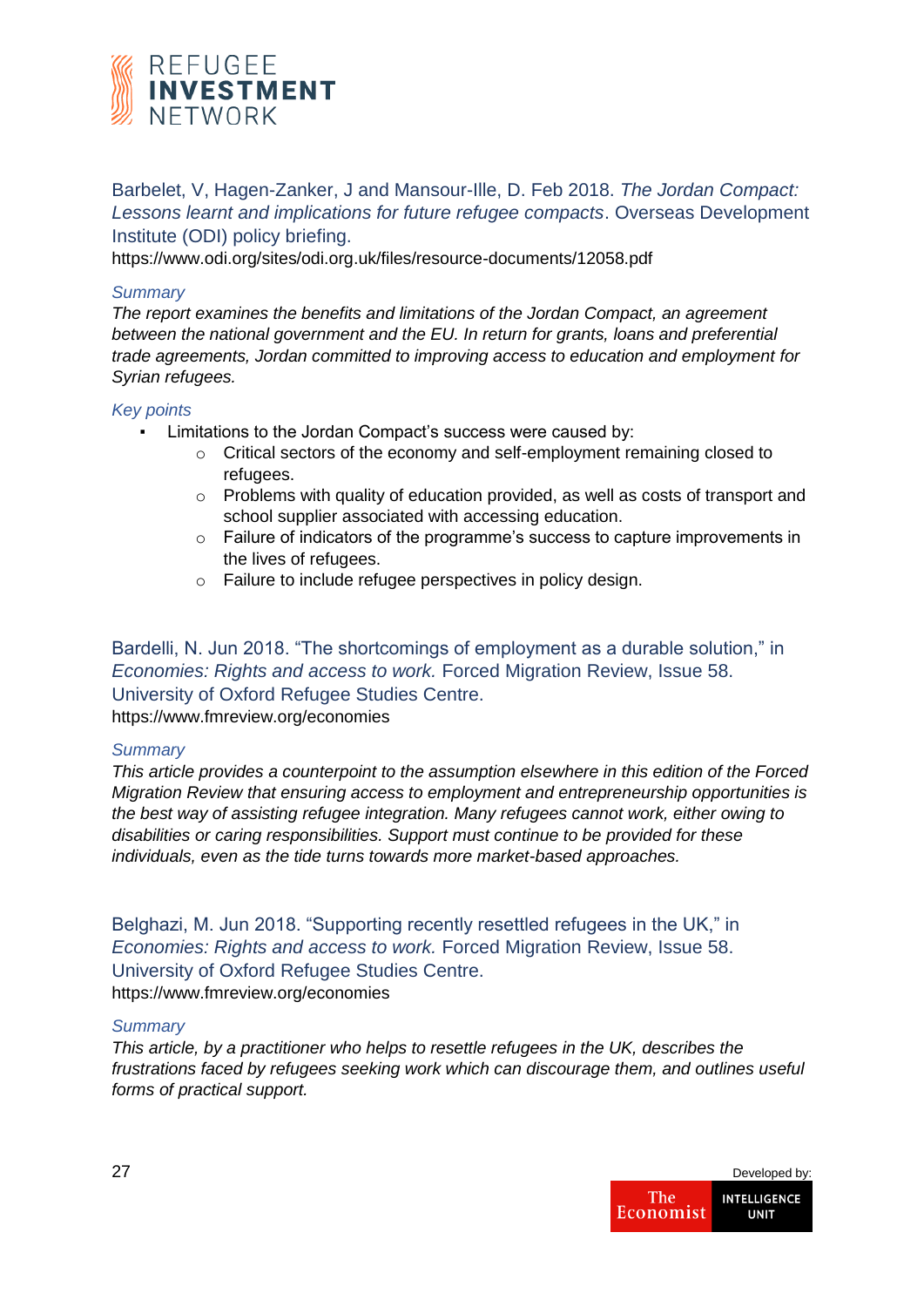

## *Key points*

- Useful forms of support include help navigating the benefits system and support for professional development.
- Mental health of refugees may affect readiness to work and appropriate support is needed.
- Specialist intermediaries can not only connect employers to potential refugee employees, but can intervene to reassure employers, arranging additional support (eg language support).

Benton, M and Diegert, P. Jul 2018. *A needed evidence revolution: Using costbenefit analysis to improve refugee integration programming*. Migration Policy Institute.

https://www.migrationpolicy.org/research/cost-benefit-analysis-refugee-integrationprogramming

#### *Summary*

*There is a data gap regarding which types of interventions aiming at refugee integration offer best value for money, in part because interventions can take a long time to pay off. The report proposes taking a longer-term approach to modelling the economic and social benefits of refugee integration programmes, drawing on established literature applicable not just to refugees; and using this to shape interventions.*

- Once a longer-term approach is taken to modelling economic benefits of refugee integration, it becomes apparent that not just employment rates but quality of employment and skills development are important.
- There is evidence that refugees do not follow the same pattern as other migrants of a temporary dip in occupational status and employment post arrival, followed by a return to their previous status after learning the local language and culture. This could be related to the fact that refugees are chosen on the basis of vulnerability, not skills. As such, the outcomes of the second generation may be more pertinent than those of the first.
- Most labour market integration programmes have only been assessed through qualitative, survey measures; and most are too short-term.
- Many large-scale social surveys do not cover households in temporary accommodation (eg those that cover private households), nor do they break out refugees as a distinct group.
- Germany and Australia are examples of countries which have carried out sizeable longitudinal surveys of refugees.
- There tends to be limited integration of refugee-specific information held by different agencies.
- Some countries and agencies have developed refugee outcomes frameworks, measuring integration using indicators related to earnings, housing, language, health etc.

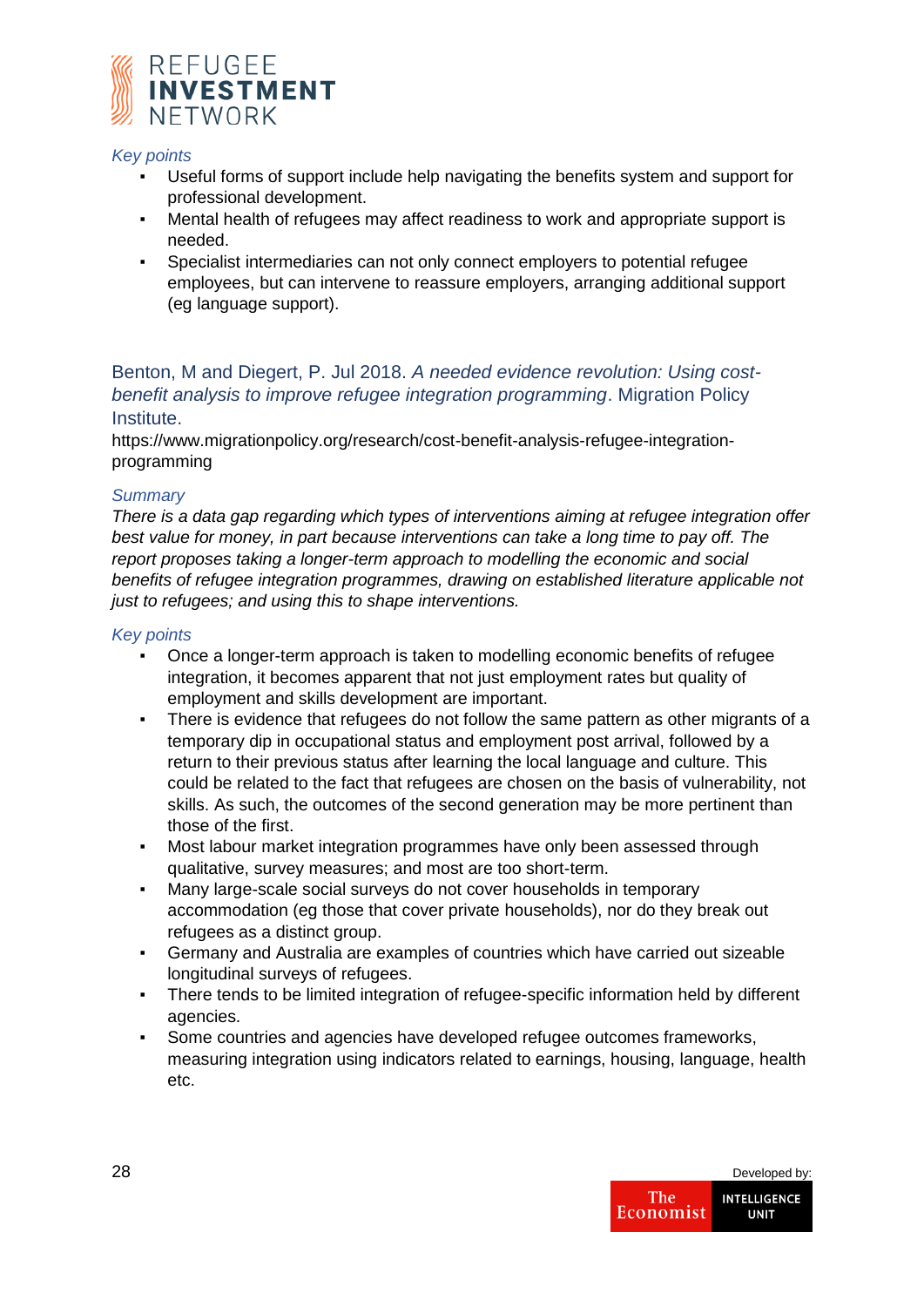

Betts, A, Chaara, I, Omata, N and Sterck, O. Jan 2019. "Uganda's self-reliance model: Does it work?" Refugee Studies Centre (RSC) Research in Brief 11, University of Oxford.

https://www.rsc.ox.ac.uk/publications

### *Summary*

*The article examines the effectiveness Uganda's relatively permissive environment for refugees by comparing outcomes for refugees and host community members in Uganda and Kenya. Benefits identified are greater mobility, lower transaction costs for economic activity, higher incomes, and more sustainable sources of employment. Downsides include the viability of Uganda's land allocation model—land allocation alone cannot support all refugees, and is not as effective for all refugee communities; inadequate access to education in refugee settlements; and the ineffectiveness of urban assistance. The authors conclude that more benchmarking of outcomes of refugee policies is required to understand the nuances of which methods work and in which contexts.*

Bilgili, O and Loschmann, C. Jun 2018. "Refugees and host communities in the Rwandan labour market," in *Economies: Rights and access to work.* Forced Migration Review, Issue 58. University of Oxford Refugee Studies Centre. https://www.fmreview.org/economies

#### *Summary*

*Though refugees have the right to work, employers are poorly informed and many do not accept job applicants lacking a government ID card. The authors recommend issuing official ID documents for refugees and conducting an information campaign for employers.*

## Capps, R and Newland, K. Jun 2015. *The integration outcomes of US refugees: Successes and challenges*. Migration Policy Institute.

https://www.migrationpolicy.org/research/integration-outcomes-us-refugees-successes-andchallenges

#### *Summary*

*Refugee integration programmes in the US have achieved strong employment rates – higher for refugees than for US-born residents even among recent arrivals. However, this report points to evidence that gaps remain in earnings even for long-term refugees (up to 20 years post-resettlement). The emphasis on starting employment as early as possible may be limiting the potential for low-skilled refugees to benefit from education and training. Evidence from the US suggests that education, skills recognition and English proficiency are all key factors in integration.*

| 29 |                  | Developed by:                      |
|----|------------------|------------------------------------|
|    | The<br>Economist | <b>INTELLIGENCE</b><br><b>UNIT</b> |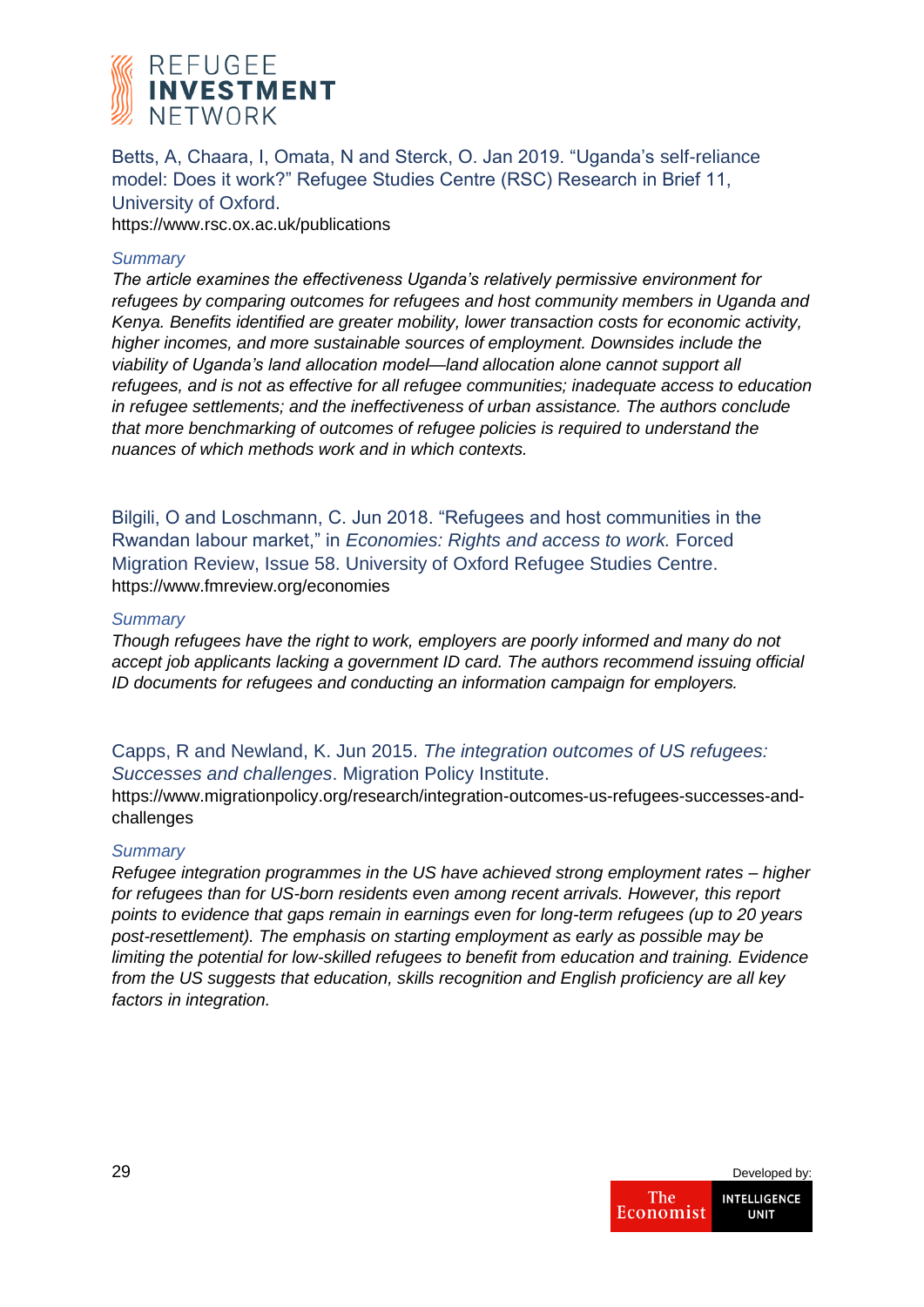

Center for Global Development and International Rescue Committee. 2017. *Refugee compacts: Addressing the crisis of protracted displacement.* Final report of the Forced Displacement and Development Study Group.

https://www.cgdev.org/sites/default/files/Refugee-Compacts-Report.pdf

#### *Summary*

*The study group argues for the inclusion of refugees in wider economic and social planning, balancing their needs against those of the host population. It introduces compact agreements: multi-year agreements between host governments, donors and development stakeholders which provide incentives, such as market access and investment, for policy reforms to support refugee integration.*

- The authors recommend three principles: 1) balance the needs of refugees and host communities; 2) Improve data, evidence, and innovation to drive outcomes and get the most value for money (data can help to depoliticise the issue); 3) Strengthen and align incentives to achieve results.
- With the political will and appropriate policies, the rising numbers of refugees globally could accelerate, rather than disrupt, development in host countries.
- There is a need for humanitarian and development actors to collaborate more. Refugees should be incorporated into economic development plans, receiving longterm funding from development budgets as well as short-term humanitarian aid.
- Refugees need access to quality education, job opportunities and public services. There is evidence of benefits from cash grants for business start-ups and nonformal education opportunities.
- Data on refugees as well as host communities is needed to understand gaps and evaluate policy responses: on poverty, jobs, incomes, refugee numbers, school enrolment; and gender-disaggregated data.
- Jordan, Lebanon and Ethiopia can provide case studies of countries trialling the new compact agreements.
	- $\circ$  In Jordan, the compact seeks to create 200,000 new jobs for refugees, by developing special economic zones and relaxing rules for exports to the European Union (EU) to attract investments. The government has issued many work permits free of charge, but the application process is lengthy, requires sponsorship from an employer and a landlord, last only a year and ties the worker to one employer. "Starting or running a business is difficult for a refugee in Jordan. Syrians, for example, are only able to register a business if they have a Jordanian business partner, can demonstrate that they have 50,000 Jordanian Dinar (US\$70,000) in a Jordanian bank, and can prove legal residency."
	- o In Lebanon, the compact seeks to expand education access for all Lebanese and Syrian children.
	- o The Ethiopia Jobs Compact offers a US\$500m package to build industrial parks that will employ 100,000 people, 30% of whom will be refugees; it also includes government policy changes granting refugees expanded employment rights.
- Case study: Uganda

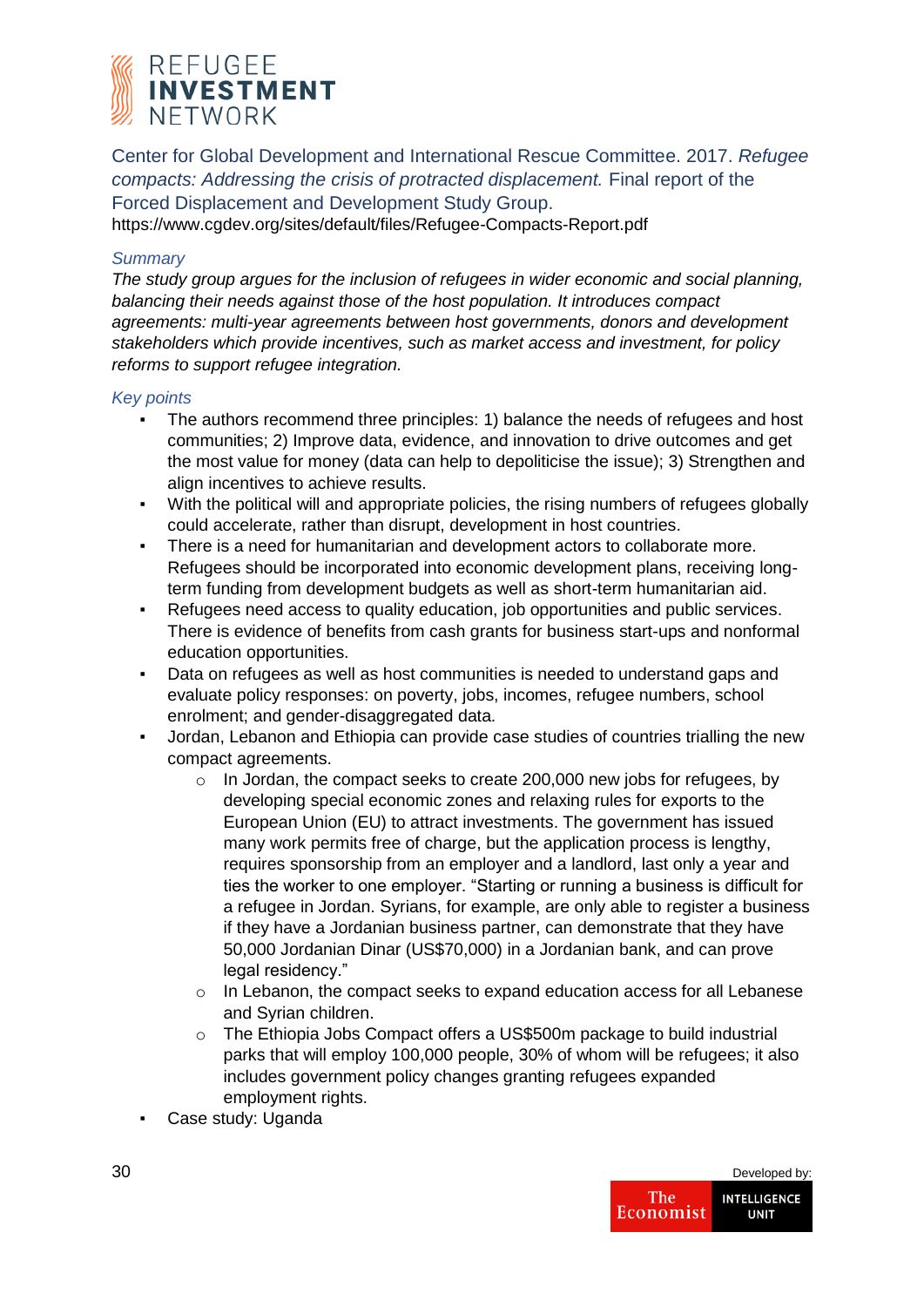

- $\circ$  Refugees have freedom of movement, the right to work and own a business, and equal access to social services such as primary education and health care.
- o The 2006 Refugee Act and 2010 Refugee Regulations allocated a plot of land to every refugee for cultivation.
- o In 2016, the government, UN and World Bank launched the Refugee and Host Population Empowerment (ReHoPE) strategy for joint self-reliance and resilience, with programming of up to \$350m over five years.
- Case study: Chad
	- o Has introduced a joint education strategy that incorporates refugees and internally-displaced persons as well as citizens.
	- o Is piloting an initiative to integrate data on refugee education into the national education management system.

## Center for Strategic and International Studies (CSIS). May 2018. *Confronting the global forced migration crisis.* A report of the CSIS Task Force on the Global Forced Migration Crisis.

https://csis-prod.s3.amazonaws.com/s3fs-

public/publication/180529\_Ridge\_ForcedMigrationCrisi.pdf?xG6zs9dOHsV2fr2oCxYTT6oar0 49iLfA

## *Summary*

*This report presents recommendations for the US on how to respond to global forced migration, giving its unprecedented scale and the observation that protracted displacement, mainly into developing countries, is the new normal. Less than 1% of refugees globally are resettled each year. A key finding is that the most effective solutions are ones that allow forced migrants to integrate into and add value to their host communities as quickly as possible.*

## *Key points*

Chapter IV addresses resettlement and integration into new communities, with a focus on the role of cities:

- The US' refugee vetting process takes 18-24 months on average and involves 20 stages—after the UNHCR has already conducted screening.
- Some countries use a distribution formula to decide where to resettle refugees, and factors such as cultural and religious dynamic and job opportunities may also be considered.
- Sweden is unique in offering permanent resettlement to Syrian refugees.
- As forced migration is a primarily urban phenomenon, efforts to confront it should align with urban development goals.
- Skills matching of refugees to host communities would increase economic benefits of migration.
- Factors accelerating economic integration include opportunities to learn the local language; to formally, legally earn a living; freedom of movement within the host country; nuclear family reunification visas (as lone migrants are more likely to send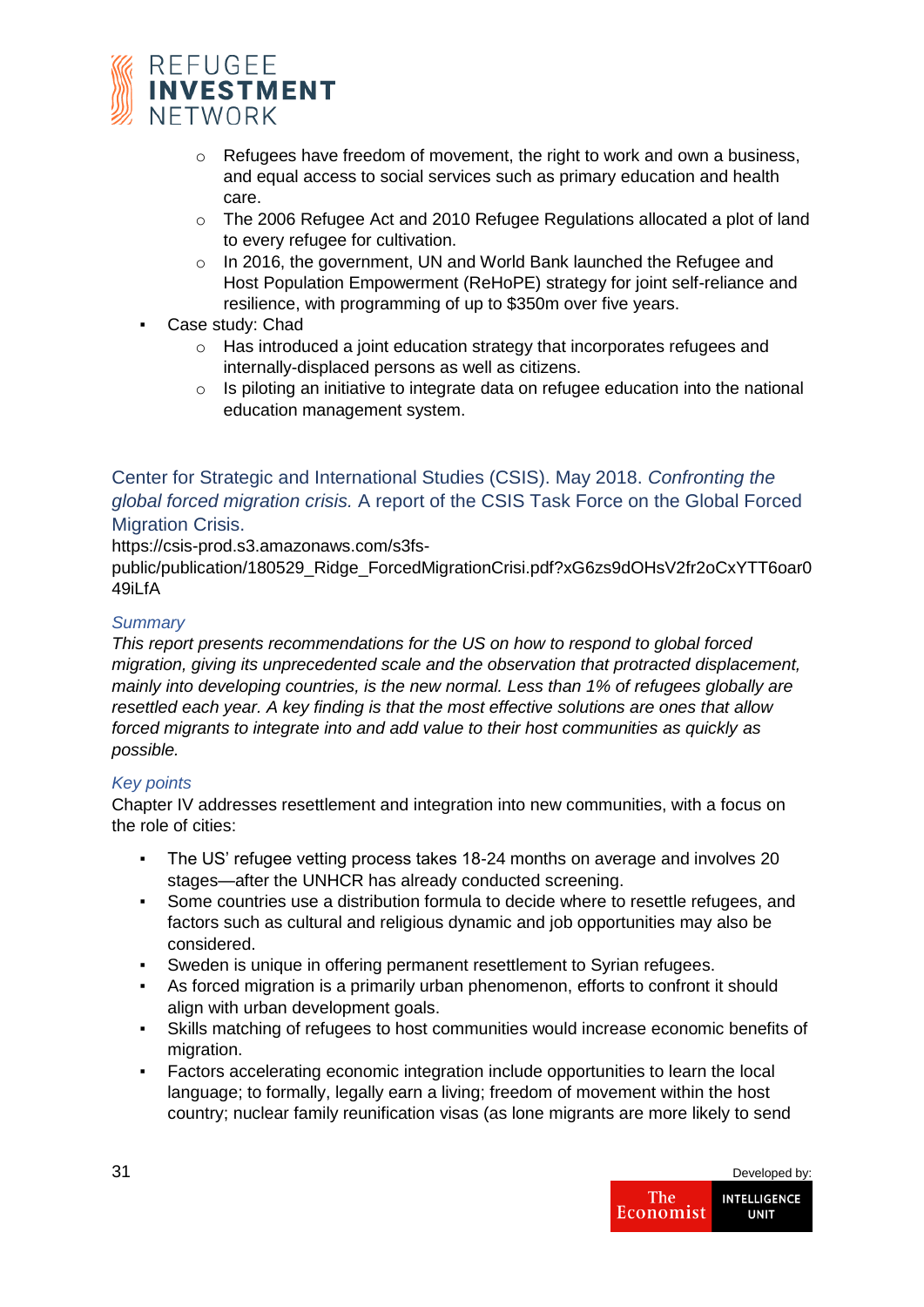

money out of the community than invest and spend locally); and education, with commensurate support for the host community's education system.

- Data should be collected for a period post-resettlement to understand which policies lead to faster economic integration.
- Case study: the city of Kilis in Turkey, which made a conscious decision to take in a larger number of Syrian refugees and integrate them. "Turks and Syrians have come together in schools and community centers to learn computer, cooking, hairdressing, language, and other skills."

Del Carpio, X, Seker, S and Yener, A. Jun 2018. "Integrating refugees into the Turkish labour market," in *Economies: Rights and access to work.* Forced Migration Review, Issue 58. University of Oxford Refugee Studies Centre. https://www.fmreview.org/economies

#### *Summary*

*Turkey has granted Syrian refugees the right to formal work yet challenges remain in practice. The article reviews steps being taken by the Turkish government to overcome some of these. Evaluations of existing programmes point to the importance of sustainability, which can be achieved by strengthening national systems rather than creating separate structures for refugees.*

- Turkey provides Syrian refugees with access to critical public services including health, housing, education and social assistance.
- At least half of working-age Syrian refugees work informally; and women work less than men.
- Recipients of EU-financed cash transfers risk losing benefits if they take on formal work.
- Right to work is tied to registration location, disincentivising travel to better job markets.
- Refugees can be referred to the Vocational Qualification Authority for validation of their foreign credentials or assessment of their educational level and work experience.
- The Strengthening Economic Opportunities for Syrians under Temporary Protection and Host Communities in Turkey programme includes gathering data on skills in demand by employers in host communities; social enterprise programmes targeting women with low levels of education; micro-grants for both Turkish and Syrian businesses in areas with large refugee populations, to boost employment.
- Turkey's employment support programmes such as on-the-job training, entrepreneurship training and cash-for-work programmes (the latter targeting women and young people) – are being modified in order to be provided to Syrians.

| 32 |                  | Developed by:                      |
|----|------------------|------------------------------------|
|    | The<br>Economist | <b>INTELLIGENCE</b><br><b>UNIT</b> |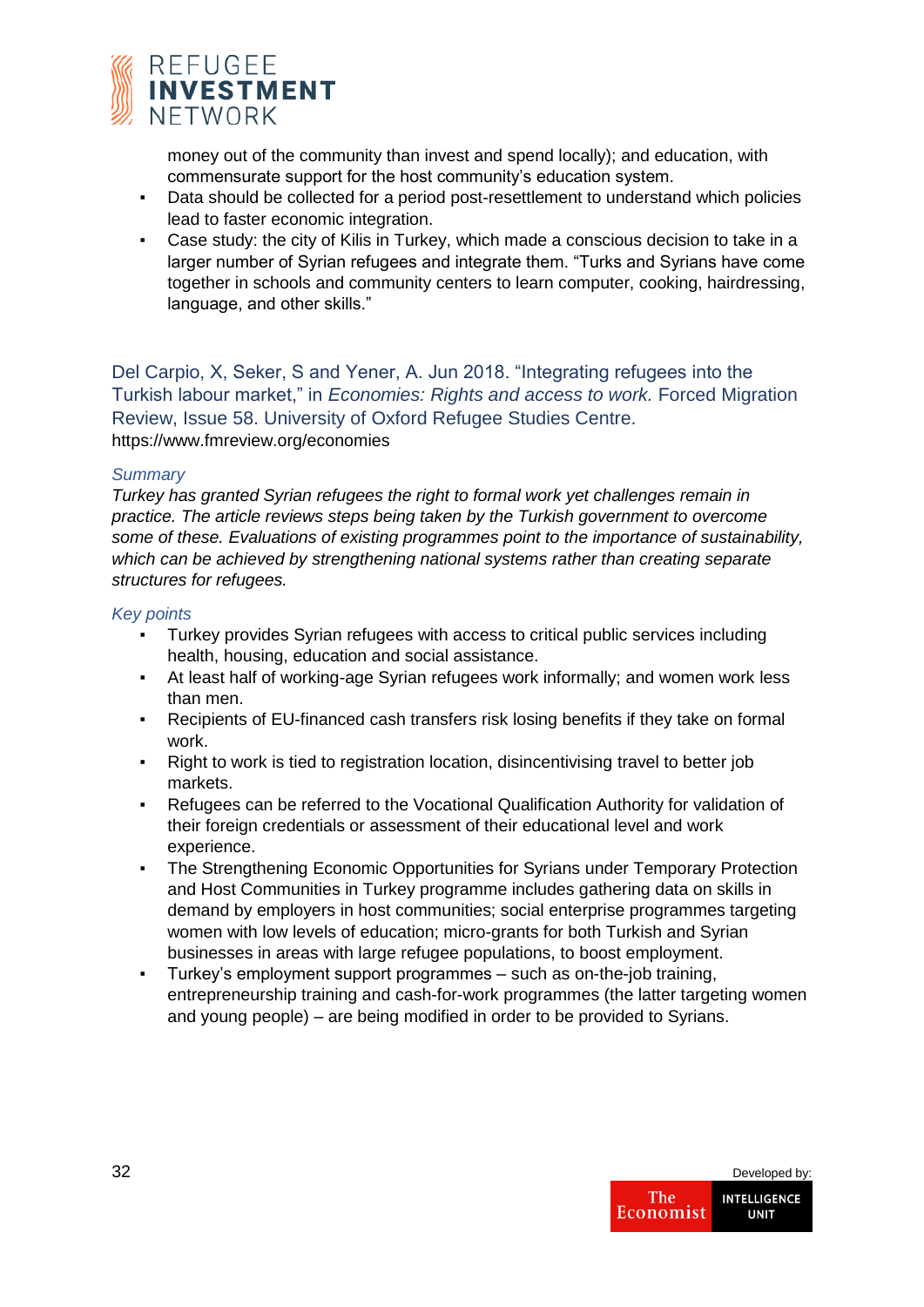

Ekren, E. Jun 2018. "Obstacles to refugees' self-reliance in Germany," in *Economies: Rights and access to work.* Forced Migration Review, Issue 58. University of Oxford Refugee Studies Centre. https://www.fmreview.org/economies

#### *Summary*

*A majority of refugees in Germany rely on benefits. The 2016 Integration Act reduced some barriers to economic integration, shortening work prohibition periods and reducing citizen priority checks for job applications. Yet the author has found through fieldwork that many barriers and disincentives remain.*

#### *Key points*

- Barriers include long asylum-seeking periods; nationality-based access to language and employment programmes; restriction on internal movement for job-seekers; long bureaucratic processes for skills and qualification recognition; a rigid education system.
- Disincentives include the requirement to pay for shelter accommodation costs once income is reported.

## Hansen, L. Aug 2018. *Finance for refugees: the state of play.* NpM Platform for Inclusive Finance.

https://www.inclusivefinanceplatform.nl/wp-content/uploads/2019/04/npm-report\_finance-forrefugees\_the-state-of-play.pdf

#### *Summary*

*The demand for financial services among refugees does not differ from that of host populations, so there is a need for inclusive and equitable access—not segmenting clients by nationality—rather than services specific to refugees. Though legal and policy barriers remain, the biggest constraint to increased financial inclusion of refugees is a familiarity gap between refugees and financial services providers (FSPs): FSPs need information and support to identify and assess refugees as potential clients.*

Hemberger, A, Muench, S and Purvis, C. Jun 2018. "The power of markets: lessons from Uganda," in *Economies: Rights and access to work.* Forced Migration Review, Issue 58. University of Oxford Refugee Studies Centre. https://www.fmreview.org/economies

#### *Summary*

*Cash transfers are a preferable form of short-term refugee support to in-kind food assistance, which can undermine local markets. Efforts to incentivise and facilitate development of local markets is important for longer-term financial self-reliance. The authors suggest that these forms of support are best achieved by coordinating humanitarian and development funding and programming.*

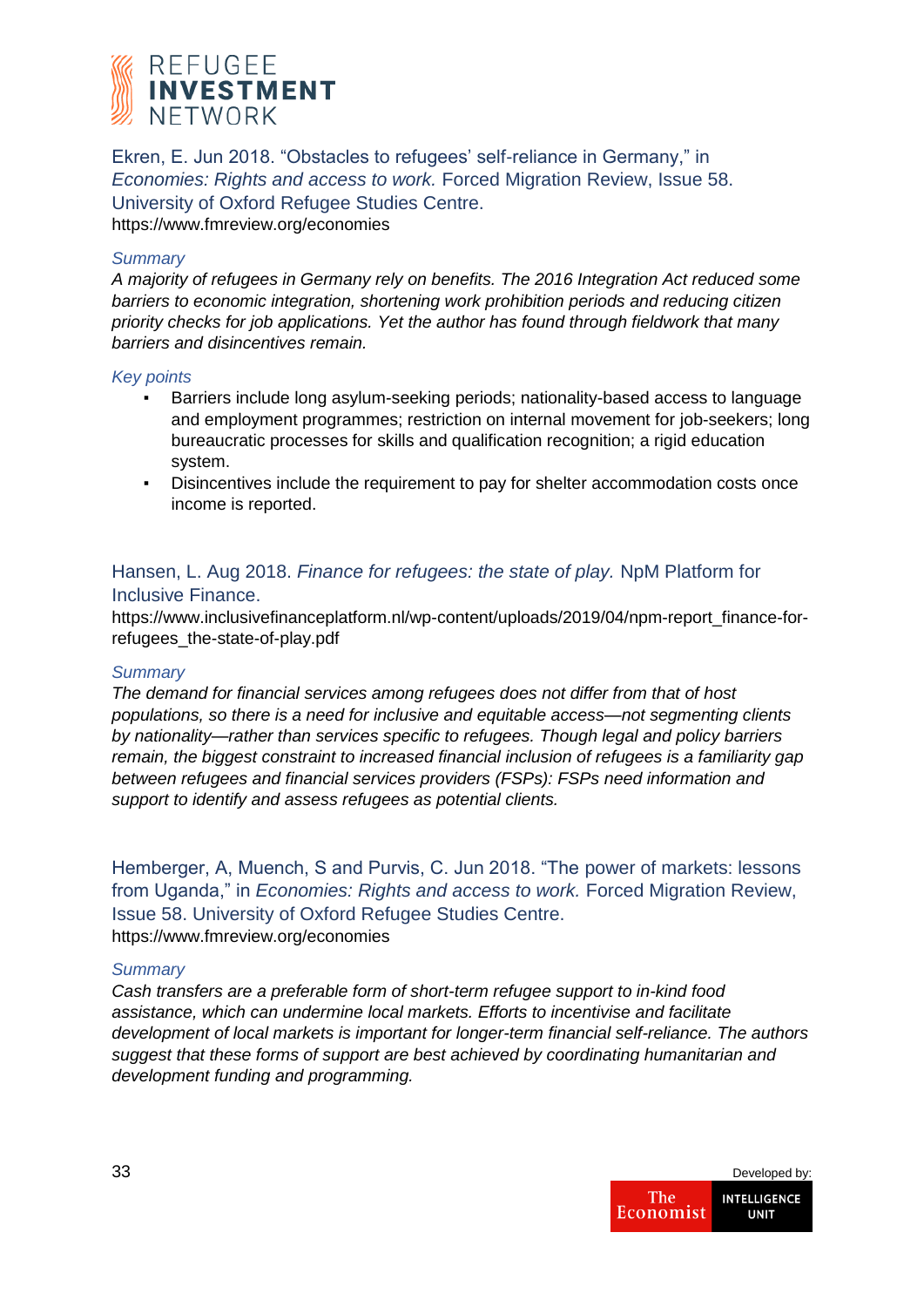

Huang, C. 20 Sep 2017. *Global business and refugee crises: A framework for sustainable engagement*. Center for Global Development.

https://www.cgdev.org/publication/global-business-and-refugee-crises

### *Summary*

*Global business can respond to the refugee crisis by engaging refugees not as aid recipients, but as employees, producers, investees, and customers, suggests this report. Global companies can set targets for hiring and contracting from refugees and refugee businesses. Global investment firms can invest in companies that hire or source from refugees, as well as refugee-owned businesses, social enterprises, and social impact bonds.*

Huang, C and Graham, J. Jun 2018. *Are refugees located near urban job opportunities?* TENT and Center for Global Development (CGD). https://www.tent.org/wp-content/uploads/2018/06/TENT\_CGD\_Are-Refugees-Located-Near-Urban-Job-Opportunities\_v2.pdf

#### *Summary*

*The report advocates a role for multinational corporations (MNCs) in incorporating refugees into value chains, both as employees and suppliers. The locations of working-age refugees are mapped against the world's major urban areas, in order to identify areas where both MNCs and large pools of potential refugee employees/suppliers are located. The authors suggest that MNCs can leverage their influence as market leaders to push for policy reforms which reduce hurdles to refugee's inclusion in value chains.*

## Internal Displacement Monitoring Centre (IDMC). May 2019. *Global report on internal displacement 2019.*

http://www.internal-displacement.org/sites/default/files/publications/documents/2019-IDMC-GRID.pdf

## *Summary*

*This report focuses on the challenges of internal displacement, which is currently concentrated in Ethiopia, the Democratic Republic of the Congo (DRC) and Syria, and more broadly in Sub-Saharan Africa. Over half of recorded IDPs are in urban settings, and city governments have an important role to play in planning for their integration. Increased political will and a more long-term approach are required.*

- Over half of IDPs live in urban settings which have more diverse job opportunities, but there is little data regarding the extent to which IDPs are able to benefit from these jobs.
- Informal job markets thrive where formal jobs are limited, but are associated with discrimination and exploitation, including dangerous activities and child labour.
- Formal employment can be encouraged through:
	- o Tax breaks and wage subsidies to businesses employing IDPs and other disadvantaged people.

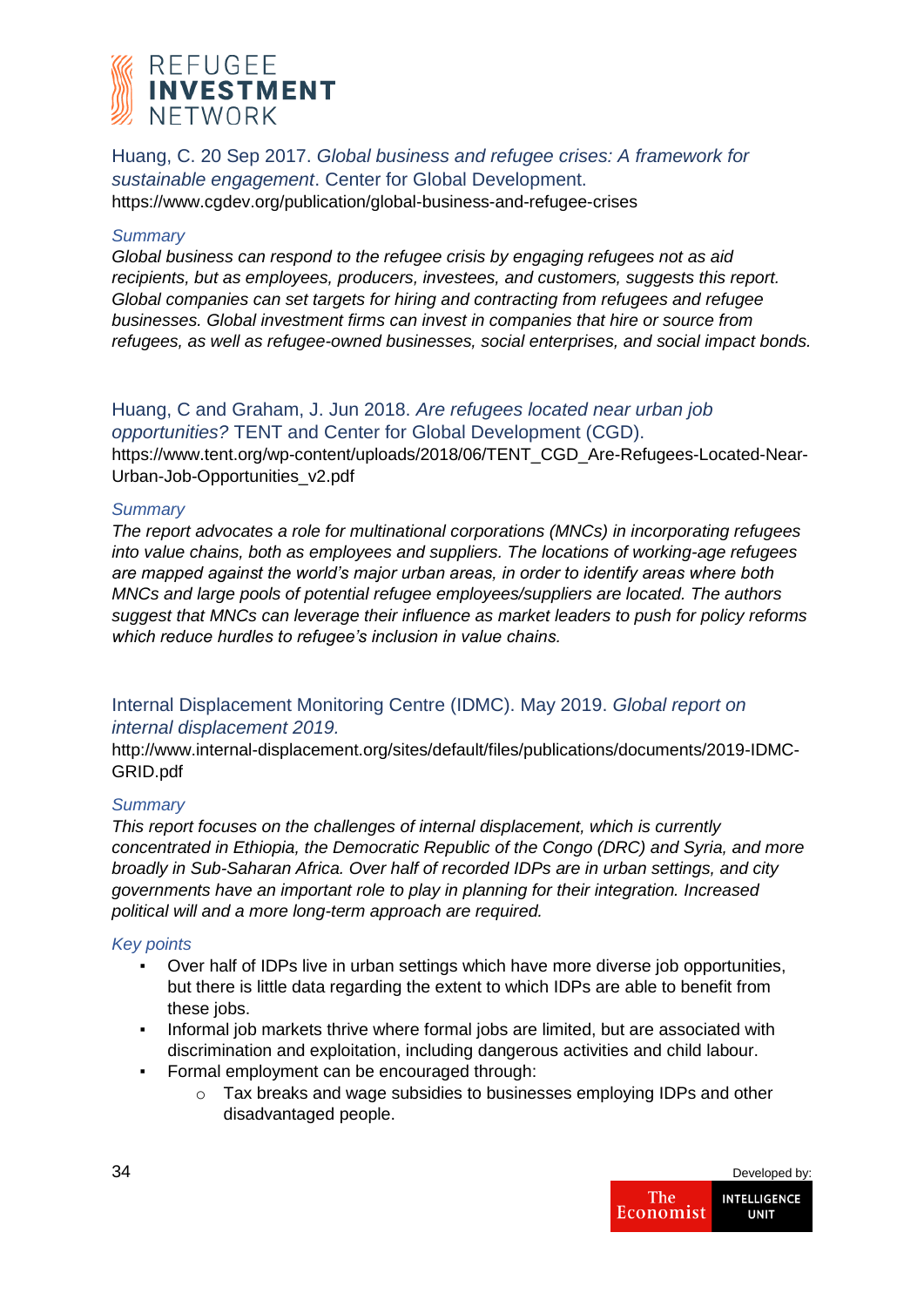

- o Incorporating consideration of IDP influxes in municipal economic and labour market planning.
- o Labour market regulations.
- o Access to banking and insurance policies.
- **•** Integration can be enabled by:
	- o Understanding existing skills.
	- o Providing new skills training.
	- o Cash transfers preferable to in-kind assistance which can undermine local markets.

## International Rescue Committee (IRC). May 2019. *Building America's new workforce.*

https://www.rescue.org/sites/default/files/document/3788/reportrescueworksbuidlingworkforc e.pdf

## *Summary*

*Job training programs that support refugees can reduce labour shortages by targeting key sectors, and boost local economies. Programmes tailored to refugees may incorporate local language lessons or focus on jobs for which bilingualism is useful. Partnerships, funding/finance and individual case management are needed to successfully retrain refugees.*

## International Rescue Committee (IRC). 11 Nov 2018. *Dreams deterred: Opportunities to promote self-reliance for Somali refugee youth in Kenya*. https://www.rescue.org/sites/default/files/document/3317/ircsomalia1511201801.pdf

## *Summary*

*Somali refugees in Kenya have faced more severe barriers to economic integration since security laws curtailed their freedom of movement, creating a precarious situation of high reliance on donors in light of decreasing humanitarian funding. This report makes recommendations on how the government and other stakeholders can facilitate economic integration for those able to support themselves, while acknowledging that many refugees cannot be self-reliant.*

- In Kenya, refugees have the legal right to work but face insurmountable administrative barriers owing to weak political will. Those seeking a work permit must obtain a job offer, but restrictions on movement outside of the camp, under security laws, make it impossible to do so.
- Kenya's development strategy excludes refugees.
- The need for self-reliance is growing as international humanitarian funds are shrinking; though it is important to remember that many refugees cannot be selfreliant owing to vulnerabilities, cultural biases etc.
- Policy recommendations:

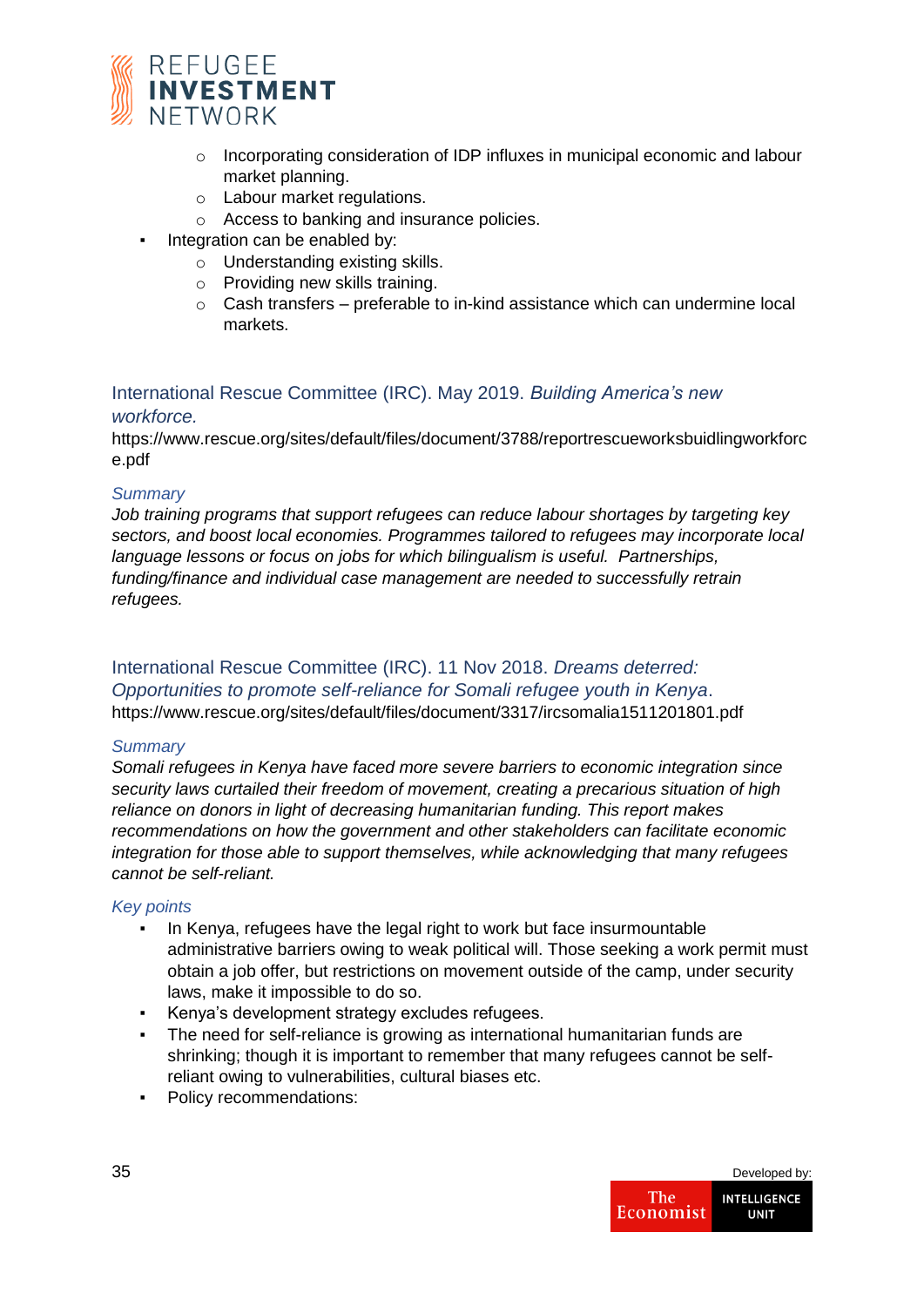

- $\circ$  A national strategy for refugee self-reliance setting out clear, fair procedures for work and business permits.
- o Integration of refugees into national development planning.
- o An enhanced refugee registration system removing the need for corralling refugees – including refugee ID cards to be used for access to work permits and work-related benefits, integrated into the national ID database.
- o Public participation for refugee planning.
- Regional Durable Solutions Secretariat (ReDSS) analysis framework: an analytical tool assessing the extent of durable solutions for displaced persons. It compares the conditions for refugees with those of host populations, in terms of physical, material and legal safety. For instance, it is useful to capture unemployment in comparison to the host community.
- In 2017, the Intergovernmental Authority on Development (IGAD), of which Kenya is a member state, released the Nairobi Declaration on Durable Solutions for Somali Refugees. Member states agreed to:
	- o Invest in skills for refugees.
	- o Create an enabling business environment, including attracting investors.
		- o Endeavour to provide work permits for refugees.

## International Rescue Committee (IRC). May 2017. *Financial capability for new Americans: Lessons from early interventions with refugees*.

https://www.rescue.org/sites/default/files/document/1591/lg01jpmwhitepaperdigitalfinal.pdf

#### *Summary*

*This report, which draws on data from over 2,400 refugee households in the US, argues the case for providing refugees with bundled financial and employment services (employment support, help with accessing income supports, and financial capability services – education and coaching), as this combined approach leads to greater gains in net household income than providing any of the services individually. Details are provided on best practices in financial coaching.*

Kattaa, M and Byrne, M. Jun 2018. "Quality of work for Syrian refugees in Jordan," in *Economies: Rights and access to work.* Forced Migration Review, Issue 58. University of Oxford Refugee Studies Centre. https://www.fmreview.org/economies

#### *Summary*

*The article argues that issuance of work permits alone is inadequate to ensure good outcomes for refugees and host communities. Refugee workers must be enrolled in social security or insurance schemes, both for their own protection and to ensure the viability of such schemes for local beneficiaries.*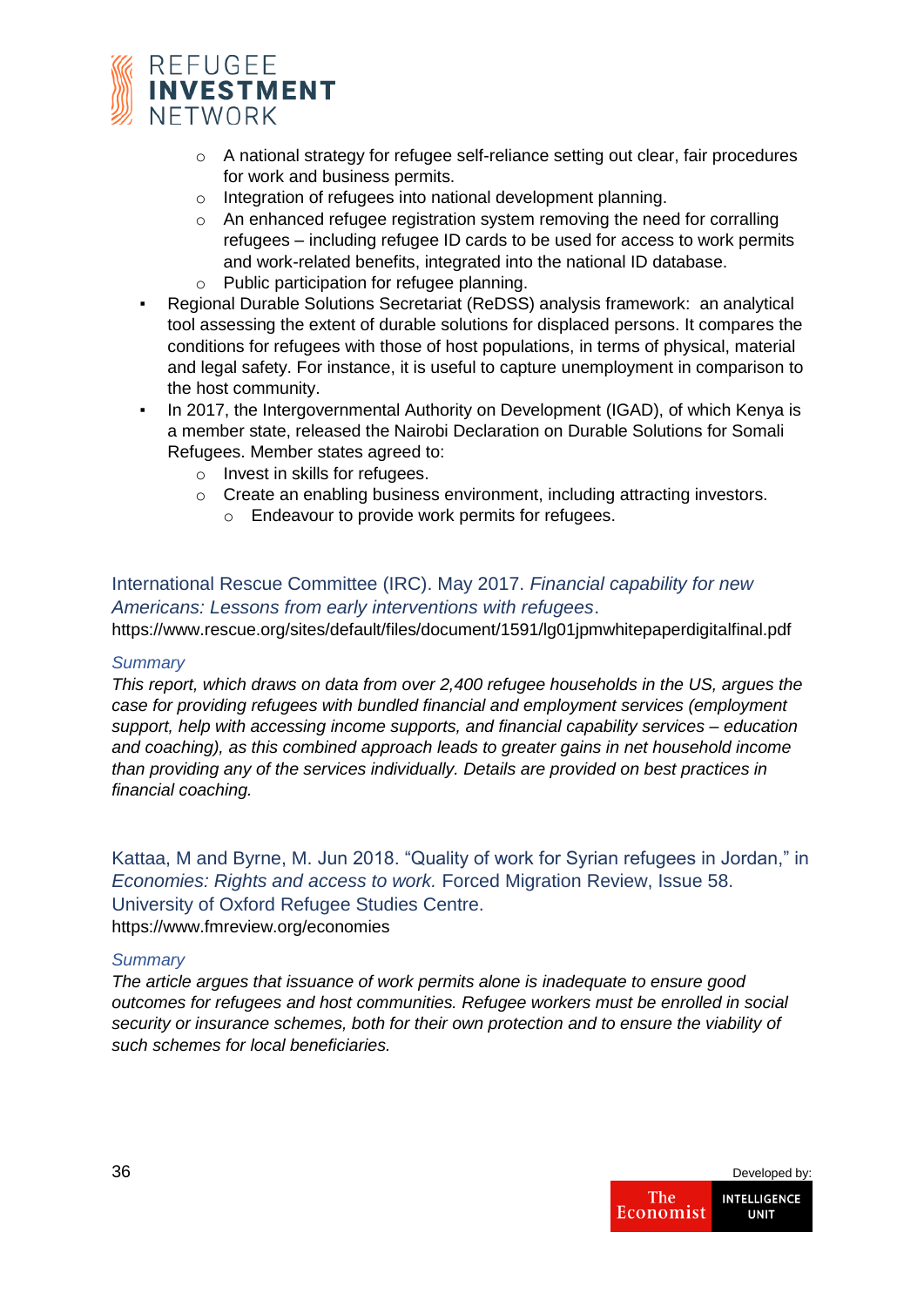

Ledstrup, M and Larsen, M. Jun 2018. "From refugee to employee: work integration in rural Denmark," in *Economies: Rights and access to work.* Forced Migration Review, Issue 58. University of Oxford Refugee Studies Centre. https://www.fmreview.org/economies

## *Summary*

*The article discusses the benefits of starting help-to-work schemes during the asylum phase, with early feedback suggesting this approach leaves refugees better-positioned for economic integration at the point they achieve refugee status.* 

#### *Key points*

- Denmark has implemented a national strategy for refugee integration since 2015, in cooperation with employers and local governments. This includes employment initiatives including education, internships and processes to help understand the educational background of refugees.
- The Red Cross is now trialling a fast-track help-to-work programme aimed at people in the asylum phase. It involves skills assessments, training in local language and culture, vocational training, and support for job-seeking (training on job-search techniques, local work culture, and networking).
- These efforts to link employment integration with local belonging lead to a greater sense of purpose during the asylum phase, and more realistic expectations, motivation and confidence among job-seekers at the point when refugee status is granted.

## Mathema, S. 19 Nov 2018. "Refugees thrive in America: Trump cuts the number of new arrivals despite advancements and success stories." Center for American Progress.

https://www.americanprogress.org/issues/immigration/reports/2018/11/19/461147/refugeesthrive-america/

#### *Summary*

*This US-focused briefing examines data on refugee arrivals and ceilings in the past four decades, noting with concern a sharp drop under the Trump administration. It also analyses trends in, and factors affecting, the economic integration of refugees using official survey data from 2011-2015 and case studies.*

- The US sets an annual refugee admissions ceiling (averaging 76,000 from 1999-2016) and admits a number typically close to this ceiling.
- In 2019, the ceiling was cut by 64% compared to 2016 at a time when the number of people needing resettlement is rising, according to the UN.
- Refugee economic integration is accelerated by having/gaining host-country language skills; gaining recognition for foreign qualifications/professional certifications; support with professional networking; and support with job-seeking (how to write CVs and applications).

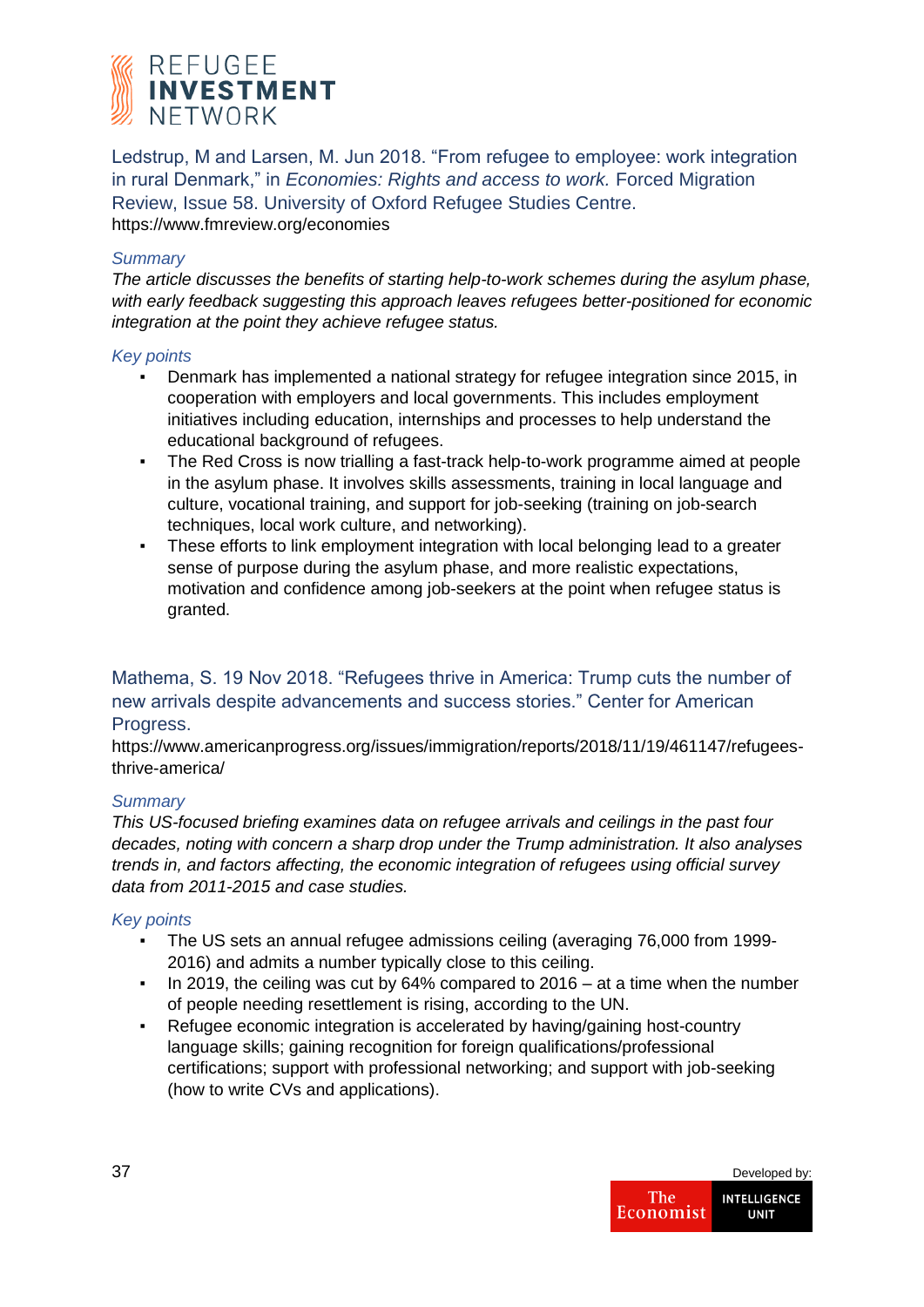

Legrain, P. Aug 2017. *How to get refugees into work quickly.* TENT/Step Up. http://www.opennetwork.net/wp-content/uploads/2017/08/TENT\_StepUp\_FINAL.pdf

#### *Summary*

*Factors proposed in this report are grouped into three categories: the right to work, appropriate skills and job opportunities. The author calls for speedy asylum procedures followed by immediate access to permanent or long-term residency and work permits; training and skills-matching support; language support including on-the-job language training; access to technology and digital skills; work placements/internships; mentoring programmes; free movement within the host country to find work; anti-discrimination laws; and clear information for businesses on hiring refugees.*

## Legrain, P. May 2016. *Refugees work: A humanitarian investment that yields economic dividends.*

http://www.opennetwork.net/wp-content/uploads/2016/05/Tent-Open-Refugees-Work\_V13.pdf

#### *Summary*

*This study, drawing on IMF estimates, finds that one euro invested in welcoming refugees returns two euros to the economy within five years—without taking into account contributions to enterprise and growth. Refugees contribute economically as workers of all skill levels, entrepreneurs, innovators, taxpayers, consumers and investors. Benefits to the host economy are higher once a refugee starts work. To support refugees into work, the author proposes a combination of the US' strong access to job and enterprise opportunities with the active social support provided by Sweden. Employability support is needed, including literacy and language training, job training and skills development, and recognition of foreign qualifications. Governments should allow free movement to seek jobs, streamline bureaucratic processes for starting up a business, and ensure refugee children don't get left behind in school. Businesses can help above all by employing refugees.*

Namak, S, Sahhar, F, Kureshi, S, El Rayess, F and Mishori, R. Jun 2018. "Integrating refugee doctors into host health-care systems," in *Economies: Rights and access to work.* Forced Migration Review, Issue 58. University of Oxford Refugee Studies Centre.

https://www.fmreview.org/economies

#### *Summary*

*The article presents ways in which different countries are enabling refugee medical professionals to integrate into the local health system.*

#### *Key points*

▪ The UK has a scheme to retrain refugee doctors to local standards, cover examination costs and relocate them to areas with skills shortages. Sweden has a fast-track programme including training, mentoring and language lessons.

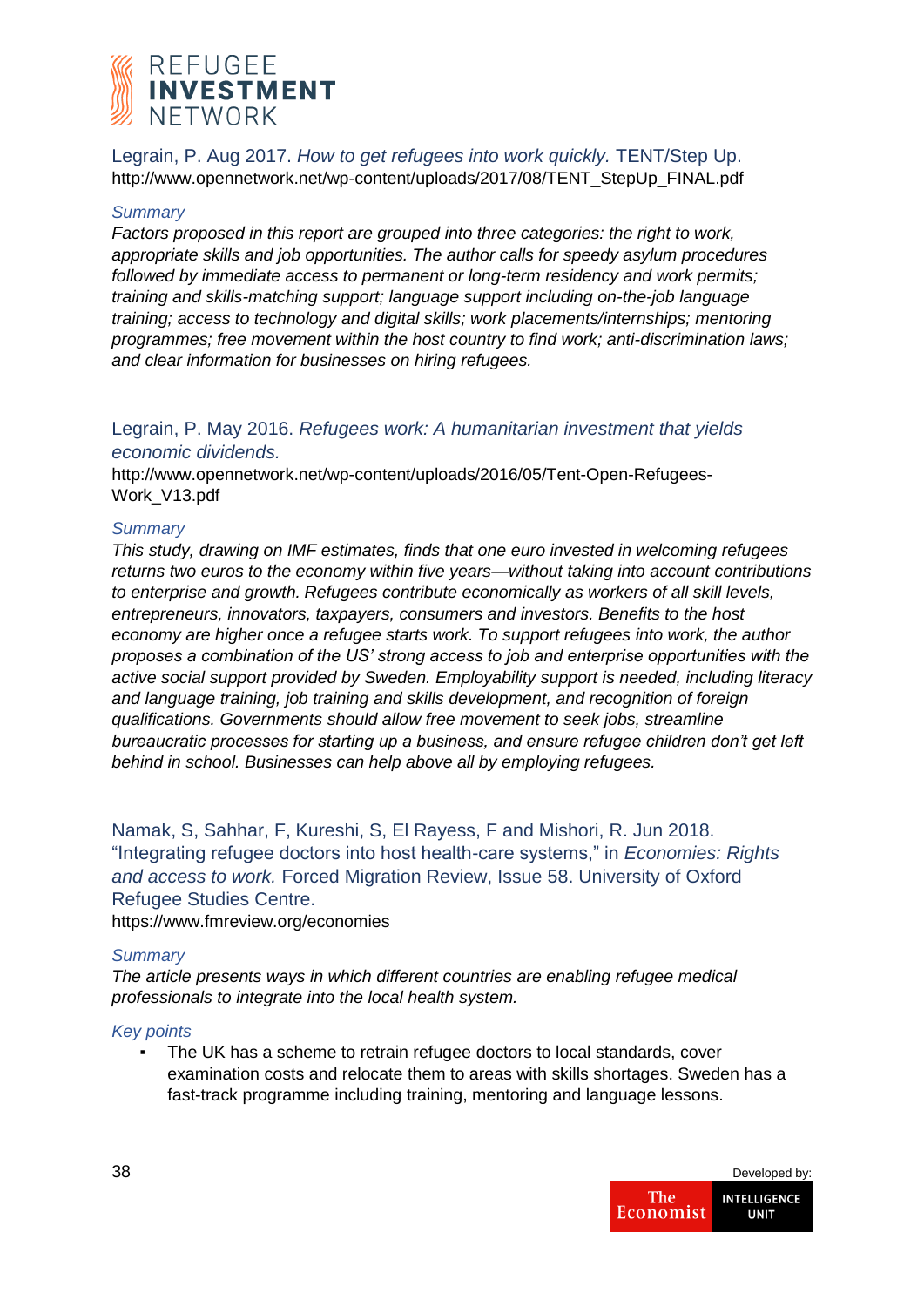

- "In Turkey, Gaziantep University and the World Health Organization teamed up to train and employ 500 Syrian refugee doctors to help care for the Syrian refugee population, with local clinics providing opportunities for the doctors to familiarise themselves with the Turkish health system."
- The US lags, with refugee doctor integration schemes only operating on a small, local scale. The authors recommend a more centralised system, including more funding for recertification and examination costs.

Omata, N. Jun 2018. "Refugees' engagement with host economies in Uganda," in *Economies: Rights and access to work.* Forced Migration Review, Issue 58. University of Oxford Refugee Studies Centre.

https://www.fmreview.org/economies

#### *Summary*

*Refugees in Uganda from neighbouring countries are given basic relief supplies, a plot of land to cultivate and tools. Without restrictions on their economic activity or movement, they have formed trading links with neighbouring communities and boosted local economic activity. The authors conclude that refugee economic activity can be complementary to, not necessarily in competition with, local activity.*

Peromingo, M and Pieterson, W. Jun 2018. "The new world of work and the need for digital empowerment," in *Economies: Rights and access to work. Forced Migration Review*, Issue 58. University of Oxford Refugee Studies Centre. https://www.fmreview.org/economies

#### *Summary*

*The authors make the case that digital skills are essential to economic and social integration, including for accessing financial services and finding jobs, so digital skills training at all levels should be included in refugee integration programmes.*

## Soto, A and Selee, A. May 2019. *A profile of highly skilled Mexican immigrants in Texas and the United States*. Migration Policy Institute fact sheet.

https://www.migrationpolicy.org/research/highly-skilled-mexican-immigrants-texas-unitedstates

#### *Summary*

*The share of college-educated Mexican immigrants to the US has been rising. Among college-educated migrants who are underemployed in low-skilled jobs, barriers to finding higher-skilled work include limited English proficiency, lack of legal status and difficulties gaining recognition of professional credentials earned abroad. The report recommends improving access to language training and streamlining processes for recognition of degrees and certifications gained abroad.* 

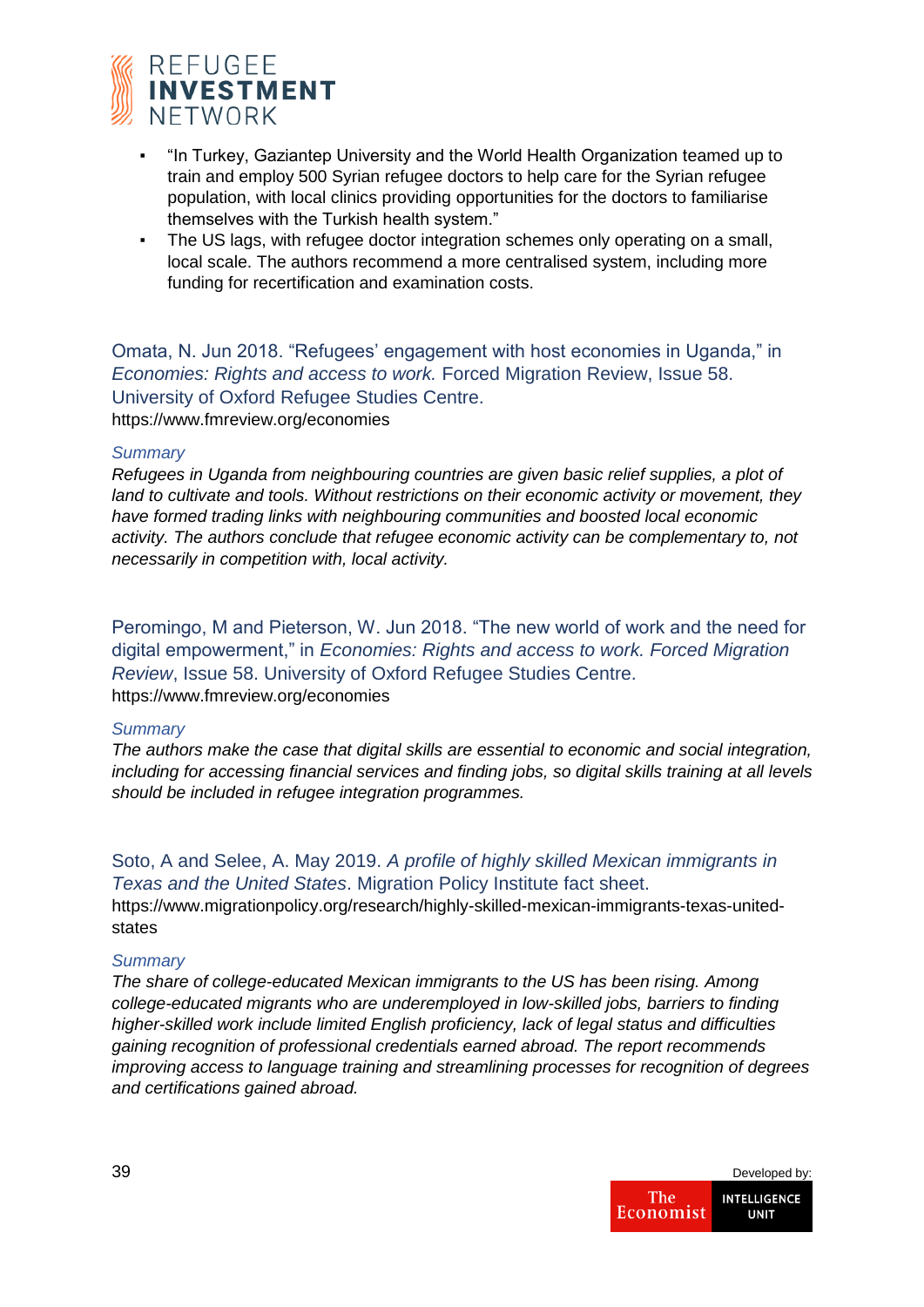

United Nations High Commissioner for Refugees (UNHCR). 2019. *Refugee livelihoods and economic inclusion: 2019-2023 global strategy concept note.* https://www.unhcr.org/uk/publications/operations/5bc07ca94/refugee-livelihoods-economicinclusion-2019-2023-global-strategy-concept.html

#### *Summary*

*Factors identified as promoting refugees' access to decent work include the rights to work, own a business, access financial services, land/property ownership, and freedom of mobility. In the early stages, humanitarian assistance and education opportunities can improve later outcomes. Refugee economic integration requires finance, training, access to education at all levels, coaching and job placement services, as well as a conducive policy and regulatory environment. Stakeholders who can play a role include financial service providers, private sector entities (eg firms, business incubators – helping to integrate refugees into value chains as both producers and consumers), development actors and NGOs (often bestplaced for livelihood interventions), governments, UN agencies and academia. Cash-based interventions (by humanitarian agencies and governments) are considered to have a better impact than in-kind interventions, allowing choice, dignity and economic benefits to the host community. Access to education is a key livelihood intervention.*

United Nations High Commissioner for Refugees (UNHCR). 2017. "Building better futures," in *UNHCR global report 2017, pp. 208-235.*

https://www.unhcr.org/uk/publications/fundraising/5b4c89bf17/unhcr-global-report-2017.html

#### *Summary*

*Key elements of refugee economic integration are freedom of movement, access to education and the labour market, access to public services, the possibility of acquiring and disposing of property, valid travel and identity documents, and family reunification. Community-based approaches to improving relations between refugees and host communities can provide opportunities for both sections of the community to jointly identify concerns, and design and implement actions to respond to them. Positive steps taken in some countries have included formalising previously informal settlements and education initiatives which are inclusive of both refugees and host communities.*

Zetter, R and Ruaudel, H. Jun 2018. "Refugees' right to work and access to labour markets: constraints, challenges and ways forward," in *Economies: Rights and access to work.* Forced Migration Review, Issue 58. University of Oxford Refugee Studies Centre.

https://www.fmreview.org/economies

#### *Summary*

*To assess refugees' right to work it is insufficient to look at a country's legal and policy framework, as other direct and indirect hurdles exist. The article outlines measures adopted in some countries to reduce these hurdles and support refugees into the formal job market, in part to avoid the higher levels of exploitation and child labour associated with informal* 

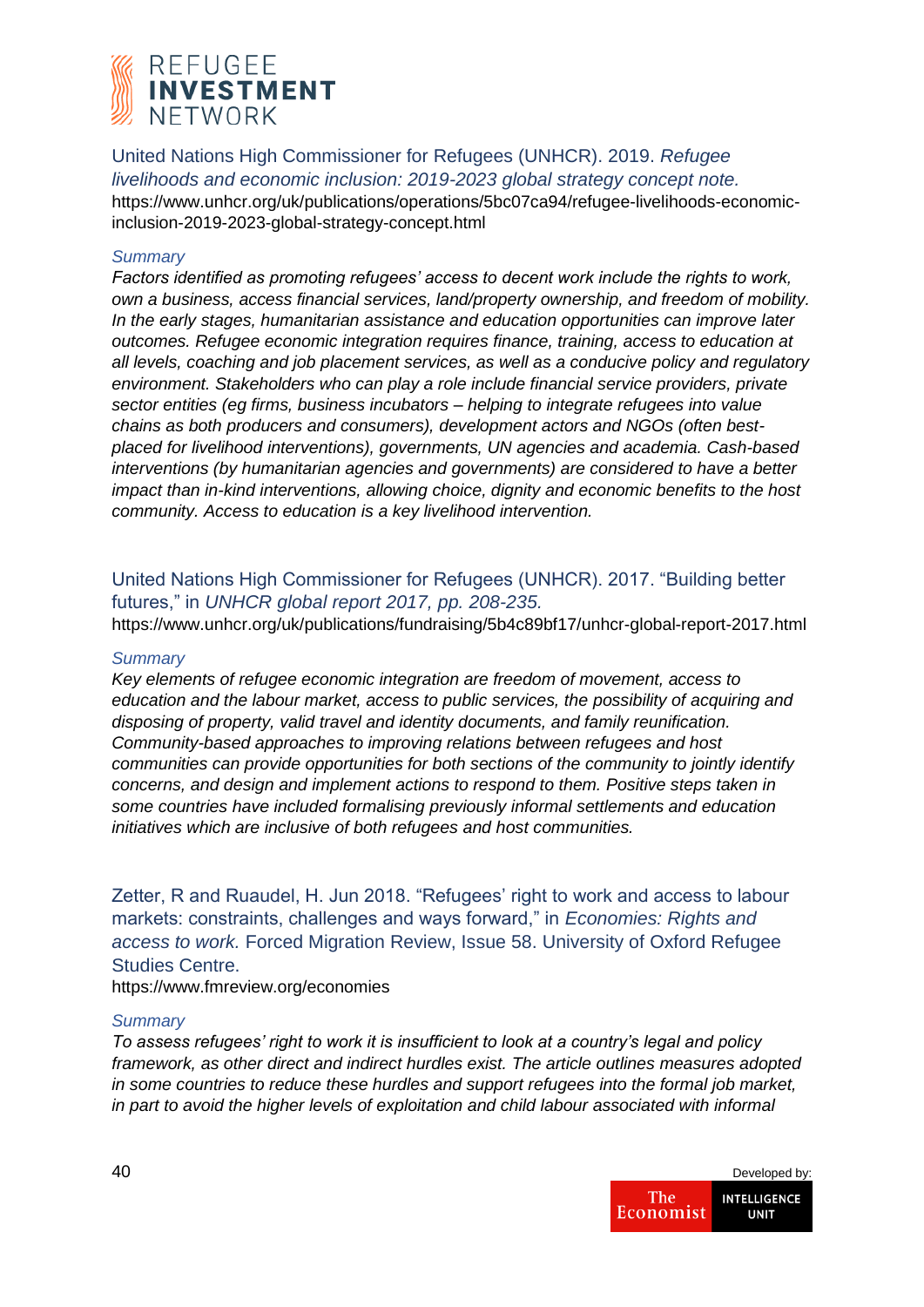

employment. The authors recommend aligning refugee law and practice with national *employment policies.*

#### *Key points*

- Hurdles to refugees working, starting a business and accumulating capital:
	- o Requirement for a work/residence permit prior to employment; and costly/burdensome administrative process to gain permits.
	- o Backlogs in refugee status determination, and poor accessibility of immigration offices.
	- $\circ$  Requirement for a local business partner to hold real estate or a business.
	- o High fees for refugee business start-ups.
	- o Limited access to financial services.
- Measures taken to boost refugee employment in some countries:
	- o Easing processes for obtaining permits.
	- o Providing language and other skills training, and recognising foreign qualifications.
	- o Granting refugees land for farming.
	- o Relaxation of restrictions on internal movement and place of residence.
	- o Intermediaries providing links to the job market.

## Further reading on the potential economic benefits of refugee integration

Bryant, J. 2015. *How the poor can save capitalism: Rebuilding the path to the middle class.* Oakland: Berrett-Koehler.

Clemens, M, Huang, C, and Graham, J. Oct 2018. The economic and fiscal effects of granting refugees formal labor market access. Center for Global Development, working paper 496. https://www.cgdev.org/sites/default/files/economic-and-fiscal-effects-grantingrefugees-formal-labor-market-access.pdf

International Rescue Committee. May 2019. *Building America's new workforce.* https://www.rescue.org/sites/default/files/document/3788/reportrescueworksbuidlingworkforc e.pdf

National Immigration Forum. 5 Jun 2018. *Immigrants as economic contributors: They are the new American workforce.* https://immigrationforum.org/article/immigrants-as-economiccontributors-they-are-the-new-american-workforce/

National Immigration Forum. 14 Jun 2018. *Immigrants as economic contributors: Refugees are a fiscal success story for America.* https://immigrationforum.org/article/immigrants-aseconomic-contributors-refugees-are-a-fiscal-success-story-for-america/

New American Economy. Jun 2017. *From struggle to resilience: The economic impact of refugees in America.* http://www.newamericaneconomy.org/wpcontent/uploads/2017/06/NAE\_Refugees\_V5.pdf